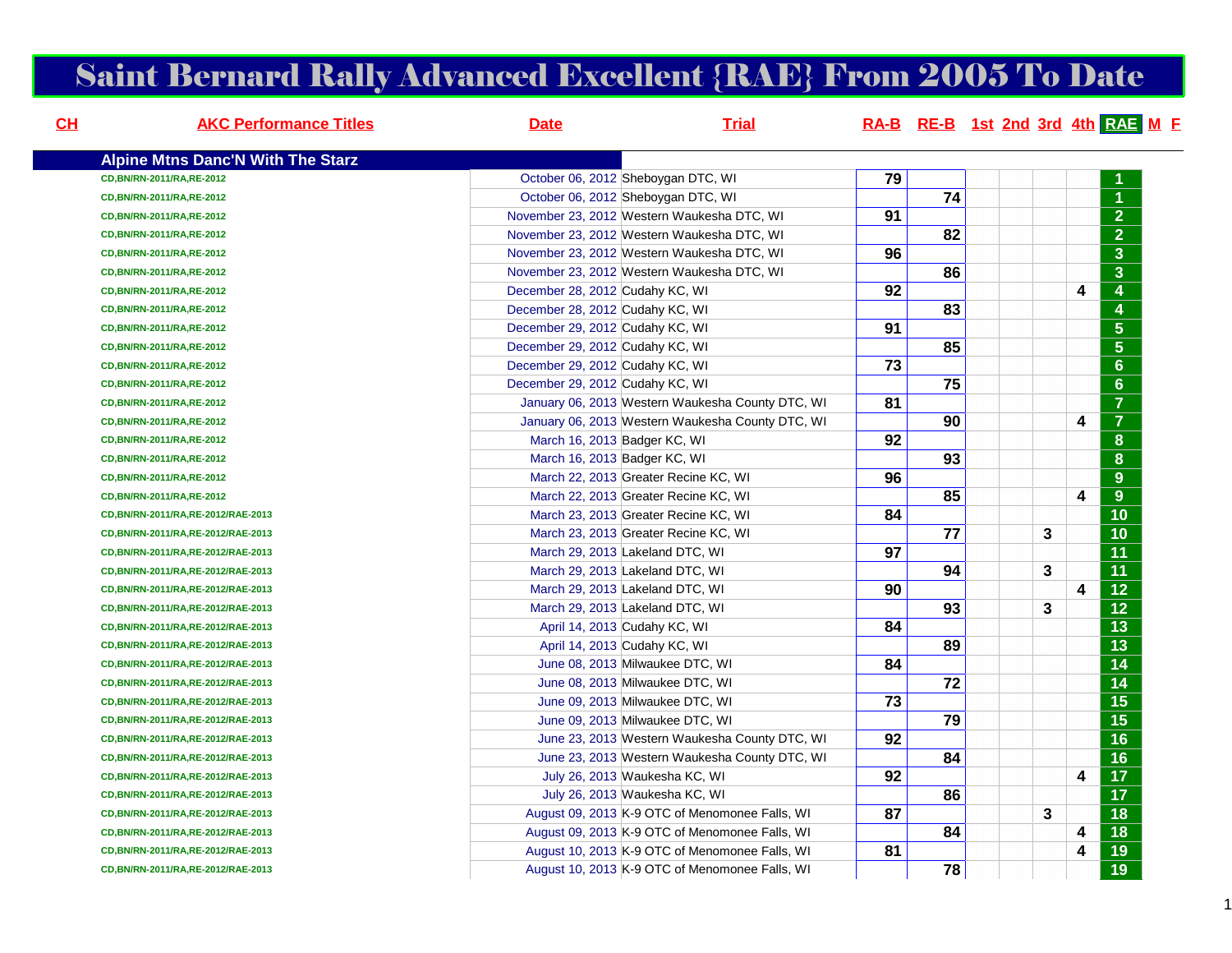**Summary:**

**Number of times qualifying and in each class:**

# **AKC Performance Titles Date Trial RA-B RE-B 1st 2nd 3rd 4th RAE <sup>M</sup> <sup>F</sup>**

| CD, BN/RN-2011/RA, RE-2012/RAE, RAE2-2013        | October 19, 2013 Badger Golden Retriever Club, WI | 94 |    |          |              |                |                         | 20 |     |
|--------------------------------------------------|---------------------------------------------------|----|----|----------|--------------|----------------|-------------------------|----|-----|
| CD, BN/RN-2011/RA, RE-2012/RAE, RAE2-2013        | October 19, 2013 Badger Golden Retriever Club. WI |    | 95 |          |              | 3              |                         | 20 |     |
| CD, BN/RN-2011/RA, RE-2012/RAE, RAE2-2013        | October 20, 2013 Badger Golden Retriever Club. WI | 87 |    |          |              |                |                         | 21 |     |
| CD, BN/RN-2011/RA, RE-2012/RAE, RAE2-2013        | October 20, 2013 Badger Golden Retriever Club, WI |    | 75 |          |              |                |                         | 21 |     |
| CD, BN/RN-2011/RA, RE-2012/RAE, RAE2-2013        | November 27, 2015 Western Waukesha County DTC, WI | 81 |    |          |              |                |                         | 22 |     |
| CD, BN/RN-2011/RA, RE-2012/RAE, RAE2-2013        | November 27, 2015 Western Waukesha County DTC, WI |    | 81 |          |              |                |                         | 22 |     |
| CD, BN/RN-2011/RA, RE-2012/RAE, RAE2-2013        | January 09, 2016 Western Waukesha County DTC, WI  | 88 |    |          |              |                |                         | 23 |     |
| CD, BN/RN-2011/RA, RE-2012/RAE, RAE2-2013        | January 09, 2016 Western Waukesha County DTC, WI  |    | 86 |          |              |                |                         | 23 |     |
| CD, BN/RN-2011/RA, RE-2012/RAE, RAE2-2013        | January 10, 2016 Western Waukesha County DTC, WI  | 93 |    |          |              |                |                         | 24 |     |
| CD, BN/RN-2011/RA, RE-2012/RAE, RAE2-2013        | January 10, 2016 Western Waukesha County DTC, WI  |    | 78 |          |              |                |                         | 24 |     |
| CD, BN/RN-2011/RA, RE-2012/RAE, RAE2-2013        | March 12, 2016 K-9 OTC of Menomonee Falls, WI     | 85 |    |          |              |                |                         | 25 |     |
| CD, BN/RN-2011/RA, RE-2012/RAE, RAE2-2013        | March 12, 2016 K-9 OTC of Menomonee Falls, WI     |    | 72 |          |              |                |                         | 25 |     |
| CD, BN/RN-2011/RA, RE-2012/RAE, RAE2-2013        | March 13, 2016 K-9 OTC of Menomonee Falls, WI     | 94 |    |          |              |                |                         | 26 |     |
| CD, BN/RN-2011/RA, RE-2012/RAE, RAE2-2013        | March 13, 2016 K-9 OTC of Menomonee Falls, WI     |    | 97 |          |              |                |                         | 26 |     |
| CD, BN/RN-2011/RA, RE-2012/RAE, RAE2-2013        | March 19, 2016 Badger KC, WI                      | 81 |    |          |              |                |                         | 27 |     |
| CD, BN/RN-2011/RA, RE-2012/RAE, RAE2-2013        | March 19, 2016 Badger KC, WI                      |    | 94 |          |              |                |                         | 27 |     |
| CD, BN/RN-2011/RA, RE-2012/RAE, RAE2-2013        | August 12, 2016 K-9 OTC of Menomonee Falls, WI    | 95 |    |          |              |                |                         | 28 |     |
| CD, BN/RN-2011/RA, RE-2012/RAE, RAE2-2013        | August 12, 2016 K-9 OTC of Menomonee Falls, WI    |    | 84 |          |              |                |                         | 28 |     |
| CD, BN/RN-2011/RA, RE-2012/RAE, RAE2-2013        | November 25, 2016 Western Waukesha County DTC, WI | 85 |    |          |              |                |                         | 29 |     |
| CD, BN/RN-2011/RA, RE-2012/RAE, RAE2-2013        | November 25, 2016 Western Waukesha County DTC, WI |    | 85 |          |              |                |                         | 29 |     |
| CD,BN/RN-2011/RA,RE-2012/RAE,RAE2-2013/RAE3-2016 | November 25, 2016 Western Waukesha County DTC, WI | 84 |    |          |              |                |                         | 30 |     |
| CD,BN/RN-2011/RA,RE-2012/RAE,RAE2-2013/RAE3-2016 | November 25, 2016 Western Waukesha County DTC, WI |    | 87 |          |              |                |                         | 30 |     |
| CD,BN/RN-2011/RA,RE-2012/RAE,RAE2-2013/RAE3-2016 | March 11, 2017 K-9 OTC of Menomonee Falls, WI     | 80 |    |          |              |                |                         | 31 |     |
| CD,BN/RN-2011/RA,RE-2012/RAE,RAE2-2013/RAE3-2016 | March 11, 2017 K-9 OTC of Menomonee Falls, WI     |    | 79 |          |              |                |                         | 31 |     |
|                                                  |                                                   | 87 | 84 | $\bf{0}$ | $\mathbf{0}$ | 5 <sup>5</sup> | $\overline{\mathbf{z}}$ | 31 | l m |
|                                                  |                                                   |    |    |          |              |                |                         |    |     |

<u>**62** 31 31 31</u>

| <b>Blue Collar Once To Every Woman</b> |                                                         |     |     |                |   |   |                          |
|----------------------------------------|---------------------------------------------------------|-----|-----|----------------|---|---|--------------------------|
| BN,CGC/RN,RA-2015/RE-2016              | December 04, 2016 Miniature American Shepherd of US, OK | 98  |     |                |   |   |                          |
| BN,CGC/RN,RA-2015/RE-2016              | December 04, 2016 Miniature American Shepherd of US, OK |     | 99  | $\mathbf{2}$   |   |   |                          |
| BN,CGC/RN,RA-2015/RE-2016              | December 04, 2016 Miniature American Shepherd of US, OK | 100 |     |                |   |   | $\overline{2}$           |
| BN,CGC/RN,RA-2015/RE-2016              | December 04, 2016 Miniature American Shepherd of US, OK |     | 99  | $\mathbf{2}$   |   |   | $\overline{2}$           |
| CD, BN, GN, CGC/RN, RA-2015/RE-2016    | April 01, 2017 Oklahoma City OTC, OK                    | 97  |     |                |   | 4 | $\mathbf{3}$             |
| CD, BN, GN, CGC/RN, RA-2015/RE-2016    | April 01, 2017 Oklahoma City OTC, OK                    |     | 97  |                | 3 |   | $\mathbf{3}$             |
| CD, BN, GN, CGC/RN, RA-2015/RE-2016    | April 01, 2017 Oklahoma City OTC, OK                    | 98  |     |                | 3 |   | 4                        |
| CD, BN, GN, CGC/RN, RA-2015/RE-2016    | April 01, 2017 Oklahoma City OTC, OK                    |     | 98  |                | 3 |   | 4                        |
| CD, BN, GN, CGC/RN, RA-2015/RE-2016    | April 02, 2017 Oklahoma City OTC, OK                    | 90  |     |                |   |   | $5\phantom{.0}$          |
| CD, BN, GN, CGC/RN, RA-2015/RE-2016    | April 02, 2017 Oklahoma City OTC, OK                    |     | 100 |                |   |   | $5\phantom{1}$           |
| CD, BN, GN, CGC/RN, RA-2015/RE-2016    | April 07, 2017 Tulsa DTC, OK                            | 99  |     |                |   | 4 | 6                        |
| CD, BN, GN, CGC/RN, RA-2015/RE-2016    | April 07, 2017 Tulsa DTC, OK                            |     | 99  |                |   | 4 | $6 \,$                   |
| CD, BN, GN, CGC/RN, RA-2015/RE-2016    | April 07, 2017 Tulsa DTC, OK                            | 99  |     | $\overline{2}$ |   |   | $\overline{z}$           |
| CD, BN, GN, CGC/RN, RA-2015/RE-2016    | April 07, 2017 Tulsa DTC, OK                            |     | 99  | $\mathbf{2}$   |   |   | $\overline{\phantom{a}}$ |
| CD, BN, GN, CGC/RN, RA-2015/RE-2016    | April 22, 2017 Kay-9 DTC of Ponca City, OK              | 98  |     | $\mathbf{2}$   |   |   | 8                        |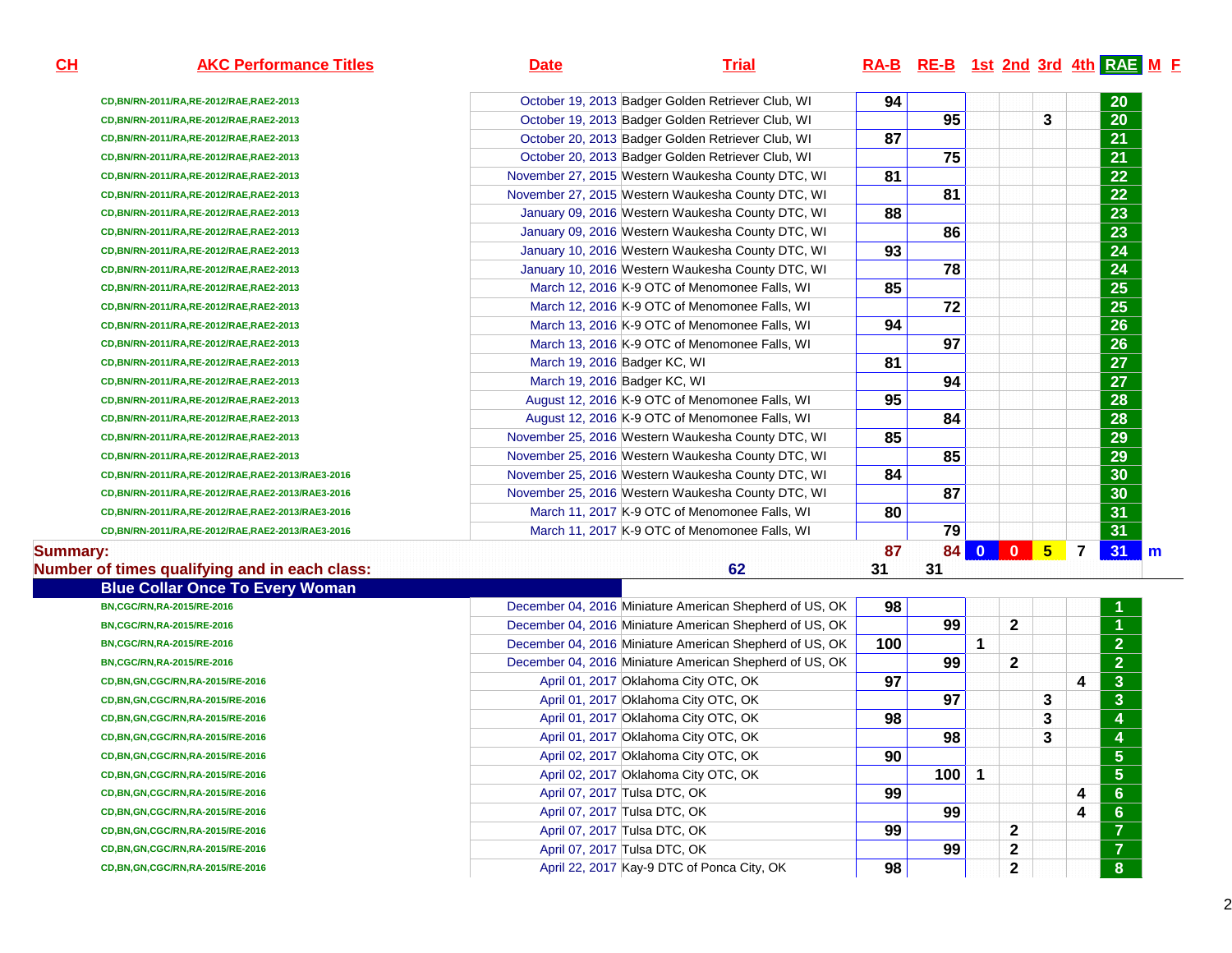**AKC Performance Titles Date Trial RA-B RE-B 1st 2nd 3rd 4th RAE <sup>M</sup> <sup>F</sup>**

**CH**

| CD, BN, GN, CGC/RN, RA-2015/RE-2016                             | April 22, 2017 Kay-9 DTC of Ponca City, OK     |                 | 100             | $\mathbf 1$ |              |                |           | 8                       |              |
|-----------------------------------------------------------------|------------------------------------------------|-----------------|-----------------|-------------|--------------|----------------|-----------|-------------------------|--------------|
| CD, BN, GN, CGC/RN, RA-2015/RE-2016                             | April 23, 2017 Kay-9 DTC of Ponca City, OK     | 99              |                 | 1           |              |                |           | $\overline{9}$          |              |
| CD, BN, GN, CGC/RN, RA-2015/RE-2016                             | April 23, 2017 Kay-9 DTC of Ponca City, OK     |                 | 99              | 1           |              |                |           | 9                       |              |
| CD, BN, GN, CGC/RN, RA-2015/RE-2016/RAE-2017                    | October 27, 2017 Tulsa DTC, OK                 | 98              |                 |             |              |                |           | $\overline{10}$         |              |
| CD,BN,GN,CGC/RN,RA-2015/RE-2016/RAE-2017                        | October 27, 2017 Tulsa DTC, OK                 |                 | 98              |             |              |                |           | $\overline{10}$         |              |
| CD,BN,GN,CGC/RN,RA-2015/RE-2016/RAE-2017                        | October 27, 2017 Tulsa DTC, OK                 | 98              |                 |             |              |                |           | $\overline{11}$         |              |
| CD,BN,GN,CGC/RN,RA-2015/RE-2016/RAE-2017                        | October 27, 2017 Tulsa DTC, OK                 |                 | 98              |             |              |                |           | $\overline{11}$         |              |
| CD,BN,GN,CGC,FDC/RN,RA-2015/RE-2016/RAE-2017                    | March 31, 2018 Oklahoma City OTC, OK           | 98              |                 |             | $\mathbf{2}$ |                |           | $\overline{12}$         |              |
| CD,BN,GN,CGC,FDC/RN,RA-2015/RE-2016/RAE-2017                    | March 31, 2018 Oklahoma City OTC, OK           |                 | 99              |             | $\mathbf{2}$ |                |           | $\overline{12}$         |              |
| CD, BN, GN, CGC, FDC/RN, RA-2015/RE-2016/RAE-2017               | March 31, 2018 Oklahoma City OTC, OK           | $\overline{97}$ |                 |             | $\mathbf{2}$ |                |           | $\overline{13}$         |              |
| CD,BN,GN,CGC,FDC/RN,RA-2015/RE-2016/RAE-2017                    | March 31, 2018 Oklahoma City OTC, OK           |                 | $\overline{97}$ |             |              | 3              |           | $\overline{13}$         |              |
| CD, BN, GN, CGC, FDC/RN, RA-2015/RE-2016/RAE-2017               | April 01, 2018 Oklahoma City OTC, OK           | 100             |                 |             |              |                | 4         | 14                      |              |
| CD,BN,GN,CGC,FDC/RN,RA-2015/RE-2016/RAE-2017                    | April 01, 2018 Oklahoma City OTC, OK           |                 | 98              |             |              | 3              |           | 14                      |              |
| CD,BN,GN,CGC,FDC/RN,RA-2015/RE-2016/RAE-2017                    | April 06, 2018 Tulsa DTC, OK                   | 100             |                 |             |              |                | 4         | $\overline{15}$         |              |
| CD,BN,GN,CGC,FDC/RN,RA-2015/RE-2016/RAE-2017                    | April 06, 2018 Tulsa DTC, OK                   |                 | 94              |             |              |                |           | $\overline{15}$         |              |
| CD,BN,GN,CGC,FDC/RN,RA-2015/RE-2016/RAE-2017                    | April 06, 2018 Tulsa DTC, OK                   | 96              |                 |             |              |                |           | $\overline{16}$         |              |
| CD,BN,GN,CGC,FDC/RN,RA-2015/RE-2016/RAE-2017                    | April 06, 2018 Tulsa DTC, OK                   |                 | 93              |             |              |                |           | $\overline{16}$         |              |
| CD,BN,GN,CGC,FDC/RN,RA-2015/RE-2016/RAE-2017                    | April 21, 2018 Kay-9 DTC of Ponca City, OK     | 100             |                 | 1           |              |                |           | $\overline{17}$         |              |
| CD,BN,GN,CGC,FDC/RN,RA-2015/RE-2016/RAE-2017                    | April 21, 2018 Kay-9 DTC of Ponca City, OK     |                 | 97              | $\mathbf 1$ |              |                |           | $\overline{17}$         |              |
| CD,BN,GN,CGC,FDC/RN,RA-2015/RE-2016/RAE-2017                    | April 22, 2018 Kay-9 DTC of Ponca City, OK     | 100             |                 | $\mathbf 1$ |              |                |           | $\overline{18}$         |              |
| CD, BN, GN, CGC, FDC/RN, RA-2015/RE-2016/RAE-2017               | April 22, 2018 Kay-9 DTC of Ponca City, OK     |                 | 95              | 1           |              |                |           | $\overline{18}$         |              |
| CD,BN,GN,CGC,FDC/RN,RA-2015/RE-2016/RAE-2017/RM-2018            | September 17, 2018 SBC of America Regional, OR | 78              |                 | 1           |              |                |           | $\overline{19}$         |              |
| CD,BN,GN,CGC,FDC/RN,RA-2015/RE-2016/RAE-2017/RM-2018            | September 17, 2018 SBC of America Regional, OR |                 | 99              | 1           |              |                |           | $\overline{19}$         |              |
| CD, BN, GN, CGC, FDC/RN, RA-2015/RE-2016/RAE-2017/RM, RAE2-2018 | September 18, 2018 SBC of America Regional, OR | 97              |                 | 1           |              |                |           | $\overline{20}$         |              |
| CD,BN,GN,CGC,FDC/RN,RA-2015/RE-2016/RAE-2017/RM,RAE2-2018       | September 18, 2018 SBC of America Regional, OR |                 | 95              | 1           |              |                |           | $\overline{20}$         |              |
| CD,BN,GN,CGC,FDC/RN,RA-2015/RE-2016/RAE-2017/RM,RAE2-2018       | September 20, 2018 SBC of America #80/45/14 OR | 96              |                 | 1           |              |                |           | $\overline{21}$         |              |
| CD,BN,GN,CGC,FDC/RN,RA-2015/RE-2016/RAE-2017/RM,RAE2-2018       | September 20, 2018 SBC of America #80/45/14 OR |                 | $\overline{97}$ | $\mathbf 1$ |              |                |           | $\overline{21}$         |              |
| <b>Summary:</b>                                                 |                                                | 97              |                 | 98 15 8     |              | $5\phantom{1}$ | 5         | 21                      | $\mathsf{m}$ |
| Number of times qualifying and in each class:                   | 42                                             | 21              | 21              |             |              |                |           |                         |              |
| <b>Echos Utmost</b>                                             |                                                |                 |                 |             |              |                |           |                         |              |
| VCD2, UD, TDX/RN-2006/RA, RE-2007                               | November 25, 2007 San Joaquin KC, CA           | 92              |                 |             |              | 3              |           |                         |              |
| VCD2, UD, TDX/RN-2006/RA, RE-2007                               | November 25, 2007 San Joaquin KC, CA           |                 | 92              |             | $\mathbf{2}$ |                |           |                         |              |
| <b>Summary:</b>                                                 |                                                | 92              |                 | 92 0 1 1    |              |                | $\pmb{0}$ |                         |              |
| Number of times qualifying and in each class:                   | $\overline{2}$                                 | 1               | 1               |             |              |                |           |                         |              |
| <b>Fremonts Very Ve Vee Dee</b>                                 |                                                |                 |                 |             |              |                |           |                         |              |
| RN,RA-2005/RE-2006                                              | September 03, 2006 Morris Hills DTC, NJ        | 93              |                 |             |              |                |           |                         |              |
| RN,RA-2005/RE-2006                                              | September 03, 2006 Morris Hills DTC, NJ        |                 | 84              |             |              |                |           |                         |              |
| RN, RA-2005/RE-2006                                             | September 04, 2006 Schooleys Mountain KC, NJ   | 91              |                 |             |              |                |           | $\overline{2}$          |              |
| RN,RA-2005/RE-2006                                              | September 04, 2006 Schooleys Mountain KC, NJ   |                 | $\overline{95}$ |             |              |                |           | $\overline{2}$          |              |
| RN, RA-2005/RE-2006                                             | October 12, 2006 Palisades KC, NJ              | 95              |                 |             |              |                |           | $\overline{3}$          |              |
| RN,RA-2005/RE-2006                                              | October 12, 2006 Palisades KC, NJ              |                 | 97              |             |              |                | 4         | $\overline{3}$          |              |
| RN,RA-2005/RE-2006                                              | October 13, 2006 Monticello New York KC, NY    | 86              |                 |             |              |                |           | $\overline{\mathbf{4}}$ |              |

3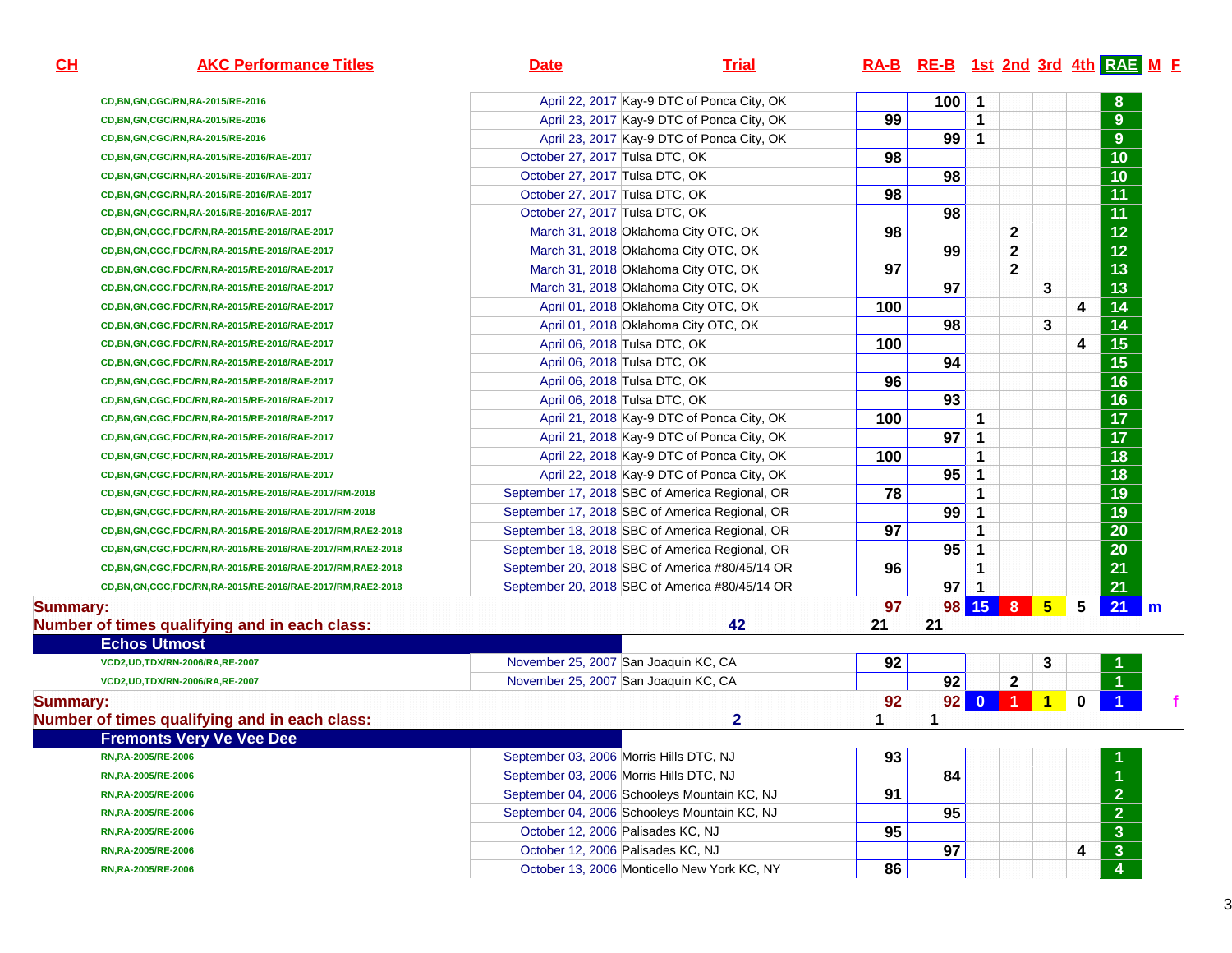| CL              | <b>AKC Performance Titles</b>                 | <b>Date</b>                                | <b>Trial</b>                                   |          | RA-B RE-B 1st 2nd 3rd 4th RAE M F |                      |                |              |             |                         |   |
|-----------------|-----------------------------------------------|--------------------------------------------|------------------------------------------------|----------|-----------------------------------|----------------------|----------------|--------------|-------------|-------------------------|---|
|                 | RN,RA-2005/RE-2006                            |                                            | October 13, 2006 Monticello New York KC, NY    |          | 100                               |                      |                | 3            |             |                         |   |
|                 | RN, RA-2005/RE-2006                           | October 14, 2006 Palisades KC, NJ          |                                                | 95       |                                   |                      |                |              |             | $\overline{5}$          |   |
|                 | RN, RA-2005/RE-2006                           | October 14, 2006 Palisades KC, NJ          |                                                |          | 95                                |                      | $\mathbf 2$    |              |             | $\overline{5}$          |   |
|                 | RN, RA-2005/RE-2006                           | October 15, 2006 Ramapo KC, NJ             |                                                | 92       |                                   |                      |                |              |             | 6                       |   |
|                 | RN, RA-2005/RE-2006                           | October 15, 2006 Ramapo KC, NJ             |                                                |          | 87                                |                      |                |              |             | 6                       |   |
|                 | RN, RA-2005/RE-2006                           | November 04, 2006 Back Mountain KC, PA     |                                                | 96       |                                   |                      |                |              |             | $\overline{\mathbf{7}}$ |   |
|                 | RN,RA-2005/RE-2006                            | November 04, 2006 Back Mountain KC, PA     |                                                |          | 95                                |                      |                |              |             | $\overline{7}$          |   |
|                 | RN, RA-2005/RE-2006                           | November 05, 2006 Back Mountain KC, PA     |                                                | 93       |                                   |                      |                |              |             | 8 <sup>1</sup>          |   |
|                 | RN, RA-2005/RE-2006                           | November 05, 2006 Back Mountain KC, PA     |                                                |          | 95                                |                      |                |              |             | $\overline{8}$          |   |
|                 | RN, RA-2005/RE-2006                           | November 18, 2006 Susque Nango KC, NY      |                                                | 98       |                                   |                      |                |              |             | $\overline{9}$          |   |
|                 | RN, RA-2005/RE-2006                           | November 18, 2006 Susque Nango KC, NY      |                                                |          | 92                                |                      |                |              |             | $\overline{9}$          |   |
|                 | RN,RA-2005/RE,RAE-2006                        | November 19, 2006 Chenango Valley KC, NY   |                                                | 94       |                                   |                      |                |              |             | $\overline{10}$         |   |
|                 | RN,RA-2005/RE,RAE-2006                        | November 19, 2006 Chenango Valley KC, NY   |                                                |          | 97                                |                      |                |              |             | $\overline{10}$         |   |
| <b>Summary:</b> | Number of times qualifying and in each class: |                                            | 20                                             | 93<br>10 | 94<br>10                          | $\mathbf{0}$         | $\blacksquare$ | $\mathbf{1}$ | 1           | 10                      |   |
|                 | 2021-CHFuzzy Bears Amore'                     |                                            |                                                |          |                                   |                      |                |              |             |                         |   |
|                 | 2021-CH See Performance DB For All Titles     |                                            | September 28, 2021 SBC of America Regional, UT | 79       |                                   |                      | $\mathbf{2}$   |              |             |                         |   |
|                 | 2021-CH See Performance DB For All Titles     |                                            | September 28, 2021 SBC of America Regional, UT |          | 77                                | $\mathbf 1$          |                |              |             |                         |   |
|                 | 2021-CH See Performance DB For All Titles     | October 17, 2021 Souhehan KC, NH           |                                                | 98       |                                   |                      |                |              |             | $\overline{2}$          |   |
|                 | 2021-CH See Performance DB For All Titles     | October 17, 2021 Souhehan KC, NH           |                                                |          | 72                                |                      |                |              |             | $\frac{1}{2}$           |   |
|                 | 2021-CH See Performance DB For All Titles     | November 27, 2021 Windham County KC, NH    |                                                | 92       |                                   |                      |                |              |             |                         |   |
|                 | 2021-CH See Performance DB For All Titles     | November 27, 2021 Windham County KC, NH    |                                                |          | 92                                |                      |                |              |             | $\frac{1}{3}$           |   |
|                 | 2021-CH See Performance DB For All Titles     | November 29, 2021 Holyoke KC, NH           |                                                | 82       |                                   |                      |                |              |             | $\overline{4}$          |   |
|                 | 2021-CH See Performance DB For All Titles     | November 29, 2021 Holyoke KC, NH           |                                                |          | 81                                |                      |                |              |             | $\overline{\mathbf{4}}$ |   |
| <b>Summary:</b> | Number of times qualifying and in each class: |                                            | 8                                              | 88<br>4  | 81<br>4                           | $\blacktriangleleft$ | <b>Altre</b>   | $\bullet$    | $\mathbf 0$ | $\overline{4}$          | m |
|                 | <b>Howe Ranch Golden Sam-R-I</b>              |                                            |                                                |          |                                   |                      |                |              |             |                         |   |
|                 | CD, BN/RN, RA, RE-2011                        | August 17, 2012 Reno KC, NV                |                                                | 79       |                                   |                      |                |              |             |                         |   |
|                 | <b>CD,BN/RN,RA,RE-2011</b>                    | August 17, 2012 Reno KC, NV                |                                                |          | 85                                |                      |                |              |             |                         |   |
|                 | CD, BN/RN, RA, RE-2011                        | August 17, 2012 Reno KC, NV                |                                                | 97       |                                   |                      |                |              |             | $\overline{2}$          |   |
|                 | CD, BN/RN, RA, RE-2011                        | August 17, 2012 Reno KC, NV                |                                                |          | 77                                |                      |                |              |             | $\overline{2}$          |   |
|                 | CD, BN, GN/RN, RA, RE-2011                    | September 01, 2012 Longview Kelso KC, WA   |                                                | 87       |                                   |                      |                |              |             | $\overline{\mathbf{3}}$ |   |
|                 | CD, BN, GN/RN, RA, RE-2011                    | September 01, 2012 Longview Kelso KC, WA   |                                                |          | 70                                |                      |                |              |             | $\overline{\mathbf{3}}$ |   |
|                 | CD, BN, GN/RN, RA, RE-2011                    | September 29, 2012 Columbia Basin DTC, WA  |                                                | 90       |                                   |                      |                |              |             | $\blacktriangleleft$    |   |
|                 | CD, BN, GN/RN, RA, RE-2011                    | September 29, 2012 Columbia Basin DTC, WA  |                                                |          | 77                                |                      |                |              |             | 4                       |   |
|                 | CD, BN, GN/RN, RA, RE-2011                    | September 30, 2012 Columbia Basin DTC, WA  |                                                | 90       |                                   |                      |                |              |             | $\overline{\mathbf{5}}$ |   |
|                 | CD, BN, GN/RN, RA, RE-2011                    | September 30, 2012 Columbia Basin DTC, WA  |                                                |          | 81                                |                      |                |              |             | $\overline{5}$          |   |
|                 | CD, BN, GN/RN, RA, RE-2011                    | October 12, 2012 Idaho Capital City KC, ID |                                                | 96       |                                   |                      |                |              | 4           | 6 <sup>1</sup>          |   |
|                 | CD, BN, GN/RN, RA, RE-2011                    | October 12, 2012 Idaho Capital City KC, ID |                                                |          | 74                                |                      |                |              |             | $\overline{6}$          |   |
|                 | CD, BN, GN/RN, RA, RE-2011                    | October 13, 2012 Lizard Butte KC, ID       |                                                | 98       |                                   |                      | $\mathbf{2}$   |              |             | $\overline{7}$          |   |
|                 | CD, BN, GN/RN, RA, RE-2011                    | October 13, 2012 Lizard Butte KC, ID       |                                                |          | 91                                |                      | $\mathbf 2$    |              |             | $\overline{7}$          |   |
|                 | CD, BN, GN/RN, RA, RE-2011                    | October 14, 2012 Lizard Butte KC, ID       |                                                | 77       |                                   | 1                    |                |              |             | 8 <sup>°</sup>          |   |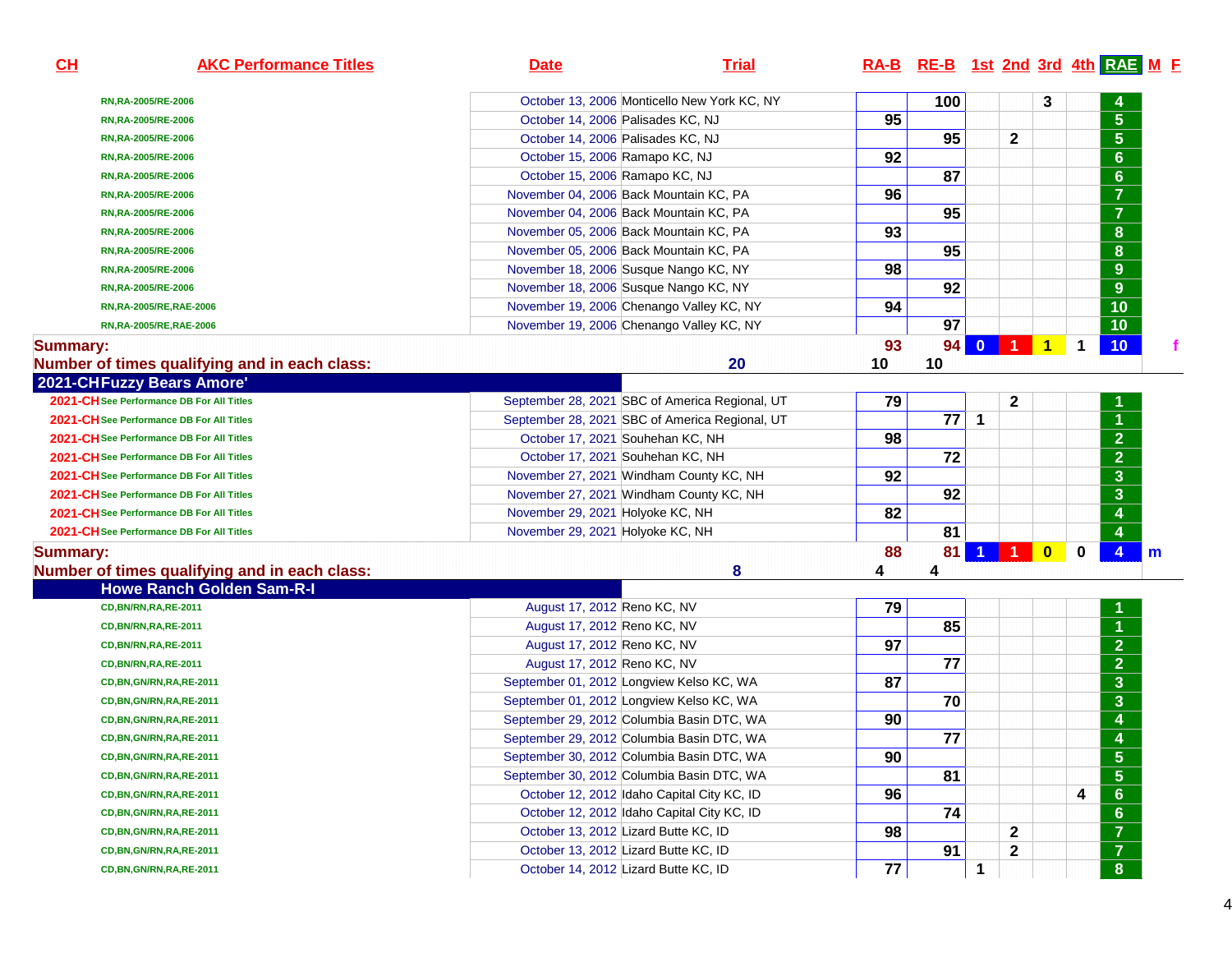| <b>AKC Performance Titles</b>                 | <u>Date</u>                     | <b>Trial</b>                             |     | $RA-B$ RE-B 1st 2nd 3rd 4th RAE M F |             |              |   |   |                 |
|-----------------------------------------------|---------------------------------|------------------------------------------|-----|-------------------------------------|-------------|--------------|---|---|-----------------|
| CD, BN, GN/RN, RA, RE-2011                    |                                 | October 14, 2012 Lizard Butte KC, ID     |     | 98                                  | $\mathbf 1$ |              |   |   |                 |
| CD, BN, GN/RN, RA, RE-2011                    |                                 | October 27, 2012 Vancouver KC, WA        | 100 |                                     |             |              |   | 4 | $9\,$           |
| CD, BN, GN/RN, RA, RE-2011                    |                                 | October 27, 2012 Vancouver KC, WA        |     | 86                                  |             |              |   |   | $9\,$           |
| CD, BN, GN/RN, RA, RE-2011/RAE-2012           |                                 | October 28, 2012 Vancouver KC, WA        | 95  |                                     |             |              |   |   | 10              |
| CD, BN, GN/RN, RA, RE-2011/RAE-2012           |                                 | October 28, 2012 Vancouver KC, WA        |     | 83                                  |             |              |   |   | 10              |
| CD, BN, GN/RN, RA, RE-2011/RAE-2012           |                                 | July 12, 2013 Mount Rainier WDC, WA      | 97  |                                     |             | 2            |   |   | 11              |
| CD, BN, GN/RN, RA, RE-2011/RAE-2012           |                                 | July 12, 2013 Mount Rainier WDC, WA      |     | 95                                  |             | 2            |   |   | 11              |
| CD, BN, GN/RN, RA, RE-2011/RAE-2012           |                                 | July 13, 2013 Timberland Valley DFA, WA  | 97  |                                     |             |              |   |   | $12$            |
| CD, BN, GN/RN, RA, RE-2011/RAE-2012           |                                 | July 13, 2013 Timberland Valley DFA, WA  |     | 98                                  | 1           |              |   |   | 12              |
| CD, BN, GN/RN, RA, RE-2011/RAE-2012           |                                 | July 14, 2013 Timberland Valley DFA, WA  | 85  |                                     |             |              |   | 4 | 13              |
| CD, BN, GN/RN, RA, RE-2011/RAE-2012           |                                 | July 14, 2013 Timberland Valley DFA, WA  |     | 87                                  |             |              | 3 |   | 13              |
| CD, BN, GN/RN, RA, RE-2011/RAE-2012           | August 16, 2013 Reno KC, NV     |                                          | 98  |                                     |             |              |   |   | 14              |
| CD, BN, GN/RN, RA, RE-2011/RAE-2012           | August 16, 2013 Reno KC, NV     |                                          |     | 92                                  |             |              |   |   | 14              |
| CD, BN, GN/RN, RA, RE-2011/RAE-2012           |                                 | August 31, 2013 Longview Kelso KC, WA    | 95  |                                     |             |              |   |   | $\overline{15}$ |
| CD, BN, GN/RN, RA, RE-2011/RAE-2012           |                                 | August 31, 2013 Longview Kelso KC, WA    |     | 87                                  |             |              |   |   | 15              |
| CD, BN, GN/RN, RA, RE-2011/RAE-2012           | August 15, 2014 Reno KC, NV     |                                          | 79  |                                     |             |              |   |   | 16              |
| CD, BN, GN/RN, RA, RE-2011/RAE-2012           | August 15, 2014 Reno KC, NV     |                                          |     | 79                                  |             |              |   |   | 16              |
| CD, BN, GN/RN, RA, RE-2011/RAE-2012           | August 15, 2014 Reno KC, NV     |                                          | 88  |                                     |             |              |   |   | 17              |
| CD, BN, GN/RN, RA, RE-2011/RAE-2012           | August 15, 2014 Reno KC, NV     |                                          |     | 98                                  | 1           |              |   |   | 17              |
| CD, BN, GN/RN, RA, RE-2011/RAE-2012           | August 16, 2014 Reno KC, NV     |                                          | 91  |                                     |             |              |   |   | 18              |
| CD, BN, GN/RN, RA, RE-2011/RAE-2012           | August 16, 2014 Reno KC, NV     |                                          |     | 86                                  |             |              |   |   | 18              |
| CD, BN, GN/RN, RA, RE-2011/RAE-2012           | November 14, 2014 Umpqua KC, OR |                                          | 87  |                                     |             |              |   | 4 | 19              |
| CD, BN, GN/RN, RA, RE-2011/RAE-2012           | November 14, 2014 Umpqua KC, OR |                                          |     | 77                                  |             |              |   |   | 19              |
| CD,BN,GN/RN,RA,RE-2011/RAE-2012/RAE2-2014     |                                 | November 15, 2014 Rogue Valley KC, OR    | 98  |                                     |             | 2            |   |   | 20              |
| CD,BN,GN/RN,RA,RE-2011/RAE-2012/RAE2-2014     |                                 | November 15, 2014 Rogue Valley KC, OR    |     | 96                                  |             | 2            |   |   | 20              |
| CD,BN,GN/RN,RA,RE-2011/RAE-2012/RAE2-2014     |                                 | November 16, 2014 Rogue Valley KC, OR    | 93  |                                     |             | $\mathbf{2}$ |   |   | 21              |
| CD,BN,GN/RN,RA,RE-2011/RAE-2012/RAE2-2014     |                                 | November 16, 2014 Rogue Valley KC, OR    |     | 79                                  |             |              |   |   | 21              |
| CD,BN,GN/RN,RA,RE-2011/RAE-2012/RAE2-2014     |                                 | June 24, 2016 Clackamas KC, OR           | 97  |                                     |             |              |   |   | 22              |
| CD,BN,GN/RN,RA,RE-2011/RAE-2012/RAE2-2014     |                                 | June 24, 2016 Clackamas KC, OR           |     | 93                                  |             | 2            |   |   | 22              |
| CD,BN,GN/RN,RA,RE-2011/RAE-2012/RAE2-2014     |                                 | June 25, 2016 Clackamas KC, OR           | 89  |                                     |             |              |   |   | 23              |
| CD,BN,GN/RN,RA,RE-2011/RAE-2012/RAE2-2014     |                                 | June 25, 2016 Clackamas KC, OR           |     | 78                                  |             |              |   |   | 23              |
| CD,BN,GN/RN,RA,RE-2011/RAE-2012/RAE2-2014     |                                 | June 26, 2016 Clackamas KC, OR           | 99  |                                     |             |              | 3 |   | 24              |
| CD,BN,GN/RN,RA,RE-2011/RAE-2012/RAE2-2014     |                                 | June 26, 2016 Clackamas KC, OR           |     | 91                                  |             |              | 3 |   | 24              |
| CD, BN, GN/RN, RA, RE-2011/RAE-2012/RAE2-2014 |                                 | July 23, 2016 Portland DOC, OR           | 99  |                                     |             |              |   |   | 25              |
| CD,BN,GN/RN,RA,RE-2011/RAE-2012/RAE2-2014     |                                 | July 23, 2016 Portland DOC, OR           |     | 78                                  |             |              |   |   | $\overline{25}$ |
| CD, BN, GN/RN, RA, RE-2011/RAE-2012/RAE2-2014 |                                 | July 24, 2016 Portland KC, OR            | 98  |                                     |             |              |   |   | $\overline{26}$ |
| CD,BN,GN/RN,RA,RE-2011/RAE-2012/RAE2-2014     |                                 | July 24, 2016 Portland KC, OR            |     | 88                                  |             |              | 3 |   | 26              |
| CD,BN,GN/RN,RA,RE-2011/RAE-2012/RAE2-2014     |                                 | August 20, 2016 Olympic KC, WA           | 99  |                                     |             |              |   |   | 27              |
| CD,BN,GN/RN,RA,RE-2011/RAE-2012/RAE2-2014     |                                 | August 20, 2016 Olympic KC, WA           |     | 99                                  |             |              |   |   | 27              |
| CD, BN, GN/RN, RA, RE-2011/RAE-2012/RAE2-2014 |                                 | September 03, 2016 Longview Kelso KC, WA | 96  |                                     |             |              |   |   | 28              |
| CD,BN,GN/RN,RA,RE-2011/RAE-2012/RAE2-2014     |                                 | September 03, 2016 Longview Kelso KC, WA |     | 90                                  |             |              |   |   | 28              |
| CD, BN, GN/RN, RA, RE-2011/RAE-2012/RAE2-2014 |                                 | October 29, 2016 Vancouver KC, WA        | 95  |                                     |             |              |   |   | 29              |
| CD,BN,GN/RN,RA,RE-2011/RAE-2012/RAE2-2014     |                                 | October 29, 2016 Vancouver KC, WA        |     | 77                                  |             |              |   |   | 29              |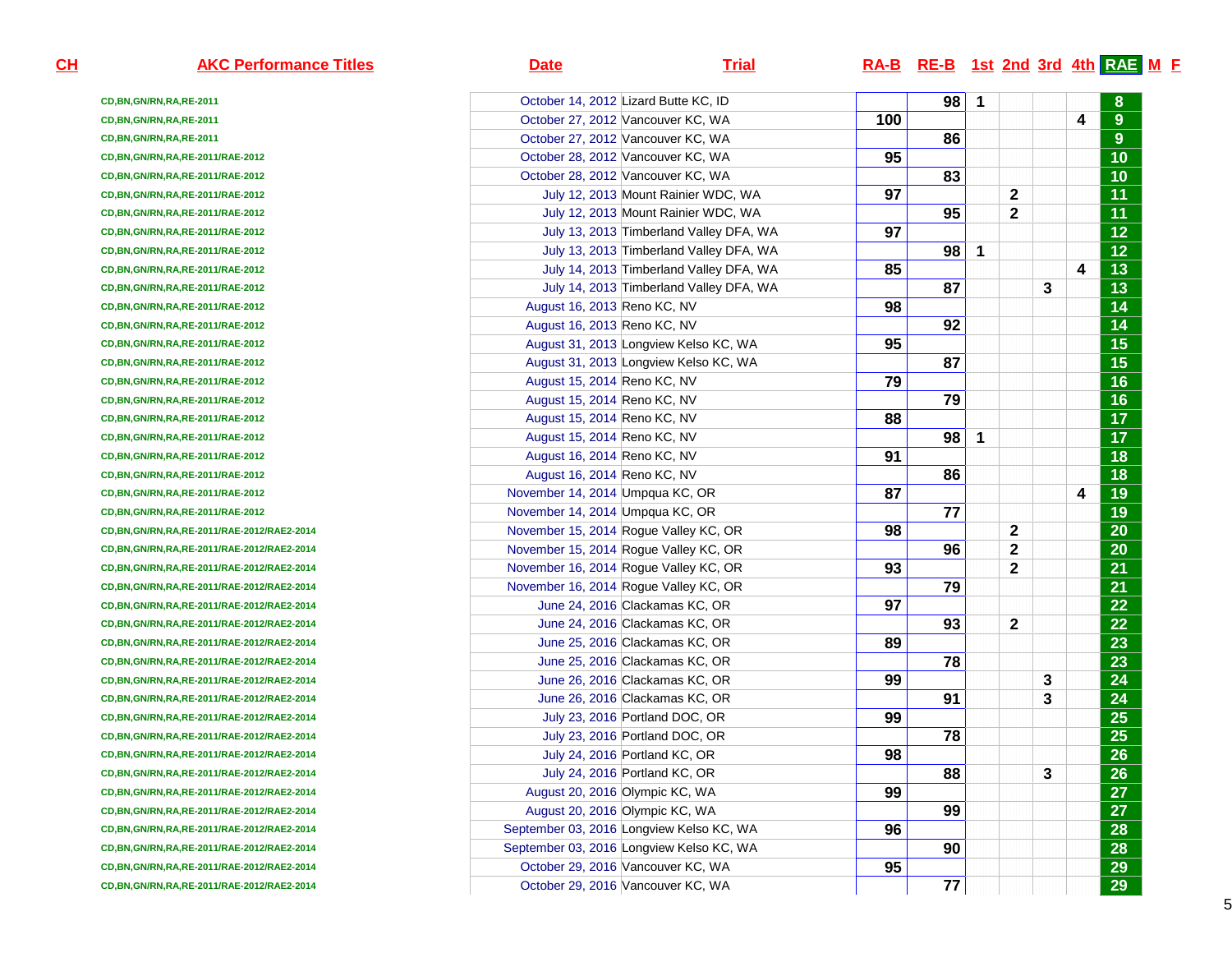| <b>AKC Performance Titles</b>                                 | <u>Date</u>                      | <u>Trial</u>                                      |    | $RA-B$ RE-B 1st 2nd 3rd 4th RAE M F |   |   |   |                 |
|---------------------------------------------------------------|----------------------------------|---------------------------------------------------|----|-------------------------------------|---|---|---|-----------------|
| CD, BN, GN/RN, RA, RE-2011/RAE-2012/RAE2-2014                 |                                  | October 30, 2016 Vancouver KC, WA                 | 91 |                                     |   |   |   | 30              |
| CD, BN, GN/RN, RA, RE-2011/RAE-2012/RAE2-2014/RAE3-2016       |                                  | October 30, 2016 Vancouver KC, WA                 |    | 88                                  |   |   | 4 | 30              |
| CD, BN, GN/RN, RA, RE-2011/RAE-2012/RAE2-2014/RAE3-2016       |                                  | November 19, 2016 Whidbey Island KC, WA           | 86 |                                     |   |   |   | 31              |
| CD,BN,GN/RN,RA,RE-2011/RAE-2012/RAE2-2014/RAE3-2016           |                                  | November 19, 2016 Whidbey Island KC, WA           |    | 92                                  |   |   |   | 31              |
| CD,BN,GN/RN,RA,RE-2011/RAE-2012/RAE2-2014/RAE3-2016           |                                  | November 20, 2016 Whidbey Island KC, WA           | 94 |                                     |   |   |   | 32              |
| CD,BN,GN/RN,RA,RE-2011/RAE-2012/RAE2-2014/RAE3-2016           |                                  | November 20, 2016 Whidbey Island KC, WA           |    | 93                                  |   |   |   | 32              |
| CD,BN,GN/RN,RA,RE-2011/RAE-2012/RAE2-2014/RAE3-2016           |                                  | December 03, 2016 Willamette Toy Dog Fanciers, OR | 90 |                                     |   |   |   | 33              |
| CD,BN,GN/RN,RA,RE-2011/RAE-2012/RAE2-2014/RAE3-2016           |                                  | December 03, 2016 Willamette Toy Dog Fanciers, OR |    | 85                                  |   |   |   | 33              |
| CD,BN,GN/RN,RA,RE-2011/RAE-2012/RAE2-2014/RAE3-2016           |                                  | December 03, 2016 Greater Clark County KC, OR     | 95 |                                     |   |   |   | 34              |
| CD,BN,GN/RN,RA,RE-2011/RAE-2012/RAE2-2014/RAE3-2016           |                                  | December 03, 2016 Greater Clark County KC, OR     |    | 94                                  |   |   |   | 34              |
| CD,BN,GN/RN,RA,RE-2011/RAE-2012/RAE2-2014/RAE3-2016           |                                  | December 04, 2016 Willamette Toy Dog Fanciers, OR | 96 |                                     |   | 3 |   | 35              |
| CD,BN,GN/RN,RA,RE-2011/RAE-2012/RAE2-2014/RAE3-2016           |                                  | December 04, 2016 Willamette Toy Dog Fanciers, OR |    | 85                                  |   |   | 4 | 35              |
| CD,BN,GN/RN,RA,RE-2011/RAE-2012/RAE2-2014/RAE3-2016           |                                  | December 04, 2016 Greater Clark County KC, OR     | 78 |                                     |   |   |   | 36              |
| CD,BN,GN/RN,RA,RE-2011/RAE-2012/RAE2-2014/RAE3-2016           |                                  | December 04, 2016 Greater Clark County KC, OR     |    | 77                                  |   |   |   | 36              |
| CD,BN,GN/RN,RA,RE-2011/RAE-2012/RAE2-2014/RAE3-2016           | January 19, 2017 Tualatin KC, OR |                                                   | 79 |                                     |   |   |   | 37              |
| CD,BN,GN/RN,RA,RE-2011/RAE-2012/RAE2-2014/RAE3-2016           | January 19, 2017 Tualatin KC, OR |                                                   |    | 83                                  |   |   |   | 37              |
| CD,BN,GN/RN,RA,RE-2011/RAE-2012/RAE2-2014/RAE3-2016           |                                  | January 20, 2017 DFA or Oregon, OR                | 89 |                                     |   |   |   | 38              |
| CD,BN,GN/RN,RA,RE-2011/RAE-2012/RAE2-2014/RAE3-2016           |                                  | January 20, 2017 DFA or Oregon, OR                |    | 93                                  |   |   |   | 38              |
| CD,BN,GN/RN,RA,RE-2011/RAE-2012/RAE2-2014/RAE3-2016           | January 22, 2017 Tualatin KC, OR |                                                   | 95 |                                     |   |   |   | 39              |
| CD,BN,GN/RN,RA,RE-2011/RAE-2012/RAE2-2014/RAE3-2016           | January 22, 2017 Tualatin KC, OR |                                                   |    | 95                                  |   |   |   | 39              |
| CD,BN,GN/RN,RA,RE-2011/RAE-2012/RAE2-2014/RAE4-2016           |                                  | February 25, 2017 Linn County KC, OR              | 98 |                                     |   |   |   | 40              |
| CD,BN,GN/RN,RA,RE-2011/RAE-2012/RAE2-2014/RAE4-2016           |                                  | February 25, 2017 Linn County KC, OR              |    | 88                                  |   |   |   | 40              |
| CD, BN, GN/RN, RA, RE-2011/RAE-2012/RAE2-2014/RAE4-2016       |                                  | April 28, 2017 Sherwood DTC, OR                   | 96 |                                     |   |   |   | 41              |
| CD, BN, GN/RN, RA, RE-2011/RAE-2012/RAE2-2014/RAE4-2016       |                                  | April 28, 2017 Sherwood DTC, OR                   |    | 88                                  |   |   |   | 41              |
| CD, BN, GN/RN, RA, RE-2011/RAE-2012/RAE2-2014/RAE4-2016       |                                  | April 29, 2017 Sherwood DTC, OR                   | 85 |                                     |   |   |   | $\overline{42}$ |
| CD, BN, GN/RN, RA, RE-2011/RAE-2012/RAE2-2014/RAE4-2016       |                                  | April 29, 2017 Sherwood DTC, OR                   |    | 95                                  |   |   |   | 42              |
| CD, BN, GN/RN, RA, RE-2011/RAE-2012/RAE2-2014/RAE4-2016       |                                  | April 30, 2017 Sherwood DTC, OR                   | 94 |                                     |   |   |   | 43              |
| CD, BN, GN/RN, RA, RE-2011/RAE-2012/RAE2-2014/RAE4-2016       |                                  | April 30, 2017 Sherwood DTC, OR                   |    | 88                                  |   |   |   | $\overline{43}$ |
| CD, BN, GN/RN, RA, RE-2011/RAE-2012/RAE2-2014/RAE4-2016       |                                  | June 23, 2017 Clackamas KC, OR                    | 96 |                                     |   |   | 4 | 44              |
| CD, BN, GN/RN, RA, RE-2011/RAE-2012/RAE2-2014/RAE4-2016       |                                  | June 23, 2017 Clackamas KC, OR                    |    | 92                                  |   |   |   | 44              |
| CD, BN, GN/RN, RA, RE-2011/RAE-2012/RAE2-2014/RAE4-2016       |                                  | June 24, 2017 Clackamas KC, OR                    | 92 |                                     |   | 3 |   | 45              |
| CD, BN, GN/RN, RA, RE-2011/RAE-2012/RAE2-2014/RAE4-2016       |                                  | June 24, 2017 Clackamas KC, OR                    |    | 90                                  | 2 |   |   | 45              |
| CD,BN,GN/RN,RA,RE-2011/RAE-2012/RAE2-2014/RAE4-2016           |                                  | June 25, 2017 Clackamas KC, OR                    | 90 |                                     | 2 |   |   | 46              |
| CD,BN,GN/RN,RA,RE-2011/RAE-2012/RAE2-2014/RAE4-2016           |                                  | June 25, 2017 Clackamas KC, OR                    |    | 85                                  |   |   |   | 46              |
| CD, BN, GN/RN, RA, RE-2011/RAE-2012/RAE2-2014/RAE4-2016       |                                  | July 22, 2017 Portland DOC, OR                    | 97 |                                     |   |   | 4 | 47              |
| CD, BN, GN/RN, RA, RE-2011/RAE-2012/RAE2-2014/RAE4-2016       |                                  | July 22, 2017 Portland DOC, OR                    |    | 93                                  |   | 3 |   | $\overline{47}$ |
| CD, BN, GN/RN, RA, RE-2011/RAE-2012/RAE2-2014/RAE4-2016       |                                  | July 23, 2017 Portland KC, OR                     | 97 |                                     |   | 3 |   | 48              |
| CD,BN,GN/RN,RA,RE-2011/RAE-2012/RAE2-2014/RAE4-2016           |                                  | July 23, 2017 Portland KC, OR                     |    | 86                                  |   |   |   | 48              |
| CD, BN, GN/RN, RA, RE-2011/RAE-2012/RAE2-2014/RAE4-2016       |                                  | August 19, 2017 Olympic KC, WA                    | 97 |                                     |   |   |   | 49              |
| CD, BN, GN/RN, RA, RE-2011/RAE-2012/RAE2-2014/RAE4-2016       |                                  | August 19, 2017 Olympic KC, WA                    |    | 96                                  |   |   |   | 49              |
| CD,BN,GN/RN,RA,RE-2011/RAE-2012/RAE2-2014/RAE4-2016/RAE5-2017 |                                  | August 20, 2017 Olympic KC, WA                    | 91 |                                     |   |   |   | 50              |
| CD,BN,GN/RN,RA,RE-2011/RAE-2012/RAE2-2014/RAE4-2016/RAE5-2017 |                                  | August 20, 2017 Olympic KC, WA                    |    | 92                                  |   |   |   | 50              |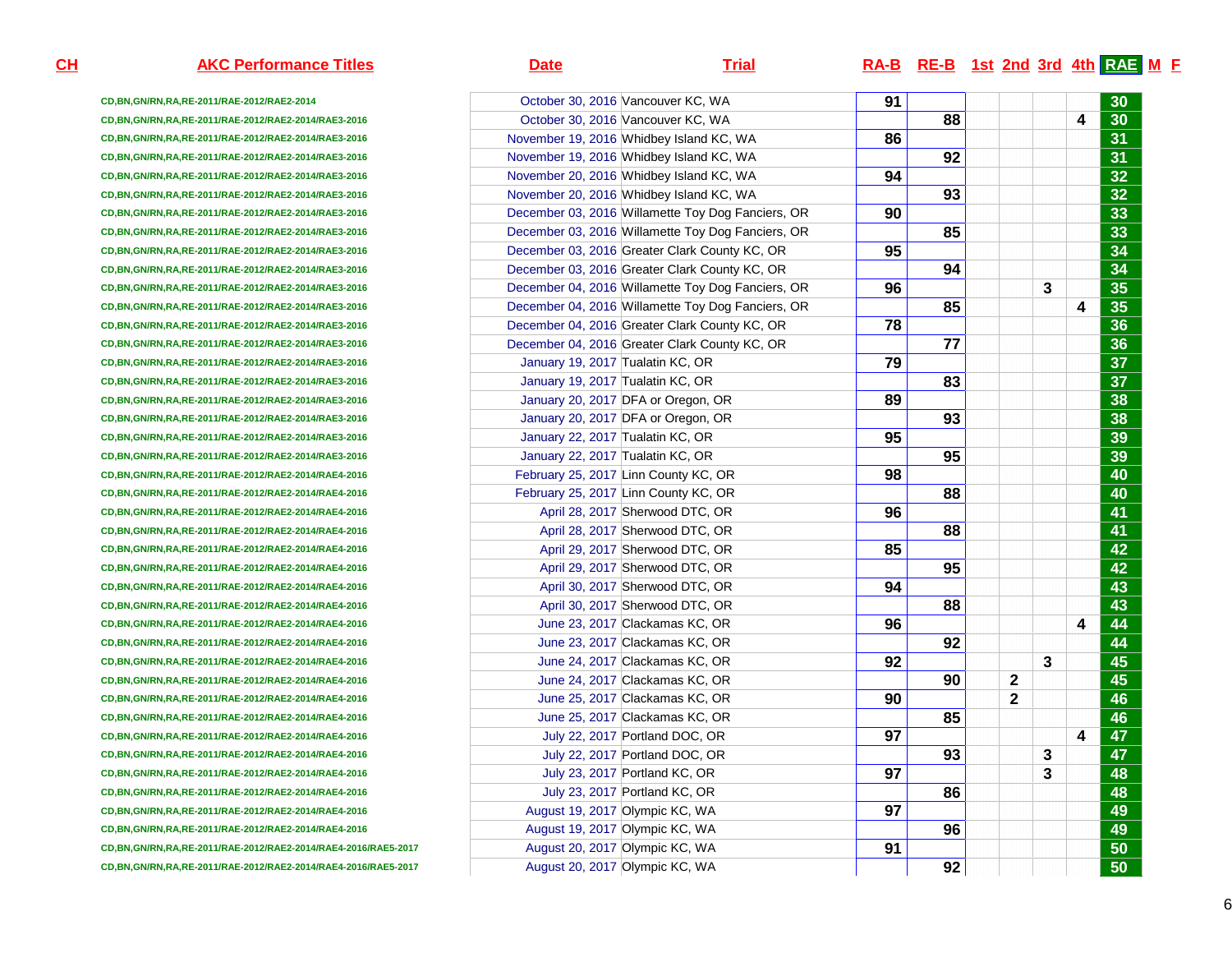| CL              | <b>AKC Performance Titles</b>                 | <b>Date</b>                      | <b>Trial</b>                                    |              |                 | RA-B RE-B 1st 2nd 3rd 4th RAE M F |                                                                    |             |                                      |              |
|-----------------|-----------------------------------------------|----------------------------------|-------------------------------------------------|--------------|-----------------|-----------------------------------|--------------------------------------------------------------------|-------------|--------------------------------------|--------------|
| <b>Summary:</b> |                                               |                                  |                                                 | 92           | 87              | 4 10 8                            |                                                                    | 8           | $50 \mid m$                          |              |
|                 | Number of times qualifying and in each class: |                                  | 100                                             | 50           | 50              |                                   |                                                                    |             |                                      |              |
|                 | I Like Ike                                    |                                  |                                                 |              |                 |                                   |                                                                    |             |                                      |              |
|                 | CD/RN,RA-2006/RE-2007                         |                                  | September 28, 2007 SBC of America #69/34/3 OH   | 95           |                 | 1                                 |                                                                    |             |                                      |              |
|                 | CD/RN,RA-2006/RE-2007                         |                                  | September 28, 2007 SBC of America #69/34/3 OH   |              | 93              | $\mathbf{1}$                      |                                                                    |             |                                      |              |
| <b>Summary:</b> |                                               |                                  |                                                 | 95           | 93 <sup>1</sup> |                                   |                                                                    | $\mathbf 0$ |                                      | m            |
|                 | Number of times qualifying and in each class: |                                  | $\overline{\mathbf{2}}$                         | 1            | 1               |                                   |                                                                    |             |                                      |              |
|                 | <b>Ikes Legacy Hector</b>                     |                                  |                                                 |              |                 |                                   |                                                                    |             |                                      |              |
|                 | CD, BN, PCD/RN-2013/RA, RE-2014               |                                  | October 03, 2014 Hamilton DTC, IN               | 89           |                 |                                   |                                                                    |             |                                      |              |
|                 | CD, BN, PCD/RN-2013/RA, RE-2014               |                                  | October 03, 2014 Hamilton DTC, IN               |              | 88              |                                   |                                                                    |             |                                      |              |
|                 | CD, BN, PCD/RN-2013/RA, RE-2014               |                                  | November 15, 2014 GSD of Greater Cincinnati, OH | 85           |                 |                                   |                                                                    |             | $\overline{2}$                       |              |
|                 | CD, BN, PCD/RN-2013/RA, RE-2014               |                                  | November 15, 2014 GSD of Greater Cincinnati, OH |              | 76              |                                   |                                                                    |             | $\overline{2}$                       |              |
|                 | CD, BN, PCD/RN-2013/RA, RE-2014               |                                  | February 15, 2015 Hamilton DTC, IN              | 92           |                 |                                   |                                                                    |             | $\overline{\mathbf{3}}$              |              |
|                 | CD, BN, PCD/RN-2013/RA, RE-2014               |                                  | February 15, 2015 Hamilton DTC, IN              |              | 87              |                                   |                                                                    |             | $\overline{\mathbf{3}}$              |              |
|                 | CD, BN, PCD/RN-2013/RA, RE-2014               |                                  | August 15, 2015 Queen City DTC, OH              | 91           |                 |                                   |                                                                    |             | $\overline{\mathbf{4}}$              |              |
|                 | CD, BN, PCD/RN-2013/RA, RE-2014               |                                  | August 15, 2015 Queen City DTC, OH              |              | 91              |                                   |                                                                    |             | 4                                    |              |
|                 | CD, BN, PCD/RN-2013/RA, RE-2014               |                                  | August 16, 2015 Queen City DTC, OH              | 91           |                 |                                   |                                                                    |             | $\overline{\overline{\mathbf{5}}}$   |              |
|                 | CD, BN, PCD/RN-2013/RA, RE-2014               |                                  | August 16, 2015 Queen City DTC, OH              |              | 80              |                                   |                                                                    |             | $\overline{\overline{\overline{5}}}$ |              |
|                 | CD, BN, PCD/RN-2013/RA, RE-2014               |                                  | October 18, 2015 Dayton DTC, OH                 | 93           |                 |                                   |                                                                    |             | $6\phantom{a}$                       |              |
|                 | CD, BN, PCD/RN-2013/RA, RE-2014               |                                  | October 18, 2015 Dayton DTC, OH                 |              | 94              | $\mathbf 2$                       |                                                                    |             | $\boldsymbol{6}$                     |              |
|                 | CD, BN, PCD/RN-2013/RA, RE-2014               |                                  | November 28, 2015 Queen City DTC, OH            | 89           |                 |                                   |                                                                    |             | $\overline{\mathbf{7}}$              |              |
|                 | CD, BN, PCD/RN-2013/RA, RE-2014               |                                  | November 28, 2015 Queen City DTC, OH            |              | 91              |                                   |                                                                    |             | $\overline{\mathbf{7}}$              |              |
|                 | CD, BN, PCD/RN-2013/RA, RE-2014               |                                  | November 29, 2015 Queen City DTC, OH            | 85           |                 |                                   |                                                                    |             | ${\bf 8}$                            |              |
|                 | CD, BN, PCD/RN-2013/RA, RE-2014               |                                  | November 29, 2015 Queen City DTC, OH            |              | 87              |                                   |                                                                    |             | ${\bf 8}$                            |              |
|                 | CD, BN, PCD/RN-2013/RA, RE-2014               |                                  | February 21, 2016 Hamilton DTC, IN              | 93           |                 |                                   |                                                                    |             | 9                                    |              |
|                 | CD, BN, PCD/RN-2013/RA, RE-2014               |                                  | February 21, 2016 Hamilton DTC, IN              |              | 95              |                                   |                                                                    |             | 9                                    |              |
|                 | CD, BN, PCD/RN-2013/RA, RE-2014/RAE-2016      |                                  | March 12, 2016 Queen City DTC, OH               | 89           |                 |                                   |                                                                    |             | 10                                   |              |
|                 | CD, BN, PCD/RN-2013/RA, RE-2014/RAE-2016      |                                  | March 12, 2016 Queen City DTC, OH               |              |                 |                                   |                                                                    |             | 10                                   |              |
| <b>Summary:</b> |                                               |                                  |                                                 | 90           | 88              | $0$ 1                             | $\overline{\mathbf{0}}$                                            | 0           | 10 <sub>1</sub>                      | $\mathsf{m}$ |
|                 | Number of times qualifying and in each class: |                                  | 20                                              | 10           | 9               |                                   |                                                                    |             |                                      |              |
|                 | <b>James P Sullivan</b>                       |                                  |                                                 |              |                 |                                   |                                                                    |             |                                      |              |
|                 | See Performance DB For All Titles             | November 29, 2021 Holyoke KC, NH |                                                 | 79           |                 |                                   |                                                                    |             |                                      |              |
|                 | See Performance DB For All Titles             | November 29, 2021 Holyoke KC, NH |                                                 |              | 93              |                                   |                                                                    |             | $\blacktriangleleft$                 |              |
|                 | See Performance DB For All Titles             | December 11, 2021 Eastern DC, NH |                                                 | 82           |                 |                                   |                                                                    |             | $\overline{2}$                       |              |
|                 | See Performance DB For All Titles             | December 11, 2021 Eastern DC, NH |                                                 |              | 92              |                                   |                                                                    |             | $\overline{2}$                       |              |
| <b>Summary:</b> |                                               |                                  |                                                 | 81           | 93              | $\overline{\mathbf{0}}$           | $\begin{array}{ c c c c c }\n\hline\n0 & 0 \\ \hline\n\end{array}$ | 0           | 2 <sup>1</sup>                       | $\mathbf{m}$ |
|                 | Number of times qualifying and in each class: |                                  | 4                                               | $\mathbf{2}$ | $\mathbf{2}$    |                                   |                                                                    |             |                                      |              |
|                 | 2011-CHKashis Captain Jack                    |                                  |                                                 |              |                 |                                   |                                                                    |             |                                      |              |
|                 | 2011-CHBN,RN-2011/RA-2012                     |                                  | June 23, 2013 Macomb KC, MI                     | 91           |                 |                                   |                                                                    |             |                                      |              |
|                 | 2011-CHBN,RN-2011/RA-2012                     |                                  | June 23, 2013 Macomb KC, MI                     |              | 83              |                                   |                                                                    |             | $\blacktriangleleft$                 |              |
|                 | 2011-CHBN,RN-2011/RA-2012                     | August 03, 2013 Jaxon KC, MI     |                                                 | 84           |                 |                                   |                                                                    |             | $\overline{2}$                       |              |
|                 |                                               | August 03, 2013 Jaxon KC, MI     |                                                 |              |                 |                                   |                                                                    |             |                                      |              |
|                 | 2011-CHBN,RN-2011/RA-2012                     |                                  |                                                 |              | $74$ 1          |                                   |                                                                    |             | 2 <sup>1</sup>                       |              |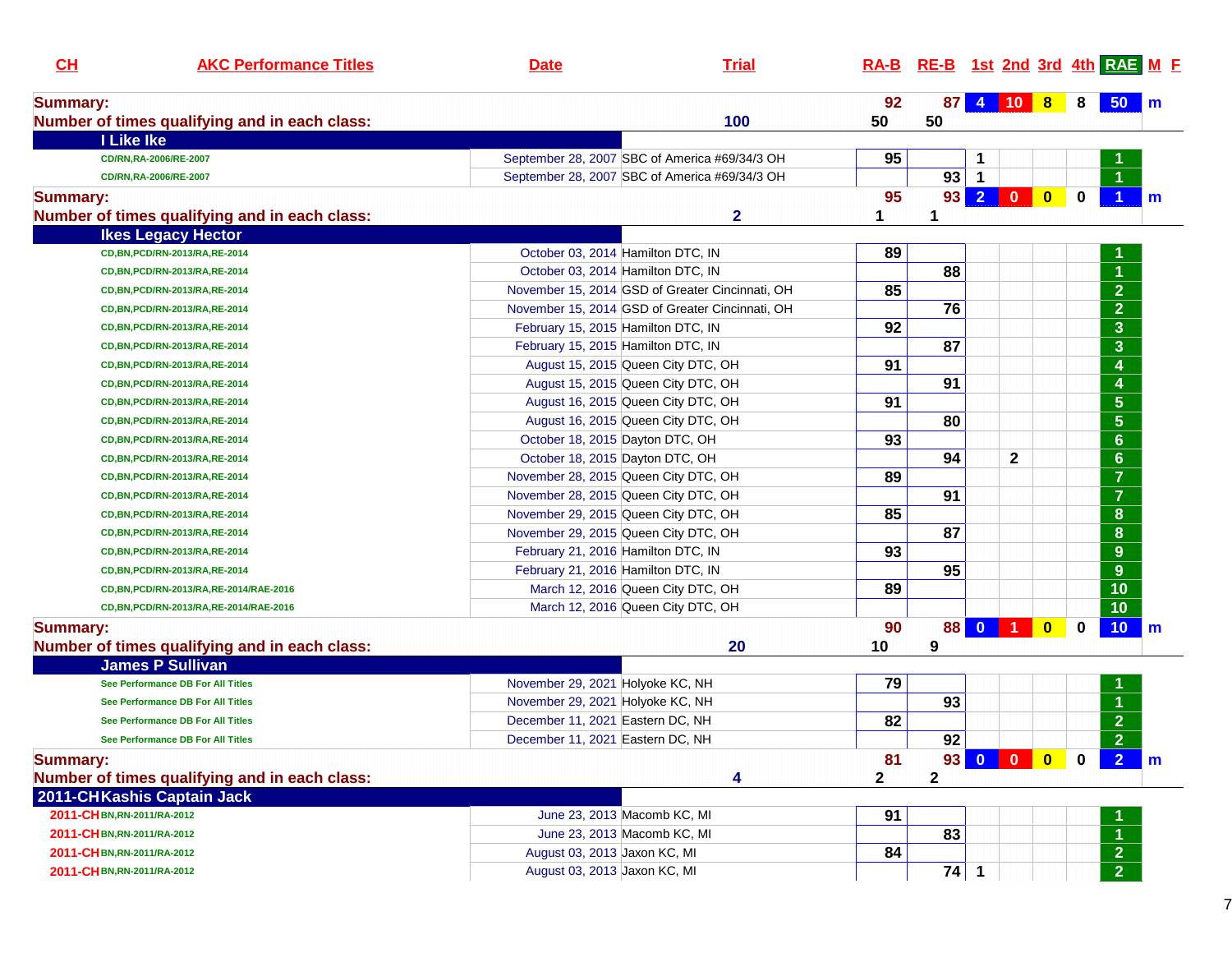| CL                          | <b>AKC Performance Titles</b>                 | <b>Date</b>                      | <b>Trial</b>                                      |    | RA-B RE-B 1st 2nd 3rd 4th RAE M E |              |                |   |                         |                                    |              |
|-----------------------------|-----------------------------------------------|----------------------------------|---------------------------------------------------|----|-----------------------------------|--------------|----------------|---|-------------------------|------------------------------------|--------------|
| 2011-CH BN, RN-2011/RA-2012 |                                               |                                  | August 10, 2013 OTC of Greater Lansing, MI        | 83 |                                   |              |                |   |                         |                                    |              |
| 2011-CHBN,RN-2011/RA-2012   |                                               |                                  | August 10, 2013 OTC of Greater Lansing, MI        |    | 78                                |              |                |   |                         | $\overline{\overline{\mathbf{3}}}$ |              |
| <b>Summary:</b>             |                                               |                                  |                                                   | 86 |                                   |              | 78 1 0 0       |   | $\mathbf 0$             | 3 <sup>7</sup>                     | $\mathsf{m}$ |
|                             | Number of times qualifying and in each class: |                                  | 6                                                 | 3  | 3                                 |              |                |   |                         |                                    |              |
|                             | <b>Kings Mills Jazzabelle</b>                 |                                  |                                                   |    |                                   |              |                |   |                         |                                    |              |
|                             | CD, BN/RN, RA, RE-2012                        |                                  | March 09, 2013 K-9 OTC of Menomonee Falls, WI     | 72 |                                   |              |                |   |                         |                                    |              |
|                             | CD, BN/RN, RA, RE-2012                        |                                  | March 09, 2013 K-9 OTC of Menomonee Falls, WI     |    | 85                                |              |                | 3 |                         | $\overline{1}$                     |              |
|                             | CD, BN/RN, RA, RE-2012                        | April 14, 2013 Cudahy KC, WI     |                                                   | 92 |                                   |              |                |   | 4                       | 2 <sup>7</sup>                     |              |
|                             | <b>CD, BN/RN, RA, RE-2012</b>                 | April 14, 2013 Cudahy KC, WI     |                                                   |    | 95                                |              |                |   | 4                       | $\overline{2}$                     |              |
|                             | <b>CD, BN/RN, RA, RE-2012</b>                 | April 14, 2013 Cudahy KC, WI     |                                                   | 90 |                                   |              |                |   |                         | 3 <sup>1</sup>                     |              |
|                             | <b>CD, BN/RN, RA, RE-2012</b>                 | April 14, 2013 Cudahy KC, WI     |                                                   |    | 82                                |              | $\mathbf{2}$   |   |                         | 3 <sup>1</sup>                     |              |
|                             | <b>CD, BN/RN, RA, RE-2012</b>                 | June 08, 2013 Milwaukee DTC, WI  |                                                   | 97 |                                   |              |                |   | 4                       | $\overline{\mathbf{4}}$            |              |
|                             | <b>CD, BN/RN, RA, RE-2012</b>                 | June 08, 2013 Milwaukee DTC, WI  |                                                   |    | 72                                |              |                |   | 4                       | $\overline{\mathbf{4}}$            |              |
|                             | <b>CD, BN/RN, RA, RE-2012</b>                 | June 09, 2013 Milwaukee DTC, WI  |                                                   | 96 |                                   |              | $\overline{2}$ |   |                         | 5 <sub>5</sub>                     |              |
|                             | <b>CD, BN/RN, RA, RE-2012</b>                 | June 09, 2013 Milwaukee DTC, WI  |                                                   |    | 84                                |              |                |   |                         | 5 <sub>1</sub>                     |              |
|                             | <b>CD, BN/RN, RA, RE-2012</b>                 |                                  | June 23, 2013 Western Waukesha County DTC, WI     | 95 |                                   |              |                |   | 4                       | 6 <sup>°</sup>                     |              |
|                             | <b>CD, BN/RN, RA, RE-2012</b>                 |                                  | June 23, 2013 Western Waukesha County DTC, WI     |    | 82                                |              |                |   |                         | 6 <sup>1</sup>                     |              |
|                             | <b>CD, BN/RN, RA, RE-2012</b>                 | July 26, 2013 Waukesha KC, WI    |                                                   | 91 |                                   |              |                |   |                         | $\overline{7}$                     |              |
|                             | <b>CD, BN/RN, RA, RE-2012</b>                 | July 26, 2013 Waukesha KC, WI    |                                                   |    | 75                                |              |                |   |                         | $\overline{7}$                     |              |
|                             | <b>CD, BN/RN, RA, RE-2012</b>                 |                                  | October 19, 2013 Badger Golden Retriever Club, WI | 94 |                                   |              |                |   | 4                       | 8                                  |              |
|                             | <b>CD, BN/RN, RA, RE-2012</b>                 |                                  | October 19, 2013 Badger Golden Retriever Club, WI |    | 81                                |              |                |   |                         | 8                                  |              |
|                             | <b>CD, BN/RN, RA, RE-2012</b>                 |                                  | November 29, 2013 Western Waukesha County DTC, WI | 97 |                                   |              |                |   |                         | 9 <sup>°</sup>                     |              |
|                             | <b>CD, BN/RN, RA, RE-2012</b>                 |                                  | November 29, 2013 Western Waukesha County DTC, WI |    | 89                                |              |                |   |                         | 9 <sup>°</sup>                     |              |
|                             | CD, BN/RN, RA, RE-2012/RAE-2013               |                                  | November 29, 2013 Western Waukesha County DTC, WI | 91 |                                   |              |                |   |                         | 10                                 |              |
|                             | CD, BN/RN, RA, RE-2012/RAE-2013               |                                  | November 29, 2013 Western Waukesha County DTC, WI |    | 95                                |              |                |   | $\overline{\mathbf{4}}$ | 10                                 |              |
|                             | CD, BN/RN, RA, RE-2012/RAE-2013               | December 29, 2013 Cudahy KC, WI  |                                                   | 87 |                                   |              |                | 3 |                         | 11                                 |              |
|                             | CD, BN/RN, RA, RE-2012/RAE-2013               | December 29, 2013 Cudahy KC, WI  |                                                   |    | 81                                |              | $\mathbf{2}$   |   |                         | 11                                 |              |
|                             | CD, BN/RN, RA, RE-2012/RAE-2013               |                                  | March 12, 2016 K-9 OTC of Menomonee Falls, WI     | 95 |                                   |              |                |   |                         | $\overline{12}$                    |              |
|                             | CD, BN/RN, RA, RE-2012/RAE-2013               |                                  | March 12, 2016 K-9 OTC of Menomonee Falls, WI     |    | 83                                |              |                |   |                         | 13                                 |              |
|                             | CD, BN/RN, RA, RE-2012/RAE-2013               |                                  | March 13, 2016 K-9 OTC of Menomonee Falls, WI     | 98 |                                   |              |                |   |                         | 14                                 |              |
|                             | CD, BN/RN, RA, RE-2012/RAE-2013               |                                  | March 13, 2016 K-9 OTC of Menomonee Falls, WI     |    | 95                                |              |                |   |                         | 14                                 |              |
|                             | CD, BN/RN, RA, RE-2012/RAE-2013               |                                  | August 12, 2016 K-9 OTC of Menomonee Falls, WI    | 99 |                                   |              |                |   | 4                       | $\overline{15}$                    |              |
|                             | CD, BN/RN, RA, RE-2012/RAE-2013               |                                  | August 12, 2016 K-9 OTC of Menomonee Falls, WI    | 88 |                                   |              |                |   |                         | 15                                 |              |
|                             | CD, BN/RN, RA, RE-2012/RAE-2013               |                                  | August 13, 2016 K-9 OTC of Menomonee Falls, WI    | 98 |                                   |              |                |   |                         | 16                                 |              |
|                             | CD, BN/RN, RA, RE-2012/RAE-2013               |                                  | August 13, 2016 K-9 OTC of Menomonee Falls, WI    | 95 |                                   |              |                |   |                         | $\overline{16}$                    |              |
|                             | CD, BN/RN, RA, RE-2012/RAE-2013               |                                  | November 25, 2016 Western Waukesha County DTC, WI | 95 |                                   |              |                |   |                         | 17 <sub>z</sub>                    |              |
|                             | CD, BN/RN, RA, RE-2012/RAE-2013               |                                  | November 25, 2016 Western Waukesha County DTC, WI |    | 84                                |              |                |   |                         | 17 <sub>2</sub>                    |              |
|                             | CD, BN/RN, RA, RE-2012/RAE-2013               |                                  | November 25, 2016 Western Waukesha County DTC, WI | 97 |                                   |              |                |   | 4                       | 18                                 |              |
|                             | CD, BN/RN, RA, RE-2012/RAE-2013               |                                  | November 25, 2016 Western Waukesha County DTC, WI |    | 94                                |              |                |   |                         | 18                                 |              |
|                             | CD, BN/RN, RA, RE-2012/RAE-2013               | December 03, 2016 Badger KC, WI  |                                                   | 96 |                                   |              | $\mathbf{2}$   |   |                         | 19                                 |              |
|                             | CD, BN/RN, RA, RE-2012/RAE-2013               | December 03, 2016 Badger KC, WI  |                                                   |    | $97 \vert$                        | $\mathbf{1}$ |                |   |                         | 19                                 |              |
|                             | CD, BN/RN, RA, RE-2012/RAE-2013               | December 17, 2016 Oshkosh KC, WI |                                                   | 99 |                                   |              | $\mathbf 2$    |   |                         | 20                                 |              |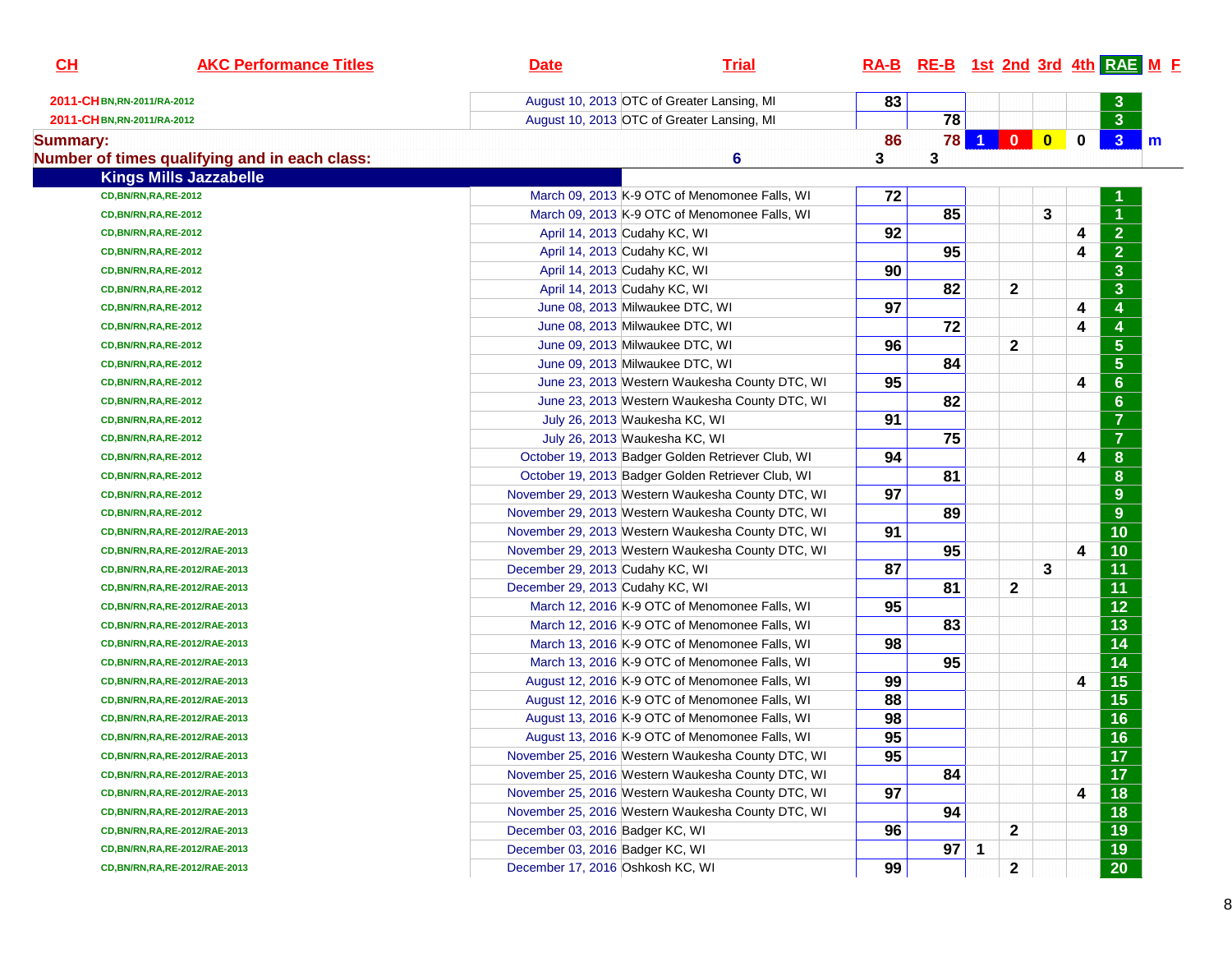**CD,BN/RN,RA,RE-2012/RAE-2013/RAE2-2016CD,BN/RN,RA,RE-2012/RAE-2013/RAE2-2016CD,BN/RN,RA,RE-2012/RAE-2013/RAE2-2016CD,BN/RN,RA,RE-2012/RAE-2013/RAE2-2016CD,BN/RN,RA,RE-2012/RAE-2013/RAE2-2016CD,BN/RN,RA,RE-2012/RAE-2013/RAE2-2016CD,BN/RN,RA,RE-2012/RAE-2013/RAE2-2016CD,BN/RN,RA,RE-2012/RAE-2013/RAE2-2016CD,BN/RN,RA,RE-2012/RAE-2013/RAE2-2016CD,BN/RN,RA,RE-2012/RAE-2013/RAE2-2016CD,BN/RN,RA,RE-2012/RAE-2013/RAE2-2016CD,BN/RN,RA,RE-2012/RAE-2013/RAE2-2016CD,BN/RN,RA,RE-2012/RAE-2013/RAE2-2016CD,BN/RN,RA,RE-2012/RAE-2013/RAE2-2016CD,BN/RN,RA,RE-2012/RAE-2013/RAE2-2016CD,BN/RN,RA,RE-2012/RAE-2013/RAE2-2016CD,BN/RN,RA,RE-2012/RAE-2013/RAE2-2016CD,BN/RN,RA,RE-2012/RAE-2013/RAE2-2016CD,BN/RN,RA,RE-2012/RAE-2013/RAE2-2016CD,BN/RN,RA,RE-2012/RAE-2013/RAE2-2016/RAE3-2017CD,BN/RN,RA,RE-2012/RAE-2013/RAE2-2016/RAE3-2017CD,BN/RN,RA,RE-2012/RAE-2013/RAE2-2016/RAE3-2017CD,BN/RN,RA,RE-2012/RAE-2013/RAE2-2016/RAE3-2017CD,BN/RN,RA,RE-2012/RAE-2013/RAE2-2016/RAE3-2017CD,BN/RN,RA,RE-2012/RAE-2013/RAE2-2016/RAE3-2017**

# **AKC Performance Titles Date Trial RA-B RE-B 1st 2nd 3rd 4th RAE <sup>M</sup> <sup>F</sup>**

| ıa and in each class:     |                                  | 62                                                | 33  | 29  |                      |                 |                 |    |                 |
|---------------------------|----------------------------------|---------------------------------------------------|-----|-----|----------------------|-----------------|-----------------|----|-----------------|
|                           |                                  |                                                   | 93  | 90  | $\mathbf{3}$         | 10 <sub>1</sub> | $5\phantom{.0}$ | 13 | 32 <sub>2</sub> |
| -2013/RAE2-2016/RAE3-2017 |                                  | November 24, 2017 Western Waukesha County DTC, WI |     | 82  |                      |                 |                 |    | 32 <sub>2</sub> |
| -2013/RAE2-2016/RAE3-2017 |                                  | November 24, 2017 Western Waukesha County DTC, WI | 90  |     |                      | $\mathbf{2}$    |                 |    | 32 <sub>2</sub> |
| -2013/RAE2-2016/RAE3-2017 |                                  | November 24, 2017 Western Waukesha County DTC, WI |     | 96  | $\blacktriangleleft$ |                 |                 |    | 31              |
| -2013/RAE2-2016/RAE3-2017 |                                  | November 24, 2017 Western Waukesha County DTC, WI | 96  |     |                      | $\mathbf{2}$    |                 |    | 31              |
| -2013/RAE2-2016/RAE3-2017 |                                  | August 19, 2017 K-9 OTC of Menomone Falls, WI     |     | 94  |                      |                 |                 |    | 30              |
| -2013/RAE2-2016/RAE3-2017 |                                  | August 19, 2017 K-9 OTC of Menomone Falls, WI     | 90  |     |                      |                 |                 |    | 30              |
| -2013/RAE2-2016           |                                  | August 19, 2017 K-9 OTC of Menomone Falls, WI     |     | 97  |                      |                 |                 | 4  | 29              |
| -2013/RAE2-2016           |                                  | August 19, 2017 K-9 OTC of Menomone Falls, WI     | 88  |     |                      |                 |                 |    | 29              |
| -2013/RAE2-2016           |                                  | August 18, 2017 K-9 OTC of Menomone Falls, WI     |     | 98  |                      |                 |                 | 4  | 28              |
| -2013/RAE2-2016           |                                  | August 18, 2017 K-9 OTC of Menomone Falls, WI     | 98  |     |                      |                 | 3               |    | 28              |
| -2013/RAE2-2016           |                                  | July 28, 2017 Waukesha KC, WI                     |     | 98  |                      |                 | 3               |    | 27              |
| -2013/RAE2-2016           |                                  | July 28, 2017 Waukesha KC, WI                     | 100 |     |                      |                 | 3               |    | 27              |
| -2013/RAE2-2016           |                                  | June 30, 2017 Kettle Moraine KC, WI               |     | 96  |                      | $\mathbf{2}$    |                 |    | 26              |
| -2013/RAE2-2016           |                                  | June 30, 2017 Kettle Moraine KC, WI               | 86  |     |                      |                 |                 | 4  | 26              |
| -2013/RAE2-2016           |                                  | June 11, 2017 Milwaukee DTC, WI                   |     | 89  |                      |                 |                 | 4  | 25              |
| -2013/RAE2-2016           |                                  | June 11, 2017 Milwaukee DTC, WI                   | 88  |     |                      |                 |                 |    | 25              |
| -2013/RAE2-2016           |                                  | May 21, 2017 Oshkosh KC, WI                       |     | 95  |                      |                 |                 |    | 24              |
| -2013/RAE2-2016           |                                  | May 21, 2017 Oshkosh KC, WI                       | 99  |     |                      |                 |                 |    | 24              |
| -2013/RAE2-2016           |                                  | May 20, 2017 Oshkosh KC, WI                       |     | 98  |                      | $\mathbf{2}$    |                 |    | 23              |
| -2013/RAE2-2016           |                                  | May 20, 2017 Oshkosh KC, WI                       | 100 |     |                      | 2               |                 |    | 23              |
| -2013/RAE2-2016           |                                  | March 12, 2017 K-9 OTC of Memomonee Falls, WI     |     | 95  |                      |                 |                 |    | 22 <sub>2</sub> |
| -2013/RAE2-2016           |                                  | March 12, 2017 K-9 OTC of Memomonee Falls, WI     | 89  |     |                      |                 |                 |    | 22 <sub>2</sub> |
| -2013/RAE2-2016           |                                  | March 11, 2017 K-9 OTC of Memomonee Falls, WI     |     | 86  |                      |                 |                 |    | 21              |
| -2013/RAE2-2016           |                                  | March 11, 2017 K-9 OTC of Memomonee Falls, WI     | 93  |     |                      |                 |                 |    | 21              |
| -2013/RAE2-2016           | December 17, 2016 Oshkosh KC, WI |                                                   |     | 100 | -1                   |                 |                 |    | 20              |

### **Summary:**

### **Number of times qualifying and in each class:**

| ber of times qualifying and in each class: |                                 | 62                                            | 33 | 29 |                      |
|--------------------------------------------|---------------------------------|-----------------------------------------------|----|----|----------------------|
| <b>Lil' Jons Fremonts Finola</b>           |                                 |                                               |    |    |                      |
| <b>CD/RN, RA, RE-2005</b>                  |                                 | August 11, 2006 Penn Ridge KC, PA             | 94 |    | $\mathbf 1$          |
| <b>CD/RN,RA,RE-2005</b>                    |                                 | August 11, 2006 Penn Ridge KC, PA             |    | 89 | $\blacktriangleleft$ |
| <b>CD/RN,RA,RE-2005</b>                    |                                 | September 03, 2006 Morris Hills DTC, NJ       | 94 |    | 2 <sup>7</sup>       |
| <b>CD/RN,RA,RE-2005</b>                    |                                 | September 03, 2006 Morris Hills DTC, NJ       |    | 94 | 2 <sup>1</sup>       |
| <b>CD/RN,RA,RE-2005</b>                    |                                 | September 04, 2006 Schooleys Mountain KC, NJ  | 92 |    | 3 <sup>2</sup>       |
| <b>CD/RN,RA,RE-2005</b>                    |                                 | September 04, 2006 Schooleys Mountain KC, NJ  |    | 95 | 3 <sup>°</sup>       |
| <b>CD/RN,RA,RE-2005</b>                    | October 05, 2006 Hatboro DC, PA |                                               | 94 |    | $\overline{4}$       |
| <b>CD/RN,RA,RE-2005</b>                    | October 05, 2006 Hatboro DC, PA |                                               |    | 91 | <b>A</b>             |
| <b>CD/RN,RA,RE-2005</b>                    |                                 | October 07, 2006 Delaware Valley GSD Club, PA | 91 |    | 5 <sup>1</sup>       |
| <b>CD/RN,RA,RE-2005</b>                    |                                 | October 07, 2006 Delaware Valley GSD Club, PA |    | 84 | 5 <sup>1</sup>       |
| <b>CD/RN,RA,RE-2005</b>                    |                                 | October 12, 2006 Palisades KC, NJ             | 93 |    | 6 <sup>1</sup>       |
| <b>CD/RN,RA,RE-2005</b>                    |                                 | October 12, 2006 Palisades KC, NJ             |    | 96 | 6 <sup>1</sup>       |
| <b>CD/RN,RA,RE-2005</b>                    |                                 | October 13, 2006 Monticello New York KC, NY   | 95 |    | $\overline{7}$       |
| <b>CD/RN, RA, RE-2005</b>                  |                                 | October 13, 2006 Monticello New York KC, NY   |    | 94 | 7 <sup>7</sup>       |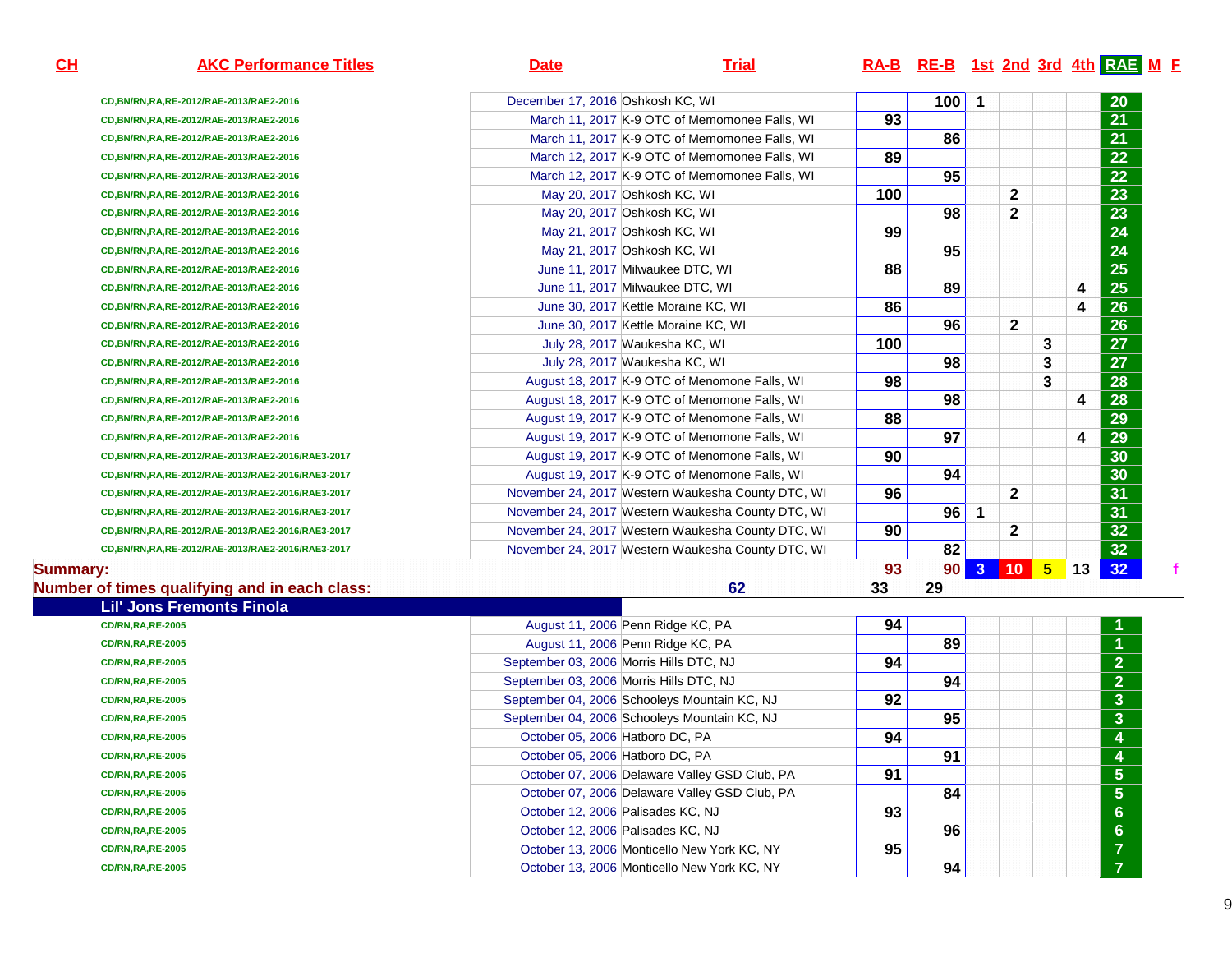| October 14, 2006 Palisades KC, NJ<br>93<br>8<br><b>CD/RN,RA,RE-2005</b><br>83<br>8<br>October 14, 2006 Palisades KC, NJ<br><b>CD/RN,RA,RE-2005</b><br>93<br>9<br>October 15, 2006 Ramapo KC, NJ<br><b>CD/RN,RA,RE-2005</b><br>75<br>9<br>October 15, 2006 Ramapo KC, NJ<br><b>CD/RN,RA,RE-2005</b><br>10<br>96<br>November 05, 2006 Back Mountain KC, PA<br>CD/RN,RA,RE-2005/RAE-2006<br>93<br>10<br>November 05, 2006 Back Mountain KC, PA<br>CD/RN, RA, RE-2005/RAE-2006<br>94<br>89<br>$\bullet$<br><b>Summary:</b><br>$\bf{0}$<br>10 <sub>1</sub><br>10<br>Number of times qualifying and in each class:<br>20<br>10<br><b>Mistihil Pollyanna Rules</b><br>73<br>BN/RN-2014/RA-2015<br>August 13, 2015 Mt. Rainier WDC, WA<br>4<br>80<br>4<br>$\blacktriangleleft$<br>August 13, 2015 Mt. Rainier WDC, WA<br>BN/RN-2014/RA,RE-2015<br>$\overline{2}$<br>73<br>July 09, 2018 Gig Harbor KC, WA<br>BN, PCD, TKN/RN-2014/RA, RE-2015<br>70<br>$\overline{2}$<br>July 09, 2018 Gig Harbor KC, WA<br>BN, PCD, TKN/RN-2014/RA, RE-2015<br>90<br>$\mathbf{3}$<br>July 06, 2019 Puyallup Valley DF, WA<br>2018-CH CD, PCD, BN, TKN/RN-2014/RA, RE-2015/RM-2019<br>77<br>$\mathbf{3}$<br>July 06, 2019 Puyallup Valley DF, WA<br>2018-CHCD, PCD, BN, TKN/RN-2014/RA, RE-2015/RM-2019<br>$\bullet$<br>$\mathbf{3}$<br>79<br><b>76</b><br>$\mathbf{2}$<br><b>Summary:</b><br>3<br>Number of times qualifying and in each class:<br>6<br>3<br><b>Mistihil Stormy Weather By Rowdy</b><br>73<br>September 27, 2021 SBC of America Regional, UT<br>3<br>BN BCAT TKI CGC/RN,RI-2018/RA,RE-2021<br>$\overline{78}$<br>$\mathbf{2}$<br>$\blacktriangleleft$<br>September 27, 2021 SBC of America Regional, UT<br>BN BCAT TKI CGC/RN,RI-2018/RA,RE-2021<br>$\overline{2}$<br>78<br>September 28, 2021 SBC of America Regional, UT<br>3<br>BN BCAT TKI CGC/RN,RI-2018/RA,RE-2021<br>$\overline{2}$<br>74<br>$\mathbf{2}$<br>September 28, 2021 SBC of America Regional, UT<br>BN BCAT TKI CGC/RN,RI-2018/RA,RE-2021<br><b>76 0 2 2</b><br>2 <sup>7</sup><br>$\overline{2}$<br>76<br>$\mathbf 0$<br><b>Summary:</b><br>$\mathbf 2$<br>Number of times qualifying and in each class:<br>2<br>4<br><b>My Penny From Heaven</b><br>95<br>CGC/RN,RI,RA-2019/RE-2020<br>September 19, 2020 Gem City Agility Club, OH<br>94<br>$\blacktriangleleft$<br>September 19, 2020 Gem City Agility Club, OH<br>CGC/RN,RI,RA-2019/RE-2020<br>$\overline{2}$<br>97<br>September 20, 2020 Gem City Agility Club, OH<br>CGC/RN,RI,RA-2019/RE-2020<br>$\overline{2}$<br>87<br>September 20, 2020 Gem City Agility Club, OH<br>CGC/RN,RI,RA-2019/RE-2020<br>$\overline{\mathbf{3}}$<br>86<br>October 16, 2020 Dayton DTC, OH<br>CGC/RN,RI,RA-2019/RE-2020<br>$\overline{\mathbf{3}}$<br>90<br>October 16, 2020 Dayton DTC, OH<br>CGC/RN,RI,RA-2019/RE-2020<br>$\overline{\mathbf{4}}$<br>93<br>June 19, 2021 Gem City Agility Club, OH<br>CGC/RN, RI, RA-2019/RE-2020<br>$\overline{\mathbf{4}}$<br>97<br>June 19, 2021 Gem City Agility Club, OH<br>CGC/RN,RI,RA-2019/RE-2020<br>$\overline{\overline{\mathbf{5}}}$<br>94<br>September 25, 2021 Gem City Agility Club, OH<br>3<br>CGC/RN, RI, RA-2019/RE-2020<br>$\overline{5}$<br>91<br>$\mathbf{1}$<br>September 25, 2021 Gem City Agility Club, OH<br>CGC/RN, RI, RA-2019/RE-2020<br>94<br>$6\phantom{1}$<br>September 26, 2021 Gem City Agility Club, OH<br>CGC/RN, RI, RA-2019/RE-2020<br>$\boldsymbol{6}$<br>91<br>September 26, 2021 Gem City Agility Club, OH<br>4<br>CGC/RN, RI, RA-2019/RE-2020<br>$\overline{\mathbf{7}}$<br>86<br>January 08, 2022 Dayton DTC, OH<br>CGC/RN, RI, RA-2019/RE-2020<br>$\overline{7}$<br>93<br>January 08, 2022 Dayton DTC, OH<br>CGC/RN,RI,RA-2019/RE-2020<br>${\bf 8}$<br>January 09, 2022 Dayton DTC, OH<br>93<br>CGC/RN,RI,RA-2019/RE-2020<br>${\bf 8}$<br>93<br>January 09, 2022 Dayton DTC, OH<br>CGC/RN,RI,RA-2019/RE-2020<br>9<br>February 26, 2022 Columbus A-B TC, OH<br>93<br>CGC/RN, RI, RA-2019/RE-2020 | CL | <b>AKC Performance Titles</b> | <b>Date</b> | <b>Trial</b> |  |  |  | RA-B RE-B 1st 2nd 3rd 4th RAE M F |  |
|----------------------------------------------------------------------------------------------------------------------------------------------------------------------------------------------------------------------------------------------------------------------------------------------------------------------------------------------------------------------------------------------------------------------------------------------------------------------------------------------------------------------------------------------------------------------------------------------------------------------------------------------------------------------------------------------------------------------------------------------------------------------------------------------------------------------------------------------------------------------------------------------------------------------------------------------------------------------------------------------------------------------------------------------------------------------------------------------------------------------------------------------------------------------------------------------------------------------------------------------------------------------------------------------------------------------------------------------------------------------------------------------------------------------------------------------------------------------------------------------------------------------------------------------------------------------------------------------------------------------------------------------------------------------------------------------------------------------------------------------------------------------------------------------------------------------------------------------------------------------------------------------------------------------------------------------------------------------------------------------------------------------------------------------------------------------------------------------------------------------------------------------------------------------------------------------------------------------------------------------------------------------------------------------------------------------------------------------------------------------------------------------------------------------------------------------------------------------------------------------------------------------------------------------------------------------------------------------------------------------------------------------------------------------------------------------------------------------------------------------------------------------------------------------------------------------------------------------------------------------------------------------------------------------------------------------------------------------------------------------------------------------------------------------------------------------------------------------------------------------------------------------------------------------------------------------------------------------------------------------------------------------------------------------------------------------------------------------------------------------------------------------------------------------------------------------------------------------------------------------------------------------------------------------------------------------------------------------------------------------------------------------------------------------------------------------------------------------------------------------------------------------------------------------------------------------------------------------------------------------------------------------------------------------------------------------------------------------------|----|-------------------------------|-------------|--------------|--|--|--|-----------------------------------|--|
|                                                                                                                                                                                                                                                                                                                                                                                                                                                                                                                                                                                                                                                                                                                                                                                                                                                                                                                                                                                                                                                                                                                                                                                                                                                                                                                                                                                                                                                                                                                                                                                                                                                                                                                                                                                                                                                                                                                                                                                                                                                                                                                                                                                                                                                                                                                                                                                                                                                                                                                                                                                                                                                                                                                                                                                                                                                                                                                                                                                                                                                                                                                                                                                                                                                                                                                                                                                                                                                                                                                                                                                                                                                                                                                                                                                                                                                                                                                                                                            |    |                               |             |              |  |  |  |                                   |  |
|                                                                                                                                                                                                                                                                                                                                                                                                                                                                                                                                                                                                                                                                                                                                                                                                                                                                                                                                                                                                                                                                                                                                                                                                                                                                                                                                                                                                                                                                                                                                                                                                                                                                                                                                                                                                                                                                                                                                                                                                                                                                                                                                                                                                                                                                                                                                                                                                                                                                                                                                                                                                                                                                                                                                                                                                                                                                                                                                                                                                                                                                                                                                                                                                                                                                                                                                                                                                                                                                                                                                                                                                                                                                                                                                                                                                                                                                                                                                                                            |    |                               |             |              |  |  |  |                                   |  |
|                                                                                                                                                                                                                                                                                                                                                                                                                                                                                                                                                                                                                                                                                                                                                                                                                                                                                                                                                                                                                                                                                                                                                                                                                                                                                                                                                                                                                                                                                                                                                                                                                                                                                                                                                                                                                                                                                                                                                                                                                                                                                                                                                                                                                                                                                                                                                                                                                                                                                                                                                                                                                                                                                                                                                                                                                                                                                                                                                                                                                                                                                                                                                                                                                                                                                                                                                                                                                                                                                                                                                                                                                                                                                                                                                                                                                                                                                                                                                                            |    |                               |             |              |  |  |  |                                   |  |
|                                                                                                                                                                                                                                                                                                                                                                                                                                                                                                                                                                                                                                                                                                                                                                                                                                                                                                                                                                                                                                                                                                                                                                                                                                                                                                                                                                                                                                                                                                                                                                                                                                                                                                                                                                                                                                                                                                                                                                                                                                                                                                                                                                                                                                                                                                                                                                                                                                                                                                                                                                                                                                                                                                                                                                                                                                                                                                                                                                                                                                                                                                                                                                                                                                                                                                                                                                                                                                                                                                                                                                                                                                                                                                                                                                                                                                                                                                                                                                            |    |                               |             |              |  |  |  |                                   |  |
|                                                                                                                                                                                                                                                                                                                                                                                                                                                                                                                                                                                                                                                                                                                                                                                                                                                                                                                                                                                                                                                                                                                                                                                                                                                                                                                                                                                                                                                                                                                                                                                                                                                                                                                                                                                                                                                                                                                                                                                                                                                                                                                                                                                                                                                                                                                                                                                                                                                                                                                                                                                                                                                                                                                                                                                                                                                                                                                                                                                                                                                                                                                                                                                                                                                                                                                                                                                                                                                                                                                                                                                                                                                                                                                                                                                                                                                                                                                                                                            |    |                               |             |              |  |  |  |                                   |  |
|                                                                                                                                                                                                                                                                                                                                                                                                                                                                                                                                                                                                                                                                                                                                                                                                                                                                                                                                                                                                                                                                                                                                                                                                                                                                                                                                                                                                                                                                                                                                                                                                                                                                                                                                                                                                                                                                                                                                                                                                                                                                                                                                                                                                                                                                                                                                                                                                                                                                                                                                                                                                                                                                                                                                                                                                                                                                                                                                                                                                                                                                                                                                                                                                                                                                                                                                                                                                                                                                                                                                                                                                                                                                                                                                                                                                                                                                                                                                                                            |    |                               |             |              |  |  |  |                                   |  |
|                                                                                                                                                                                                                                                                                                                                                                                                                                                                                                                                                                                                                                                                                                                                                                                                                                                                                                                                                                                                                                                                                                                                                                                                                                                                                                                                                                                                                                                                                                                                                                                                                                                                                                                                                                                                                                                                                                                                                                                                                                                                                                                                                                                                                                                                                                                                                                                                                                                                                                                                                                                                                                                                                                                                                                                                                                                                                                                                                                                                                                                                                                                                                                                                                                                                                                                                                                                                                                                                                                                                                                                                                                                                                                                                                                                                                                                                                                                                                                            |    |                               |             |              |  |  |  |                                   |  |
|                                                                                                                                                                                                                                                                                                                                                                                                                                                                                                                                                                                                                                                                                                                                                                                                                                                                                                                                                                                                                                                                                                                                                                                                                                                                                                                                                                                                                                                                                                                                                                                                                                                                                                                                                                                                                                                                                                                                                                                                                                                                                                                                                                                                                                                                                                                                                                                                                                                                                                                                                                                                                                                                                                                                                                                                                                                                                                                                                                                                                                                                                                                                                                                                                                                                                                                                                                                                                                                                                                                                                                                                                                                                                                                                                                                                                                                                                                                                                                            |    |                               |             |              |  |  |  |                                   |  |
|                                                                                                                                                                                                                                                                                                                                                                                                                                                                                                                                                                                                                                                                                                                                                                                                                                                                                                                                                                                                                                                                                                                                                                                                                                                                                                                                                                                                                                                                                                                                                                                                                                                                                                                                                                                                                                                                                                                                                                                                                                                                                                                                                                                                                                                                                                                                                                                                                                                                                                                                                                                                                                                                                                                                                                                                                                                                                                                                                                                                                                                                                                                                                                                                                                                                                                                                                                                                                                                                                                                                                                                                                                                                                                                                                                                                                                                                                                                                                                            |    |                               |             |              |  |  |  |                                   |  |
|                                                                                                                                                                                                                                                                                                                                                                                                                                                                                                                                                                                                                                                                                                                                                                                                                                                                                                                                                                                                                                                                                                                                                                                                                                                                                                                                                                                                                                                                                                                                                                                                                                                                                                                                                                                                                                                                                                                                                                                                                                                                                                                                                                                                                                                                                                                                                                                                                                                                                                                                                                                                                                                                                                                                                                                                                                                                                                                                                                                                                                                                                                                                                                                                                                                                                                                                                                                                                                                                                                                                                                                                                                                                                                                                                                                                                                                                                                                                                                            |    |                               |             |              |  |  |  |                                   |  |
|                                                                                                                                                                                                                                                                                                                                                                                                                                                                                                                                                                                                                                                                                                                                                                                                                                                                                                                                                                                                                                                                                                                                                                                                                                                                                                                                                                                                                                                                                                                                                                                                                                                                                                                                                                                                                                                                                                                                                                                                                                                                                                                                                                                                                                                                                                                                                                                                                                                                                                                                                                                                                                                                                                                                                                                                                                                                                                                                                                                                                                                                                                                                                                                                                                                                                                                                                                                                                                                                                                                                                                                                                                                                                                                                                                                                                                                                                                                                                                            |    |                               |             |              |  |  |  |                                   |  |
|                                                                                                                                                                                                                                                                                                                                                                                                                                                                                                                                                                                                                                                                                                                                                                                                                                                                                                                                                                                                                                                                                                                                                                                                                                                                                                                                                                                                                                                                                                                                                                                                                                                                                                                                                                                                                                                                                                                                                                                                                                                                                                                                                                                                                                                                                                                                                                                                                                                                                                                                                                                                                                                                                                                                                                                                                                                                                                                                                                                                                                                                                                                                                                                                                                                                                                                                                                                                                                                                                                                                                                                                                                                                                                                                                                                                                                                                                                                                                                            |    |                               |             |              |  |  |  |                                   |  |
|                                                                                                                                                                                                                                                                                                                                                                                                                                                                                                                                                                                                                                                                                                                                                                                                                                                                                                                                                                                                                                                                                                                                                                                                                                                                                                                                                                                                                                                                                                                                                                                                                                                                                                                                                                                                                                                                                                                                                                                                                                                                                                                                                                                                                                                                                                                                                                                                                                                                                                                                                                                                                                                                                                                                                                                                                                                                                                                                                                                                                                                                                                                                                                                                                                                                                                                                                                                                                                                                                                                                                                                                                                                                                                                                                                                                                                                                                                                                                                            |    |                               |             |              |  |  |  |                                   |  |
|                                                                                                                                                                                                                                                                                                                                                                                                                                                                                                                                                                                                                                                                                                                                                                                                                                                                                                                                                                                                                                                                                                                                                                                                                                                                                                                                                                                                                                                                                                                                                                                                                                                                                                                                                                                                                                                                                                                                                                                                                                                                                                                                                                                                                                                                                                                                                                                                                                                                                                                                                                                                                                                                                                                                                                                                                                                                                                                                                                                                                                                                                                                                                                                                                                                                                                                                                                                                                                                                                                                                                                                                                                                                                                                                                                                                                                                                                                                                                                            |    |                               |             |              |  |  |  |                                   |  |
|                                                                                                                                                                                                                                                                                                                                                                                                                                                                                                                                                                                                                                                                                                                                                                                                                                                                                                                                                                                                                                                                                                                                                                                                                                                                                                                                                                                                                                                                                                                                                                                                                                                                                                                                                                                                                                                                                                                                                                                                                                                                                                                                                                                                                                                                                                                                                                                                                                                                                                                                                                                                                                                                                                                                                                                                                                                                                                                                                                                                                                                                                                                                                                                                                                                                                                                                                                                                                                                                                                                                                                                                                                                                                                                                                                                                                                                                                                                                                                            |    |                               |             |              |  |  |  |                                   |  |
|                                                                                                                                                                                                                                                                                                                                                                                                                                                                                                                                                                                                                                                                                                                                                                                                                                                                                                                                                                                                                                                                                                                                                                                                                                                                                                                                                                                                                                                                                                                                                                                                                                                                                                                                                                                                                                                                                                                                                                                                                                                                                                                                                                                                                                                                                                                                                                                                                                                                                                                                                                                                                                                                                                                                                                                                                                                                                                                                                                                                                                                                                                                                                                                                                                                                                                                                                                                                                                                                                                                                                                                                                                                                                                                                                                                                                                                                                                                                                                            |    |                               |             |              |  |  |  |                                   |  |
|                                                                                                                                                                                                                                                                                                                                                                                                                                                                                                                                                                                                                                                                                                                                                                                                                                                                                                                                                                                                                                                                                                                                                                                                                                                                                                                                                                                                                                                                                                                                                                                                                                                                                                                                                                                                                                                                                                                                                                                                                                                                                                                                                                                                                                                                                                                                                                                                                                                                                                                                                                                                                                                                                                                                                                                                                                                                                                                                                                                                                                                                                                                                                                                                                                                                                                                                                                                                                                                                                                                                                                                                                                                                                                                                                                                                                                                                                                                                                                            |    |                               |             |              |  |  |  |                                   |  |
|                                                                                                                                                                                                                                                                                                                                                                                                                                                                                                                                                                                                                                                                                                                                                                                                                                                                                                                                                                                                                                                                                                                                                                                                                                                                                                                                                                                                                                                                                                                                                                                                                                                                                                                                                                                                                                                                                                                                                                                                                                                                                                                                                                                                                                                                                                                                                                                                                                                                                                                                                                                                                                                                                                                                                                                                                                                                                                                                                                                                                                                                                                                                                                                                                                                                                                                                                                                                                                                                                                                                                                                                                                                                                                                                                                                                                                                                                                                                                                            |    |                               |             |              |  |  |  |                                   |  |
|                                                                                                                                                                                                                                                                                                                                                                                                                                                                                                                                                                                                                                                                                                                                                                                                                                                                                                                                                                                                                                                                                                                                                                                                                                                                                                                                                                                                                                                                                                                                                                                                                                                                                                                                                                                                                                                                                                                                                                                                                                                                                                                                                                                                                                                                                                                                                                                                                                                                                                                                                                                                                                                                                                                                                                                                                                                                                                                                                                                                                                                                                                                                                                                                                                                                                                                                                                                                                                                                                                                                                                                                                                                                                                                                                                                                                                                                                                                                                                            |    |                               |             |              |  |  |  |                                   |  |
|                                                                                                                                                                                                                                                                                                                                                                                                                                                                                                                                                                                                                                                                                                                                                                                                                                                                                                                                                                                                                                                                                                                                                                                                                                                                                                                                                                                                                                                                                                                                                                                                                                                                                                                                                                                                                                                                                                                                                                                                                                                                                                                                                                                                                                                                                                                                                                                                                                                                                                                                                                                                                                                                                                                                                                                                                                                                                                                                                                                                                                                                                                                                                                                                                                                                                                                                                                                                                                                                                                                                                                                                                                                                                                                                                                                                                                                                                                                                                                            |    |                               |             |              |  |  |  |                                   |  |
|                                                                                                                                                                                                                                                                                                                                                                                                                                                                                                                                                                                                                                                                                                                                                                                                                                                                                                                                                                                                                                                                                                                                                                                                                                                                                                                                                                                                                                                                                                                                                                                                                                                                                                                                                                                                                                                                                                                                                                                                                                                                                                                                                                                                                                                                                                                                                                                                                                                                                                                                                                                                                                                                                                                                                                                                                                                                                                                                                                                                                                                                                                                                                                                                                                                                                                                                                                                                                                                                                                                                                                                                                                                                                                                                                                                                                                                                                                                                                                            |    |                               |             |              |  |  |  |                                   |  |
|                                                                                                                                                                                                                                                                                                                                                                                                                                                                                                                                                                                                                                                                                                                                                                                                                                                                                                                                                                                                                                                                                                                                                                                                                                                                                                                                                                                                                                                                                                                                                                                                                                                                                                                                                                                                                                                                                                                                                                                                                                                                                                                                                                                                                                                                                                                                                                                                                                                                                                                                                                                                                                                                                                                                                                                                                                                                                                                                                                                                                                                                                                                                                                                                                                                                                                                                                                                                                                                                                                                                                                                                                                                                                                                                                                                                                                                                                                                                                                            |    |                               |             |              |  |  |  |                                   |  |
|                                                                                                                                                                                                                                                                                                                                                                                                                                                                                                                                                                                                                                                                                                                                                                                                                                                                                                                                                                                                                                                                                                                                                                                                                                                                                                                                                                                                                                                                                                                                                                                                                                                                                                                                                                                                                                                                                                                                                                                                                                                                                                                                                                                                                                                                                                                                                                                                                                                                                                                                                                                                                                                                                                                                                                                                                                                                                                                                                                                                                                                                                                                                                                                                                                                                                                                                                                                                                                                                                                                                                                                                                                                                                                                                                                                                                                                                                                                                                                            |    |                               |             |              |  |  |  |                                   |  |
|                                                                                                                                                                                                                                                                                                                                                                                                                                                                                                                                                                                                                                                                                                                                                                                                                                                                                                                                                                                                                                                                                                                                                                                                                                                                                                                                                                                                                                                                                                                                                                                                                                                                                                                                                                                                                                                                                                                                                                                                                                                                                                                                                                                                                                                                                                                                                                                                                                                                                                                                                                                                                                                                                                                                                                                                                                                                                                                                                                                                                                                                                                                                                                                                                                                                                                                                                                                                                                                                                                                                                                                                                                                                                                                                                                                                                                                                                                                                                                            |    |                               |             |              |  |  |  |                                   |  |
|                                                                                                                                                                                                                                                                                                                                                                                                                                                                                                                                                                                                                                                                                                                                                                                                                                                                                                                                                                                                                                                                                                                                                                                                                                                                                                                                                                                                                                                                                                                                                                                                                                                                                                                                                                                                                                                                                                                                                                                                                                                                                                                                                                                                                                                                                                                                                                                                                                                                                                                                                                                                                                                                                                                                                                                                                                                                                                                                                                                                                                                                                                                                                                                                                                                                                                                                                                                                                                                                                                                                                                                                                                                                                                                                                                                                                                                                                                                                                                            |    |                               |             |              |  |  |  |                                   |  |
|                                                                                                                                                                                                                                                                                                                                                                                                                                                                                                                                                                                                                                                                                                                                                                                                                                                                                                                                                                                                                                                                                                                                                                                                                                                                                                                                                                                                                                                                                                                                                                                                                                                                                                                                                                                                                                                                                                                                                                                                                                                                                                                                                                                                                                                                                                                                                                                                                                                                                                                                                                                                                                                                                                                                                                                                                                                                                                                                                                                                                                                                                                                                                                                                                                                                                                                                                                                                                                                                                                                                                                                                                                                                                                                                                                                                                                                                                                                                                                            |    |                               |             |              |  |  |  |                                   |  |
|                                                                                                                                                                                                                                                                                                                                                                                                                                                                                                                                                                                                                                                                                                                                                                                                                                                                                                                                                                                                                                                                                                                                                                                                                                                                                                                                                                                                                                                                                                                                                                                                                                                                                                                                                                                                                                                                                                                                                                                                                                                                                                                                                                                                                                                                                                                                                                                                                                                                                                                                                                                                                                                                                                                                                                                                                                                                                                                                                                                                                                                                                                                                                                                                                                                                                                                                                                                                                                                                                                                                                                                                                                                                                                                                                                                                                                                                                                                                                                            |    |                               |             |              |  |  |  |                                   |  |
|                                                                                                                                                                                                                                                                                                                                                                                                                                                                                                                                                                                                                                                                                                                                                                                                                                                                                                                                                                                                                                                                                                                                                                                                                                                                                                                                                                                                                                                                                                                                                                                                                                                                                                                                                                                                                                                                                                                                                                                                                                                                                                                                                                                                                                                                                                                                                                                                                                                                                                                                                                                                                                                                                                                                                                                                                                                                                                                                                                                                                                                                                                                                                                                                                                                                                                                                                                                                                                                                                                                                                                                                                                                                                                                                                                                                                                                                                                                                                                            |    |                               |             |              |  |  |  |                                   |  |
|                                                                                                                                                                                                                                                                                                                                                                                                                                                                                                                                                                                                                                                                                                                                                                                                                                                                                                                                                                                                                                                                                                                                                                                                                                                                                                                                                                                                                                                                                                                                                                                                                                                                                                                                                                                                                                                                                                                                                                                                                                                                                                                                                                                                                                                                                                                                                                                                                                                                                                                                                                                                                                                                                                                                                                                                                                                                                                                                                                                                                                                                                                                                                                                                                                                                                                                                                                                                                                                                                                                                                                                                                                                                                                                                                                                                                                                                                                                                                                            |    |                               |             |              |  |  |  |                                   |  |
|                                                                                                                                                                                                                                                                                                                                                                                                                                                                                                                                                                                                                                                                                                                                                                                                                                                                                                                                                                                                                                                                                                                                                                                                                                                                                                                                                                                                                                                                                                                                                                                                                                                                                                                                                                                                                                                                                                                                                                                                                                                                                                                                                                                                                                                                                                                                                                                                                                                                                                                                                                                                                                                                                                                                                                                                                                                                                                                                                                                                                                                                                                                                                                                                                                                                                                                                                                                                                                                                                                                                                                                                                                                                                                                                                                                                                                                                                                                                                                            |    |                               |             |              |  |  |  |                                   |  |
|                                                                                                                                                                                                                                                                                                                                                                                                                                                                                                                                                                                                                                                                                                                                                                                                                                                                                                                                                                                                                                                                                                                                                                                                                                                                                                                                                                                                                                                                                                                                                                                                                                                                                                                                                                                                                                                                                                                                                                                                                                                                                                                                                                                                                                                                                                                                                                                                                                                                                                                                                                                                                                                                                                                                                                                                                                                                                                                                                                                                                                                                                                                                                                                                                                                                                                                                                                                                                                                                                                                                                                                                                                                                                                                                                                                                                                                                                                                                                                            |    |                               |             |              |  |  |  |                                   |  |
|                                                                                                                                                                                                                                                                                                                                                                                                                                                                                                                                                                                                                                                                                                                                                                                                                                                                                                                                                                                                                                                                                                                                                                                                                                                                                                                                                                                                                                                                                                                                                                                                                                                                                                                                                                                                                                                                                                                                                                                                                                                                                                                                                                                                                                                                                                                                                                                                                                                                                                                                                                                                                                                                                                                                                                                                                                                                                                                                                                                                                                                                                                                                                                                                                                                                                                                                                                                                                                                                                                                                                                                                                                                                                                                                                                                                                                                                                                                                                                            |    |                               |             |              |  |  |  |                                   |  |
|                                                                                                                                                                                                                                                                                                                                                                                                                                                                                                                                                                                                                                                                                                                                                                                                                                                                                                                                                                                                                                                                                                                                                                                                                                                                                                                                                                                                                                                                                                                                                                                                                                                                                                                                                                                                                                                                                                                                                                                                                                                                                                                                                                                                                                                                                                                                                                                                                                                                                                                                                                                                                                                                                                                                                                                                                                                                                                                                                                                                                                                                                                                                                                                                                                                                                                                                                                                                                                                                                                                                                                                                                                                                                                                                                                                                                                                                                                                                                                            |    |                               |             |              |  |  |  |                                   |  |
|                                                                                                                                                                                                                                                                                                                                                                                                                                                                                                                                                                                                                                                                                                                                                                                                                                                                                                                                                                                                                                                                                                                                                                                                                                                                                                                                                                                                                                                                                                                                                                                                                                                                                                                                                                                                                                                                                                                                                                                                                                                                                                                                                                                                                                                                                                                                                                                                                                                                                                                                                                                                                                                                                                                                                                                                                                                                                                                                                                                                                                                                                                                                                                                                                                                                                                                                                                                                                                                                                                                                                                                                                                                                                                                                                                                                                                                                                                                                                                            |    |                               |             |              |  |  |  |                                   |  |
|                                                                                                                                                                                                                                                                                                                                                                                                                                                                                                                                                                                                                                                                                                                                                                                                                                                                                                                                                                                                                                                                                                                                                                                                                                                                                                                                                                                                                                                                                                                                                                                                                                                                                                                                                                                                                                                                                                                                                                                                                                                                                                                                                                                                                                                                                                                                                                                                                                                                                                                                                                                                                                                                                                                                                                                                                                                                                                                                                                                                                                                                                                                                                                                                                                                                                                                                                                                                                                                                                                                                                                                                                                                                                                                                                                                                                                                                                                                                                                            |    |                               |             |              |  |  |  |                                   |  |
|                                                                                                                                                                                                                                                                                                                                                                                                                                                                                                                                                                                                                                                                                                                                                                                                                                                                                                                                                                                                                                                                                                                                                                                                                                                                                                                                                                                                                                                                                                                                                                                                                                                                                                                                                                                                                                                                                                                                                                                                                                                                                                                                                                                                                                                                                                                                                                                                                                                                                                                                                                                                                                                                                                                                                                                                                                                                                                                                                                                                                                                                                                                                                                                                                                                                                                                                                                                                                                                                                                                                                                                                                                                                                                                                                                                                                                                                                                                                                                            |    |                               |             |              |  |  |  |                                   |  |
|                                                                                                                                                                                                                                                                                                                                                                                                                                                                                                                                                                                                                                                                                                                                                                                                                                                                                                                                                                                                                                                                                                                                                                                                                                                                                                                                                                                                                                                                                                                                                                                                                                                                                                                                                                                                                                                                                                                                                                                                                                                                                                                                                                                                                                                                                                                                                                                                                                                                                                                                                                                                                                                                                                                                                                                                                                                                                                                                                                                                                                                                                                                                                                                                                                                                                                                                                                                                                                                                                                                                                                                                                                                                                                                                                                                                                                                                                                                                                                            |    |                               |             |              |  |  |  |                                   |  |
|                                                                                                                                                                                                                                                                                                                                                                                                                                                                                                                                                                                                                                                                                                                                                                                                                                                                                                                                                                                                                                                                                                                                                                                                                                                                                                                                                                                                                                                                                                                                                                                                                                                                                                                                                                                                                                                                                                                                                                                                                                                                                                                                                                                                                                                                                                                                                                                                                                                                                                                                                                                                                                                                                                                                                                                                                                                                                                                                                                                                                                                                                                                                                                                                                                                                                                                                                                                                                                                                                                                                                                                                                                                                                                                                                                                                                                                                                                                                                                            |    |                               |             |              |  |  |  |                                   |  |
|                                                                                                                                                                                                                                                                                                                                                                                                                                                                                                                                                                                                                                                                                                                                                                                                                                                                                                                                                                                                                                                                                                                                                                                                                                                                                                                                                                                                                                                                                                                                                                                                                                                                                                                                                                                                                                                                                                                                                                                                                                                                                                                                                                                                                                                                                                                                                                                                                                                                                                                                                                                                                                                                                                                                                                                                                                                                                                                                                                                                                                                                                                                                                                                                                                                                                                                                                                                                                                                                                                                                                                                                                                                                                                                                                                                                                                                                                                                                                                            |    |                               |             |              |  |  |  |                                   |  |
|                                                                                                                                                                                                                                                                                                                                                                                                                                                                                                                                                                                                                                                                                                                                                                                                                                                                                                                                                                                                                                                                                                                                                                                                                                                                                                                                                                                                                                                                                                                                                                                                                                                                                                                                                                                                                                                                                                                                                                                                                                                                                                                                                                                                                                                                                                                                                                                                                                                                                                                                                                                                                                                                                                                                                                                                                                                                                                                                                                                                                                                                                                                                                                                                                                                                                                                                                                                                                                                                                                                                                                                                                                                                                                                                                                                                                                                                                                                                                                            |    |                               |             |              |  |  |  |                                   |  |
|                                                                                                                                                                                                                                                                                                                                                                                                                                                                                                                                                                                                                                                                                                                                                                                                                                                                                                                                                                                                                                                                                                                                                                                                                                                                                                                                                                                                                                                                                                                                                                                                                                                                                                                                                                                                                                                                                                                                                                                                                                                                                                                                                                                                                                                                                                                                                                                                                                                                                                                                                                                                                                                                                                                                                                                                                                                                                                                                                                                                                                                                                                                                                                                                                                                                                                                                                                                                                                                                                                                                                                                                                                                                                                                                                                                                                                                                                                                                                                            |    |                               |             |              |  |  |  |                                   |  |
|                                                                                                                                                                                                                                                                                                                                                                                                                                                                                                                                                                                                                                                                                                                                                                                                                                                                                                                                                                                                                                                                                                                                                                                                                                                                                                                                                                                                                                                                                                                                                                                                                                                                                                                                                                                                                                                                                                                                                                                                                                                                                                                                                                                                                                                                                                                                                                                                                                                                                                                                                                                                                                                                                                                                                                                                                                                                                                                                                                                                                                                                                                                                                                                                                                                                                                                                                                                                                                                                                                                                                                                                                                                                                                                                                                                                                                                                                                                                                                            |    |                               |             |              |  |  |  |                                   |  |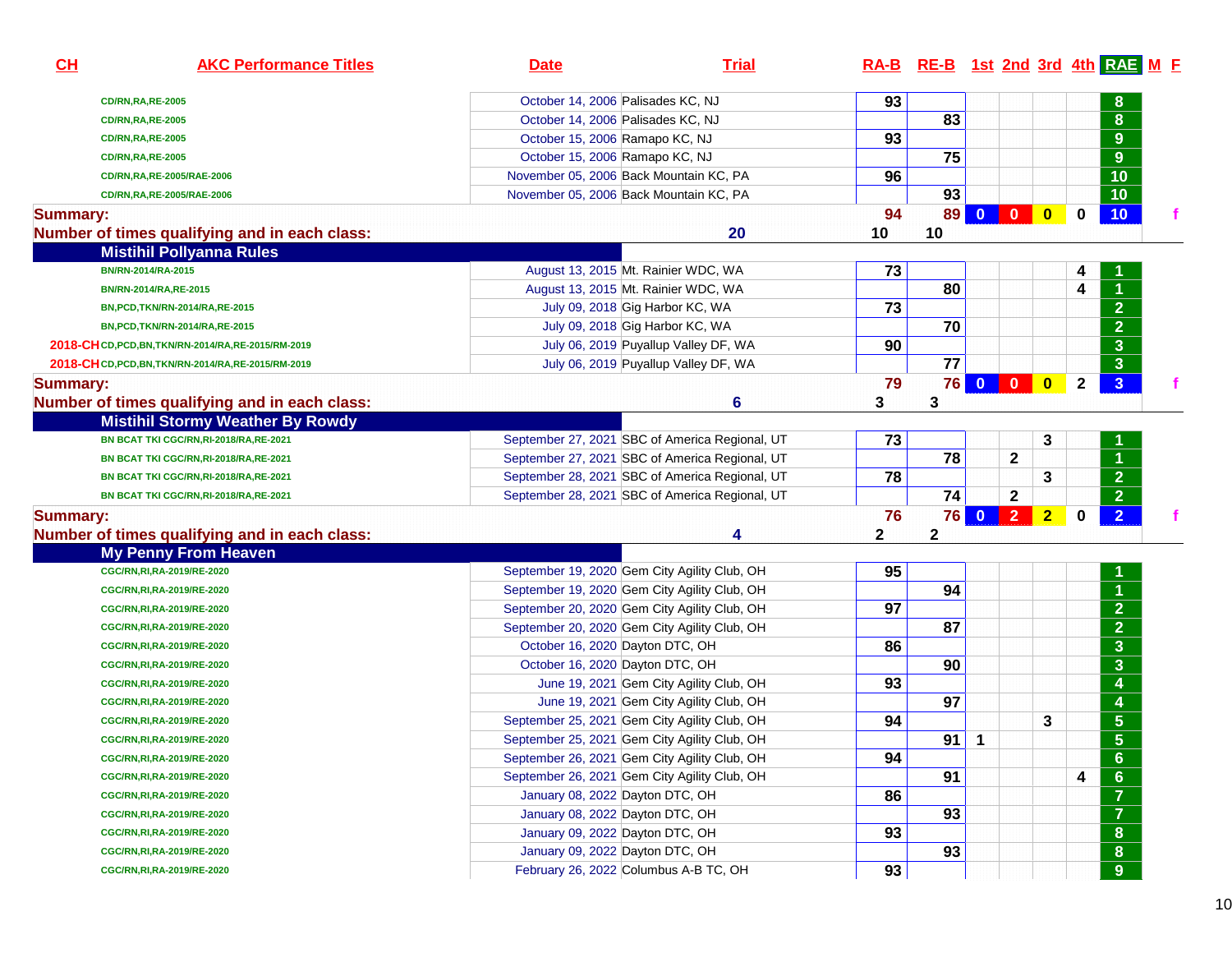| CH              | <b>AKC Performance Titles</b>                 | <b>Date</b>                           | <b>Trial</b>                                   |     |                 |                      |                  |       |   | RA-B RE-B 1st 2nd 3rd 4th RAE M E |  |
|-----------------|-----------------------------------------------|---------------------------------------|------------------------------------------------|-----|-----------------|----------------------|------------------|-------|---|-----------------------------------|--|
|                 | CGC/RN, RI, RA-2019/RE-2020                   | February 26, 2022 Columbus A-B TC, OH |                                                |     | 70              |                      |                  |       |   | 9                                 |  |
| <b>Summary:</b> |                                               |                                       |                                                | 92  | 90 <sup>1</sup> | $\blacktriangleleft$ |                  | 0 1 1 |   | 9                                 |  |
|                 | Number of times qualifying and in each class: |                                       | 18                                             | 9   | 9               |                      |                  |       |   |                                   |  |
|                 | <b>Roberts A B Normal</b>                     |                                       |                                                |     |                 |                      |                  |       |   |                                   |  |
|                 | <b>CD/RN,RA,RE-2010</b>                       |                                       | April 02, 2011 Oklahoma City DTC, OK           | 97  |                 |                      | $\boldsymbol{2}$ |       |   |                                   |  |
|                 | <b>CD/RN,RA,RE-2010</b>                       |                                       | April 02, 2011 Oklahoma City DTC, OK           |     | 97              |                      | $\mathbf{2}$     |       |   | $\overline{1}$                    |  |
|                 | <b>CD/RN,RA,RE-2010</b>                       |                                       | April 02, 2011 Oklahoma City DTC, OK           | 99  |                 |                      | $\mathbf{2}$     |       |   | $\overline{2}$                    |  |
|                 | <b>CD/RN,RA,RE-2010</b>                       |                                       | April 02, 2011 Oklahoma City DTC, OK           |     | 96              |                      |                  | 3     |   | $\overline{2}$                    |  |
|                 | <b>CD/RN,RA,RE-2010</b>                       |                                       | April 03, 2011 Oklahoma City DTC, OK           | 97  |                 |                      | $\mathbf{2}$     |       |   | $\mathbf{3}$                      |  |
|                 | <b>CD/RN,RA,RE-2010</b>                       |                                       | April 03, 2011 Oklahoma City DTC, OK           |     | 94              |                      |                  | 3     |   | $\mathbf{3}$                      |  |
|                 | <b>CD/RN,RA,RE-2010</b>                       | April 08, 2011 Tulsa DTC, OK          |                                                | 99  |                 |                      | $\mathbf{2}$     |       |   | $\overline{\mathbf{4}}$           |  |
|                 | <b>CD/RN,RA,RE-2010</b>                       | April 08, 2011 Tulsa DTC, OK          |                                                |     | 98              |                      |                  |       | 4 | 4                                 |  |
|                 | <b>CD/RN,RA,RE-2010</b>                       | April 08, 2011 Tulsa DTC, OK          |                                                | 99  |                 |                      |                  |       | 4 | $\overline{5}$                    |  |
|                 | <b>CD/RN,RA,RE-2010</b>                       | April 08, 2011 Tulsa DTC, OK          |                                                |     | 86              |                      |                  |       | 4 | $\overline{5}$                    |  |
|                 | <b>CD/RN,RA,RE-2010</b>                       |                                       | April 14, 2011 Northeast Oklahoma KC, OK       | 98  |                 | $\mathbf 1$          |                  |       |   | $6\phantom{1}$                    |  |
|                 | <b>CD/RN,RA,RE-2010</b>                       |                                       | April 14, 2011 Northeast Oklahoma KC, OK       |     | 100             |                      |                  |       |   | $6\phantom{1}$                    |  |
|                 | <b>CD/RN,RA,RE-2010</b>                       |                                       | April 15, 2011 Northeast Oklahoma KC, OK       | 94  |                 |                      | $\mathbf{2}$     |       |   | $\overline{7}$                    |  |
|                 | <b>CD/RN,RA,RE-2010</b>                       |                                       | April 15, 2011 Northeast Oklahoma KC, OK       |     | 85              |                      |                  |       | 4 | $\overline{7}$                    |  |
|                 | <b>CD/RN,RA,RE-2010</b>                       | April 16, 2011 Bartlesville KC, OK    |                                                | 97  |                 |                      |                  |       |   | $\boldsymbol{8}$                  |  |
|                 | <b>CD/RN,RA,RE-2010</b>                       | April 16, 2011 Bartlesville KC, OK    |                                                |     | 95              |                      |                  | 3     |   | ${\bf 8}$                         |  |
|                 | <b>CD/RN,RA,RE-2010</b>                       | April 17, 2011 Bartlesville KC, OK    |                                                | 97  |                 |                      |                  | 3     |   | 9                                 |  |
|                 | <b>CD/RN,RA,RE-2010</b>                       | April 17, 2011 Bartlesville KC, OK    |                                                |     | 98              |                      |                  | 3     |   | 9                                 |  |
|                 | CD/RN, RA, RE-2010/RAE-2011                   |                                       | April 23, 2011 Kay-9 DTC of Ponca City, OK     | 92  |                 |                      |                  | 3     |   | 10                                |  |
|                 | CD/RN,RA,RE-2010/RAE-2011                     |                                       | April 23, 2011 Kay-9 DTC of Ponca City, OK     |     | 94              |                      | $\mathbf{2}$     |       |   | 10                                |  |
|                 | CD/RN,RA,RE-2010/RAE-2011                     |                                       | September 13, 2011 SBC of America Regional, NY | 96  |                 | $\mathbf 1$          |                  |       |   | 11                                |  |
|                 | CD/RN, RA, RE-2010/RAE-2011                   |                                       | September 13, 2011 SBC of America Regional, NY |     | 99              | $\mathbf{1}$         |                  |       |   | 11                                |  |
|                 | CD/RN,RA,RE-2010/RAE-2011                     |                                       | September 14, 2011 SBC of America Regional, NY | 98  |                 | 1                    |                  |       |   | $\overline{12}$                   |  |
|                 | CD/RN,RA,RE-2010/RAE-2011                     |                                       | September 14, 2011 SBC of America Regional, NY |     | 99              | $\mathbf 1$          |                  |       |   | 12                                |  |
|                 | CD/RN,RA,RE-2010/RAE-2011                     |                                       | September 16, 2011 SBC of America #73/38/7 NY  | 97  |                 | 1                    |                  |       |   | 13                                |  |
|                 | CD/RN,RA,RE-2010/RAE-2011                     |                                       | September 16, 2011 SBC of America #73/38/7 NY  |     | 95              | $\mathbf{1}$         |                  |       |   | 13                                |  |
|                 | CDX/RN,RA,RE-2010/RAE-2011                    |                                       | April 01, 2012 Oklahoma City OTC, OK           | 100 |                 | 1                    |                  |       |   | 14                                |  |
|                 | CDX/RN,RA,RE-2010/RAE-2011                    |                                       | April 01, 2012 Oklahoma City OTC, OK           |     | 86              |                      |                  |       |   | 14                                |  |
|                 | CDX/RN,RA,RE-2010/RAE-2011                    | April 06, 2012 Tulsa DTC, OK          |                                                | 100 |                 |                      |                  | 3     |   | 15                                |  |
|                 | CDX/RN, RA, RE-2010/RAE-2011                  | April 06, 2012 Tulsa DTC, OK          |                                                |     | 98              | $\mathbf 1$          |                  |       |   | 15                                |  |
|                 | CDX/RN,RA,RE-2010/RAE-2011                    | April 06, 2012 Tulsa DTC, OK          |                                                | 96  |                 |                      |                  | 3     |   | 16                                |  |
|                 | CDX/RN, RA, RE-2010/RAE-2011                  | April 06, 2012 Tulsa DTC, OK          |                                                |     | 97              |                      | $\mathbf{2}$     |       |   | 16                                |  |
|                 | CDX/RN,RA,RE-2010/RAE-2011                    | April 12, 2012 Bartlesville KC, OK    |                                                | 99  |                 | 1                    |                  |       |   | 17                                |  |
|                 | CDX/RN,RA,RE-2010/RAE-2011                    | April 12, 2012 Bartlesville KC, OK    |                                                |     | 92              | $\mathbf{1}$         |                  |       |   | $\overline{17}$                   |  |
|                 | CDX/RN,RA,RE-2010/RAE-2011                    | April 13, 2012 Bartlesville KC, OK    |                                                | 93  |                 |                      | $\mathbf{2}$     |       |   | 18                                |  |
|                 | CDX/RN,RA,RE-2010/RAE-2011                    | April 13, 2012 Bartlesville KC, OK    |                                                |     | 98              |                      | 2                |       |   | 18                                |  |
|                 | CDX/RN,RA,RE-2010/RAE-2011                    |                                       | April 14, 2012 Northeast Oklahoma KC, OK       | 100 |                 | 1                    |                  |       |   | 19                                |  |
|                 | CDX/RN,RA,RE-2010/RAE-2011                    |                                       | April 14, 2012 Northeast Oklahoma KC, OK       |     | 95              |                      | $\mathbf{2}$     |       |   | 19                                |  |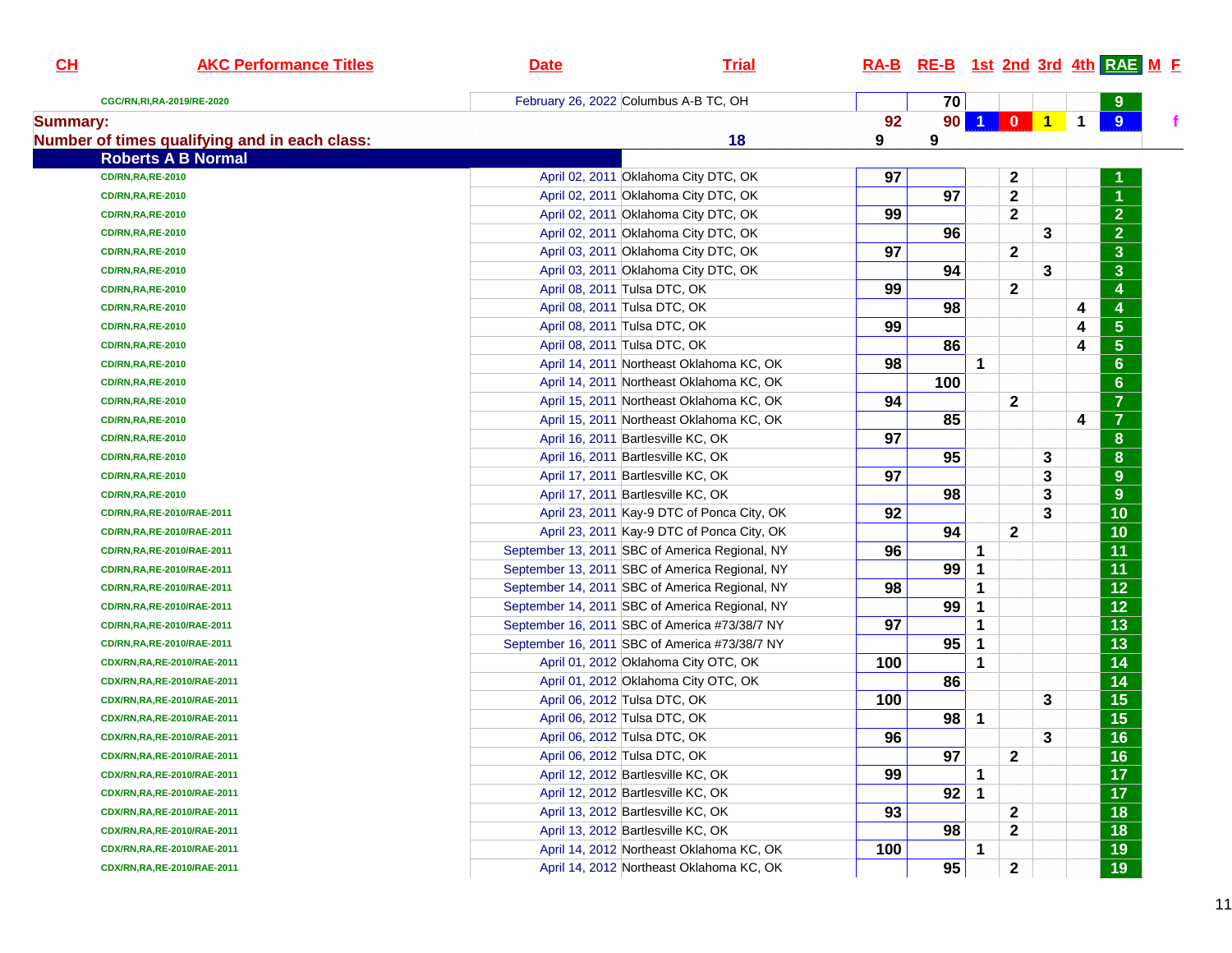| ▄<br>-<br><b>Contract Contract Contract Contract Contract Contract Contract Contract Contract Contract Contract Contract Co</b><br><b>Service Service</b><br>Т<br>л<br>- |
|--------------------------------------------------------------------------------------------------------------------------------------------------------------------------|
|--------------------------------------------------------------------------------------------------------------------------------------------------------------------------|

# **AKC Performance Titles Date Trial RA-B RE-B 1st 2nd 3rd 4th RAE <sup>M</sup> <sup>F</sup>**

| of times qualifying and in each class:         | 60                                                        | 30  | 30   |    |              |   |   |           |
|------------------------------------------------|-----------------------------------------------------------|-----|------|----|--------------|---|---|-----------|
| ry:                                            |                                                           | 97  | 95 I | 22 | <b>20</b>    | 9 | 5 | 30        |
| CDX/RN,RA,RE-2010/RAE-2011/RAE2-2012/RAE3-2014 | March 07, 2014 Garden City Kansas KC, KS                  |     | 90   |    | $\mathbf{2}$ |   |   | 30        |
| CDX/RN,RA,RE-2010/RAE-2011/RAE2-2012/RAE3-2014 | March 07, 2014 Garden City Kansas KC, KS                  | 97  |      |    |              | 3 |   | 30        |
| CDX/RN,RA,RE-2010/RAE-2011/RAE2-2012           | March 07, 2014 Garden City Kansas KC, KS                  |     | 97   |    |              |   |   | 29        |
| CDX/RN,RA,RE-2010/RAE-2011/RAE2-2012           | March 07, 2014 Garden City Kansas KC, KS                  | 87  |      |    | $\mathbf{2}$ |   |   | 29        |
| CDX/RN,RA,RE-2010/RAE-2011/RAE2-2012           | February 15, 2014 OTC of Wichita Falls, TX                |     | 98   |    |              |   |   | 28        |
| CDX/RN,RA,RE-2010/RAE-2011/RAE2-2012           | February 15, 2014 OTC of Wichita Falls, TX                | 100 |      |    |              |   |   | 28        |
| CDX/RN,RA,RE-2010/RAE-2011/RAE2-2012           | October 25, 2013 Tulsa DTC, OK                            |     | 100  |    | $\mathbf{2}$ |   |   | 27        |
| CDX/RN,RA,RE-2010/RAE-2011/RAE2-2012           | October 25, 2013 Tulsa DTC, OK                            | 99  |      |    |              |   | 4 | 27        |
| CDX/RN,RA,RE-2010/RAE-2011/RAE2-2012           | October 25, 2013 Tulsa DTC, OK                            |     | 100  |    |              |   |   | 26        |
| CDX/RN,RA,RE-2010/RAE-2011/RAE2-2012           | October 25, 2013 Tulsa DTC, OK                            | 100 |      |    |              |   |   | 26        |
| CDX/RN,RA,RE-2010/RAE-2011/RAE2-2012           | October 20, 2013 Springfiled MO DTC, MO                   |     | 100  |    |              |   |   | 25        |
| CDX/RN,RA,RE-2010/RAE-2011/RAE2-2012           | October 20, 2013 Springfiled MO DTC, MO                   | 99  |      |    | $\mathbf{2}$ |   |   | 25        |
| CDX/RN,RA,RE-2010/RAE-2011/RAE2-2012           | October 19, 2013 Springfiled MO DTC, MO                   |     | 97   |    |              |   |   | 24        |
| CDX/RN,RA,RE-2010/RAE-2011/RAE2-2012           | October 19, 2013 Springfiled MO DTC, MO                   | 98  |      |    | $\mathbf{2}$ |   |   | 24        |
| CDX/RN,RA,RE-2010/RAE-2011/RAE2-2012           | October 18, 2013 Springfiled MO DTC, MO                   |     | 92   |    | $\mathbf{2}$ |   |   | 23        |
| CDX/RN,RA,RE-2010/RAE-2011/RAE2-2012           | October 18, 2013 Springfiled MO DTC, MO                   | 97  |      |    |              |   |   | 23        |
| CDX/RN, RA, RE-2010/RAE-2011/RAE2-2012         | September 20, 2013 Irish Setter Club of Greater Tulsa, OK |     | 79   |    |              |   |   | 22        |
| CDX/RN,RA,RE-2010/RAE-2011/RAE2-2012           | September 20, 2013 Irish Setter Club of Greater Tulsa, OK | 100 |      |    | $\mathbf{2}$ |   |   | 22        |
| CDX/RN,RA,RE-2010/RAE-2011/RAE2-2012           | April 22, 2012 K-9 DTC of Ponca City, OK                  |     | 98   |    |              |   |   | 21        |
| CDX/RN,RA,RE-2010/RAE-2011/RAE2-2012           | April 22, 2012 K-9 DTC of Ponca City, OK                  | 98  |      |    |              |   |   | 21        |
| CDX/RN,RA,RE-2010/RAE-2011/RAE2-2012           | April 15, 2012 Northeast Oklahoma KC, OK                  |     | 84   |    | $\mathbf{2}$ |   |   | 20        |
| CDX/RN,RA,RE-2010/RAE-2011/RAE2-2012           | April 15, 2012 Northeast Oklahoma KC, OK                  | 99  |      |    | $\mathbf{2}$ |   |   | <b>20</b> |

### **Summary:**

### **Number of times qualifying and in each class:**

**60 30 30** 

| Roberts It Is Babe Isn't It |                                            |     |     |   |   |                         |
|-----------------------------|--------------------------------------------|-----|-----|---|---|-------------------------|
| <b>CDX/RN, RA, RE-2005</b>  | March 31, 2006 Tulsa DTC, OK               | 97  |     |   |   | $\mathbf 1$             |
| <b>CDX/RN,RA,RE-2005</b>    | March 31, 2006 Tulsa DTC, OK               |     | 90  |   |   | $\overline{1}$          |
| <b>CDX/RN, RA, RE-2005</b>  | April 02, 2006 Oklahoma City OTC, OK       | 97  |     |   |   | 2 <sup>7</sup>          |
| <b>CDX/RN, RA, RE-2005</b>  | April 02, 2006 Oklahoma City OTC, OK       |     | 96  |   | 4 | 2 <sup>1</sup>          |
| <b>CDX/RN,RA,RE-2005</b>    | April 02, 2006 Oklahoma City OTC, OK       | 98  |     |   |   | 3 <sup>2</sup>          |
| <b>CDX/RN,RA,RE-2005</b>    | April 02, 2006 Oklahoma City OTC, OK       |     | 100 |   |   | 3 <sup>1</sup>          |
| <b>CDX/RN, RA, RE-2005</b>  | April 07, 2006 Salina KC, KS               | 100 |     | 3 |   | $\overline{\mathbf{4}}$ |
| <b>CDX/RN, RA, RE-2005</b>  | April 07, 2006 Salina KC, KS               |     | 99  |   | 4 | 4                       |
| <b>CDX/RN, RA, RE-2005</b>  | April 08, 2006 Wichita DTC, KS             | 98  |     |   |   | 5 <sup>1</sup>          |
| <b>CDX/RN, RA, RE-2005</b>  | April 08, 2006 Wichita DTC, KS             |     | 97  |   |   | 5 <sup>1</sup>          |
| <b>CDX/RN,RA,RE-2005</b>    | April 09, 2006 Hutchinson KC, KS           | 97  |     |   |   | 6 <sup>1</sup>          |
| <b>CDX/RN, RA, RE-2005</b>  | April 09, 2006 Hutchinson KC, KS           |     | 99  |   |   | 6 <sup>1</sup>          |
| <b>CDX/RN, RA, RE-2005</b>  | April 22, 2006 Kay-9 DTC of Ponca City, OK | 99  |     |   |   | $\mathbf{7}$            |
| <b>CDX/RN,RA,RE-2005</b>    | April 22, 2006 Kay-9 DTC of Ponca City, OK |     | 96  |   |   | $\mathbf{7}$            |
| <b>CDX/RN,RA,RE-2005</b>    | April 29, 2006 Tri State KC, OK            | 86  |     |   |   | 8 <sup>°</sup>          |
| <b>CDX/RN,RA,RE-2005</b>    | April 29, 2006 Tri State KC, OK            |     | 99  | 3 |   | 8 <sup>°</sup>          |
| <b>CDX/RN, RA, RE-2005</b>  | April 30, 2006 Bartlesville KC, OK         | 97  |     |   |   | 9                       |
|                             |                                            |     |     |   |   |                         |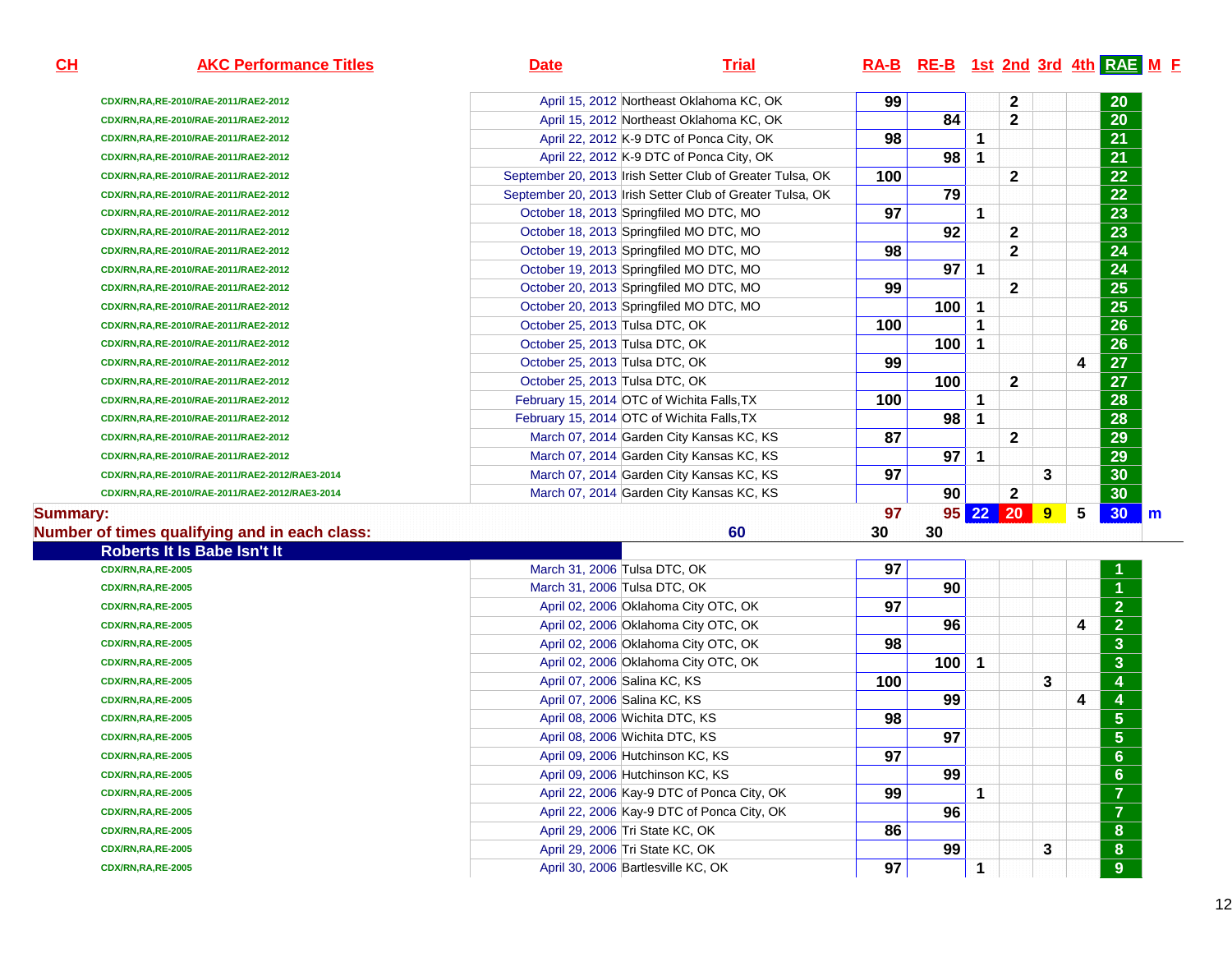| CL              | <b>AKC Performance Titles</b>                 | <b>Date</b>                                    | <b>Trial</b>                                          |          | RA-B RE-B 1st 2nd 3rd 4th RAE M F |                |                |                |             |                                      |    |
|-----------------|-----------------------------------------------|------------------------------------------------|-------------------------------------------------------|----------|-----------------------------------|----------------|----------------|----------------|-------------|--------------------------------------|----|
|                 | <b>CDX/RN,RA,RE-2005</b>                      | April 30, 2006 Bartlesville KC, OK             |                                                       |          | 95                                |                | $\mathbf{2}$   |                |             | 9                                    |    |
|                 | CDX/RN,RA,RE-2005/RAE-2007                    |                                                | April 21, 2007 Kay-9 DTC of Ponca City, OK            | 88       |                                   |                |                | 3              |             | 10                                   |    |
|                 | CDX/RN,RA,RE-2005/RAE-2007                    |                                                | April 21, 2007 Kay-9 DTC of Ponca City, OK            |          | 98                                |                | $\mathbf{2}$   |                |             | 10                                   |    |
|                 | CDX/RN,RA,RE-2005/RAE-2007                    |                                                | April 22, 2007 Kay-9 DTC of Ponca City, OK            | 96       |                                   |                | $\mathbf{2}$   |                |             | $\overline{11}$                      |    |
|                 | CDX/RN,RA,RE-2005/RAE-2007                    |                                                | April 22, 2007 Kay-9 DTC of Ponca City, OK            |          | 94                                |                |                | 3              |             | 11                                   |    |
|                 | CDX/RN,RA,RE-2005/RAE-2007                    | April 28, 2007 Tri State KC, OK                |                                                       | 100      |                                   |                | $\mathbf{2}$   |                |             | $\overline{12}$                      |    |
|                 | CDX/RN,RA,RE-2005/RAE-2007                    | April 28, 2007 Tri State KC, OK                |                                                       |          | 97                                |                |                |                | 4           | $\overline{12}$                      |    |
|                 | CDX/RN,RA,RE-2005/RAE-2007                    | April 29, 2007 Bartlesville KC, OK             |                                                       | 100      |                                   | 1              |                |                |             | $\overline{13}$                      |    |
|                 | CDX/RN,RA,RE-2005/RAE-2007                    | April 29, 2007 Bartlesville KC, OK             |                                                       |          | 99                                | -1             |                |                |             | $\overline{13}$                      |    |
| <b>Summary:</b> |                                               |                                                |                                                       | 96       | 97                                | $-5$           | 4              | $\overline{4}$ | 3           | 13                                   | f. |
|                 | Number of times qualifying and in each class: |                                                | 26                                                    | 13       | 13                                |                |                |                |             |                                      |    |
|                 | <b>Shadow Mtn Playit Again V Reema</b>        |                                                |                                                       |          |                                   |                |                |                |             |                                      |    |
|                 | CD,TD/RN-2009/RA,RE-2012                      |                                                | May 20, 2012 SBC of Southern Oregon, OR               | 98       |                                   | 1              |                |                |             |                                      |    |
|                 | CD,TD/RN-2009/RA,RE-2012                      |                                                | May 20, 2012 SBC of Southern Oregon, OR               |          | 88                                | $\mathbf 1$    |                |                |             | $\overline{1}$                       |    |
|                 | CDX, GN, TD/RN-2009/RA, RE-2012               | August 17, 2012 Reno KC, NV                    |                                                       | 93       |                                   |                | $\mathbf{2}$   |                |             | $\overline{2}$                       |    |
|                 | CDX,GN,TD/RN-2009/RA,RE-2012                  | August 17, 2012 Reno KC, NV                    |                                                       |          | 88                                |                |                |                | 4           | $\overline{\mathbf{2}}$              |    |
|                 | CDX, GN, TD/RN-2009/RA, RE-2012               | August 25, 2012 Mensona KC, CA                 |                                                       | 99       |                                   | $\mathbf 1$    |                |                |             | $\overline{\mathbf{3}}$              |    |
|                 | CDX, GN, TD/RN-2009/RA, RE-2012               | August 25, 2012 Mensona KC, CA                 |                                                       |          | 95                                |                | 2              |                |             | 3                                    |    |
|                 | CDX, GN, TD/RN-2009/RA, RE-2012               | August 26, 2012 Mensona KC, CA                 |                                                       | 99       |                                   | 1              |                |                |             | 4                                    |    |
|                 | CDX,GN,TD/RN-2009/RA,RE-2012                  | August 26, 2012 Mensona KC, CA                 |                                                       |          | 94                                |                | $\mathbf{2}$   |                |             | 4                                    |    |
|                 | CDX,GN,TD/RN-2009/RA,RE-2012                  | September 24, 2012 SBC of America Regional, UT |                                                       | 99       |                                   |                | $\mathbf{2}$   |                |             | $\overline{\overline{\overline{5}}}$ |    |
|                 | CDX,GN,TD/RN-2009/RA,RE-2012                  | September 24, 2012 SBC of America Regional, UT |                                                       |          | 100                               | $\overline{1}$ |                |                |             | $\overline{\mathbf{5}}$              |    |
|                 | CDX,GN,TD/RN-2009/RA,RE-2012                  | September 25, 2012 SBC of America Regional, UT |                                                       | 89       |                                   |                |                | 3              |             | $6\phantom{a}$                       |    |
|                 | CDX,GN,TD/RN-2009/RA,RE-2012                  | September 25, 2012 SBC of America Regional, UT |                                                       |          | 100                               | -1             |                |                |             | $6\phantom{a}$                       |    |
|                 | CDX,GN,TD/RN-2009/RA,RE-2012                  | September 26, 2012 SBC of America #74/39/8 UT  |                                                       | 99       |                                   | 1              |                |                |             | $\overline{7}$                       |    |
|                 | CDX,GN,TD/RN-2009/RA,RE-2012                  | September 26, 2012 SBC of America #74/39/8 UT  |                                                       |          | 98                                | 1              |                |                |             | $\overline{7}$                       |    |
|                 | CDX,GN,TD/RN-2009/RA,RE-2012                  | November 04, 2012 Vallejo DTC, CA              |                                                       | 99       |                                   | 1              |                |                |             | $\bf{8}$                             |    |
|                 | CDX,GN,TD/RN-2009/RA,RE-2012                  |                                                | April 12, 2013 Northern California Terrier Assoc., CA | 100      |                                   | 1              |                |                |             | $\boldsymbol{9}$                     |    |
|                 | CDX,GN,TD/RN-2009/RA,RE-2012                  |                                                | April 12, 2013 Northern California Terrier Assoc., CA |          | 98                                | 1              |                |                |             | $\boldsymbol{9}$                     |    |
|                 | CDX,GN,TD/RN-2009/RA,RE-2012/RAE-2013         | April 26, 2013 SBC of Pacific Coast, CA        |                                                       | 98       |                                   | 1              |                |                |             | 10                                   |    |
|                 | CDX,GN,TD/RN-2009/RA,RE-2012/RAE-2013         | April 26, 2013 SBC of Pacific Coast, CA        |                                                       |          | 97                                | 1              |                |                |             | 10                                   |    |
|                 | UDX,OM1,GN,RAE,TDX                            | April 25, 2014 SBC of Pacific Coast, CA        |                                                       | 100      |                                   | 1              |                |                |             | 11                                   |    |
|                 | UDX, OM1, GN, RAE, TDX                        | April 25, 2014 SBC of Pacific Coast, CA        |                                                       |          | 99                                |                |                |                |             | $\overline{11}$                      |    |
| <b>Summary:</b> | Number of times qualifying and in each class: |                                                | 21                                                    | 98<br>11 | 10                                | 96 15          | $\overline{4}$ | $\mathbf{1}$   | $\mathbf 1$ | 11                                   | f  |
|                 | <b>Shadow Mtn Quidditch V Vicdory</b>         |                                                |                                                       |          |                                   |                |                |                |             |                                      |    |
|                 | CD/RN-2008/RA-2009/RE-2010                    |                                                | May 22, 2010 SBC of Southern Oregon, OR               | 82       |                                   |                |                | 3              |             |                                      |    |
|                 | CD/RN-2008/RA-2009/RE-2010                    |                                                | May 22, 2010 SBC of Southern Oregon, OR               |          | 78                                |                | $\mathbf{2}$   |                |             | $\mathbf 1$                          |    |
|                 | CD/RN-2008/RA-2009/RE-2010                    |                                                | May 23, 2010 SBC of Southern Oregon, OR               | 88       |                                   |                |                | 3              |             | 2 <sub>1</sub>                       |    |
|                 | CD/RN-2008/RA-2009/RE-2010                    |                                                | May 23, 2010 SBC of Southern Oregon, OR               |          | 84                                |                |                | 3              |             | 2 <sub>1</sub>                       |    |
|                 | CD/RN-2008/RA-2009/RE-2010                    | August 28, 2010 Mensona KC, CA                 |                                                       | 80       |                                   |                |                |                |             | $\mathbf{3}$                         |    |
|                 | CD/RN-2008/RA-2009/RE-2010                    | August 28, 2010 Mensona KC, CA                 |                                                       |          | 84                                |                |                |                |             | 3 <sup>5</sup>                       |    |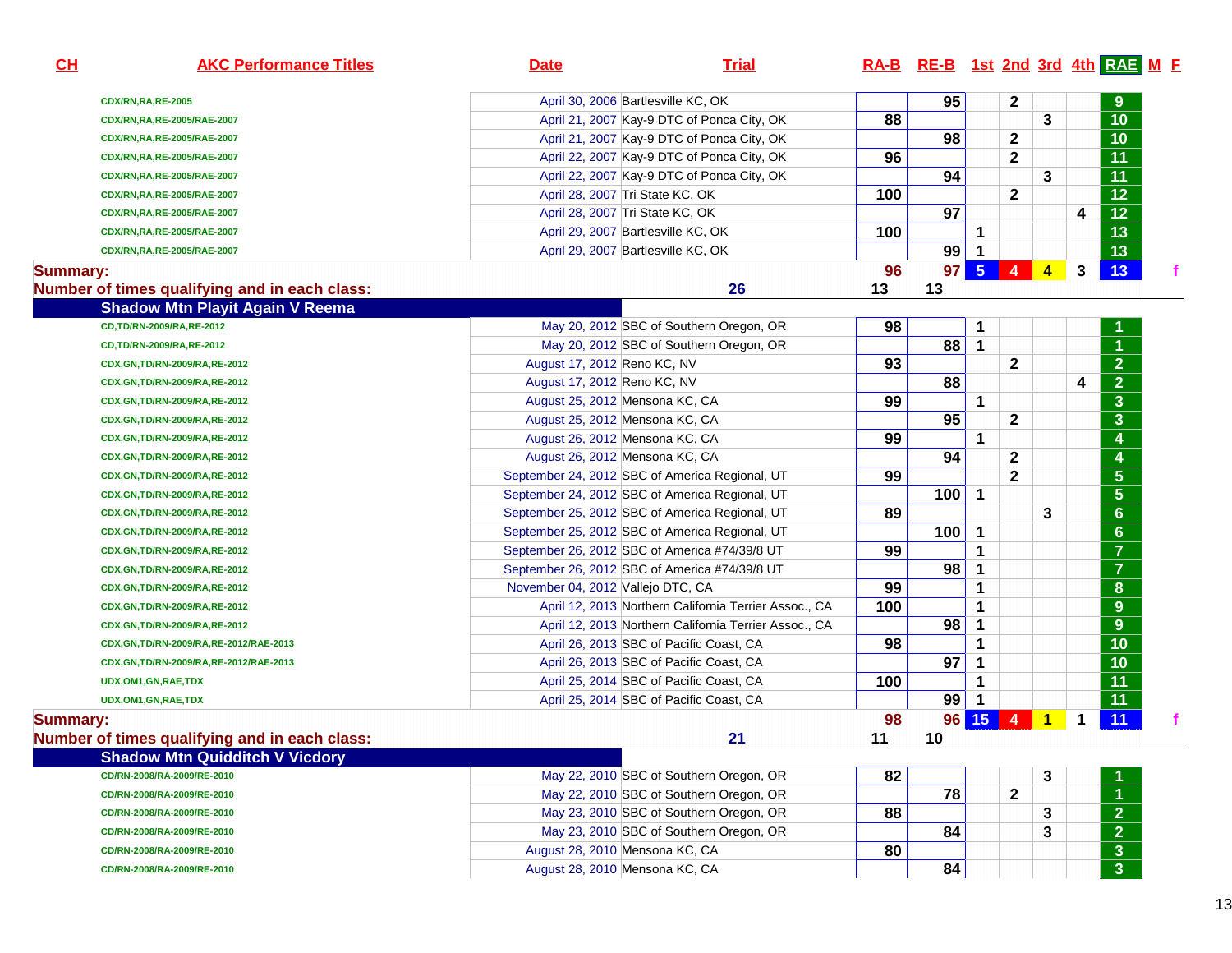**CH**

| <b>AKC Performance Titles</b>                                | <u>Date</u>                       | <u>Trial</u>                                   |    | $RA-B$ RE-B 1st 2nd 3rd 4th RAE M F |   |              |   |   |                         |
|--------------------------------------------------------------|-----------------------------------|------------------------------------------------|----|-------------------------------------|---|--------------|---|---|-------------------------|
| CD/RN-2008/RA-2009/RE-2010                                   |                                   | August 29, 2010 Mensona KC, CA                 | 89 |                                     |   |              |   |   |                         |
| CD/RN-2008/RA-2009/RE-2010                                   |                                   | August 29, 2010 Mensona KC, CA                 |    | 95                                  |   |              |   |   |                         |
| CD/RN-2008/RA-2009/RE-2010                                   |                                   | November 06, 2010 Napa Valley DTC, CA          | 92 |                                     |   |              |   |   | $\sqrt{5}$              |
| CD/RN-2008/RA-2009/RE-2010                                   |                                   | November 06, 2010 Napa Valley DTC, CA          |    | 79                                  |   |              |   |   | $\overline{\mathbf{5}}$ |
| CD/RN-2008/RA-2009/RE-2010                                   |                                   | November 06, 2010 Napa Valley DTC, CA          | 89 |                                     |   |              |   |   | $6\phantom{a}$          |
| CD/RN-2008/RA-2009/RE-2010                                   |                                   | November 06, 2010 Napa Valley DTC, CA          |    | 88                                  |   |              |   |   | $6\phantom{a}$          |
| CD/RN-2008/RA-2009/RE-2010                                   | November 07, 2010 Vallejo DTC, CA |                                                | 82 |                                     |   |              |   |   | $\overline{7}$          |
| CD/RN-2008/RA-2009/RE-2010                                   | November 07, 2010 Vallejo DTC, CA |                                                |    | 71                                  |   |              |   |   | $\overline{7}$          |
| CD/RN-2008/RA-2009/RE-2010                                   | November 07, 2010 Vallejo DTC, CA |                                                | 89 |                                     |   |              |   |   | $\bf{8}$                |
| CD/RN-2008/RA-2009/RE-2010                                   | November 07, 2010 Vallejo DTC, CA |                                                |    | 82                                  |   |              |   |   | ${\bf 8}$               |
| CD/RN-2008/RA-2009/RE-2010                                   |                                   | January 15, 2011 San Francisco DTC, CA         | 87 |                                     |   |              |   |   | $9\,$                   |
| CD/RN-2008/RA-2009/RE-2010                                   |                                   | January 15, 2011 San Francisco DTC, CA         |    | 81                                  |   |              |   |   | $9\,$                   |
| CD/RN-2008/RA-2009/RE-2010/RAE-2011                          |                                   | January 16, 2011 Santa Clara DTC, CA           | 90 |                                     |   |              |   |   | 10                      |
| CD/RN-2008/RA-2009/RE-2010/RAE-2011                          |                                   | January 16, 2011 Santa Clara DTC, CA           |    | 94                                  |   |              |   |   | 10                      |
| CD,NFP/RN-2008/RA-2009/RE-2010/RAE-2011                      |                                   | April 29, 2011 SBC of Pacific Coast, CA        | 90 |                                     | 1 |              |   |   | 11                      |
| CD,NFP/RN-2008/RA-2009/RE-2010/RAE-2011                      |                                   | April 29, 2011 SBC of Pacific Coast, CA        |    | 88                                  | 1 |              |   |   | 11                      |
| CD, NAP, NJP, NFP/RN-2008/RA-2009/RE-2010/RAE-2011           |                                   | July 16, 2011 Del Monte KC, CA                 | 90 |                                     |   |              |   |   | $12$                    |
| CD, NAP, NJP, NFP/RN-2008/RA-2009/RE-2010/RAE-2011           |                                   | July 16, 2011 Del Monte KC, CA                 |    | 83                                  |   |              |   |   | $12$                    |
| CD, NAP, NJP, NFP/RN-2008/RA-2009/RE-2010/RAE-2011           |                                   | July 17, 2011 Del Monte KC, CA                 | 91 |                                     |   |              |   |   | 13                      |
| CD, NAP, NJP, NFP/RN-2008/RA-2009/RE-2010/RAE-2011           |                                   | July 17, 2011 Del Monte KC, CA                 |    | 94                                  |   |              |   | 4 | 13                      |
| CD,OJP,NFP/RN-2008/RA-2009/RE-2010/RAE-2011                  |                                   | August 27, 2011 Mensona KC, CA                 | 93 |                                     |   |              |   |   | 14                      |
| CD,OJP,NFP/RN-2008/RA-2009/RE-2010/RAE-2011                  |                                   | August 27, 2011 Mensona KC, CA                 |    | 86                                  |   |              |   |   | 14                      |
| CD, NAP, OJP, NFP/RN-2008/RA-2009/RE-2010/RAE-2011           |                                   | September 13, 2011 SBC of America Regional, NY | 87 |                                     |   | 2            |   |   | 15                      |
| CD, NAP, OJP, NFP/RN-2008/RA-2009/RE-2010/RAE-2011           |                                   | September 13, 2011 SBC of America Regional, NY |    | 88                                  |   | 2            |   |   | 15                      |
| CD, NAP, OJP, NFP/RN-2008/RA-2009/RE-2010/RAE-2011           |                                   | September 14, 2011 SBC of America Regional, NY | 90 |                                     |   | $\mathbf 2$  |   |   | 16                      |
| CD, NAP, OJP, NFP/RN-2008/RA-2009/RE-2010/RAE-2011           |                                   | September 14, 2011 SBC of America Regional, NY |    | 92                                  |   | $\mathbf{2}$ |   |   | 16                      |
| CD, NAP, OJP, NFP/RN-2008/RA-2009/RE-2010/RAE-2011           |                                   | October 08, 2011 Capital DTC of WA DC, MD      | 98 |                                     |   |              | 3 |   | 17                      |
| CD, NAP, OJP, NFP/RN-2008/RA-2009/RE-2010/RAE-2011           |                                   | October 08, 2011 Capital DTC of WA DC, MD      |    | 97                                  |   | 2            |   |   | 17                      |
| CD, AXP, AJP, OFP/RN-2008/RA-2009/RE-2010/RAE-2011           |                                   | February 02, 2012 Norwegian Elkhound Assoc. CA | 97 |                                     |   |              |   | 4 | 18                      |
| CD, AXP, AJP, OFP/RN-2008/RA-2009/RE-2010/RAE-2011           |                                   | February 02, 2012 Norwegian Elkhound Assoc. CA |    | 92                                  |   |              |   | 4 | 18                      |
| CD, AXP, AJP, OFP/RN-2008/RA-2009/RE-2010/RAE-2011           | February 03, 2012 Fresno DTC, CA  |                                                | 88 |                                     |   |              |   |   | 19                      |
| CD, AXP, AJP, OFP/RN-2008/RA-2009/RE-2010/RAE-2011/RAE2-2012 | February 03, 2012 Fresno DTC, CA  |                                                |    | 94                                  |   |              |   |   | 19                      |
| CD, AXP, AJP, OFP/RN-2008/RA-2009/RE-2010/RAE-2011/RAE2-2012 |                                   | March 22, 2012 San Mateo KC, CA                | 98 |                                     |   |              |   |   | 20                      |
| CD, AXP, AJP, OFP/RN-2008/RA-2009/RE-2010/RAE-2011/RAE2-2012 |                                   | March 22, 2012 San Mateo KC, CA                |    | 97                                  |   |              |   |   | 20                      |
| CD, AXP, AJP, OFP/RN-2008/RA-2009/RE-2010/RAE-2011/RAE2-2012 |                                   | March 23, 2012 San Mateo KC, CA                | 91 |                                     |   |              |   |   | 21                      |
| CD, AXP, AJP, OFP/RN-2008/RA-2009/RE-2010/RAE-2011/RAE2-2012 |                                   | March 23, 2012 San Mateo KC, CA                |    | 87                                  |   |              |   |   | $\overline{21}$         |
| CD, AXP, AJP, OFP/RN-2008/RA-2009/RE-2010/RAE-2011/RAE2-2012 |                                   | April 27, 2012 SBC of Pacific Coast, CA        | 92 |                                     |   |              | 3 |   | 22                      |
| CD, AXP, AJP, OFP/RN-2008/RA-2009/RE-2010/RAE-2011/RAE2-2012 |                                   | April 27, 2012 SBC of Pacific Coast, CA        |    | 77                                  |   |              | 3 |   | 22                      |
| CD, AXP, AJP, OFP/RN-2008/RA-2009/RE-2010/RAE-2011/RAE2-2012 |                                   | May 24, 2012 SBC of San Diego, CA              | 86 |                                     | 1 |              |   |   | 23                      |
| CD, AXP, AJP, OFP/RN-2008/RA-2009/RE-2010/RAE-2011/RAE2-2012 |                                   | May 24, 2012 SBC of San Diego, CA              |    | 79                                  | 1 |              |   |   | 23                      |
| CD, AXP, AJP, OFP/RN-2008/RA-2009/RE-2010/RAE-2011/RAE2-2012 |                                   | May 25, 2012 Antelope Valley KC, CA            | 85 |                                     |   |              |   | 4 | 24                      |
| CD, AXP, AJP, OFP/RN-2008/RA-2009/RE-2010/RAE-2011/RAE2-2012 |                                   | May 25, 2012 Antelope Valley KC, CA            |    | 77                                  |   | 2            |   |   | 24                      |
| CD, AXP, AJP, OFP/RN-2008/RA-2009/RE-2010/RAE-2011/RAE2-2012 |                                   | May 26, 2012 San Fernando KC, CA               | 86 |                                     |   |              |   | 4 | <b>25</b>               |
|                                                              |                                   |                                                |    |                                     |   |              |   |   |                         |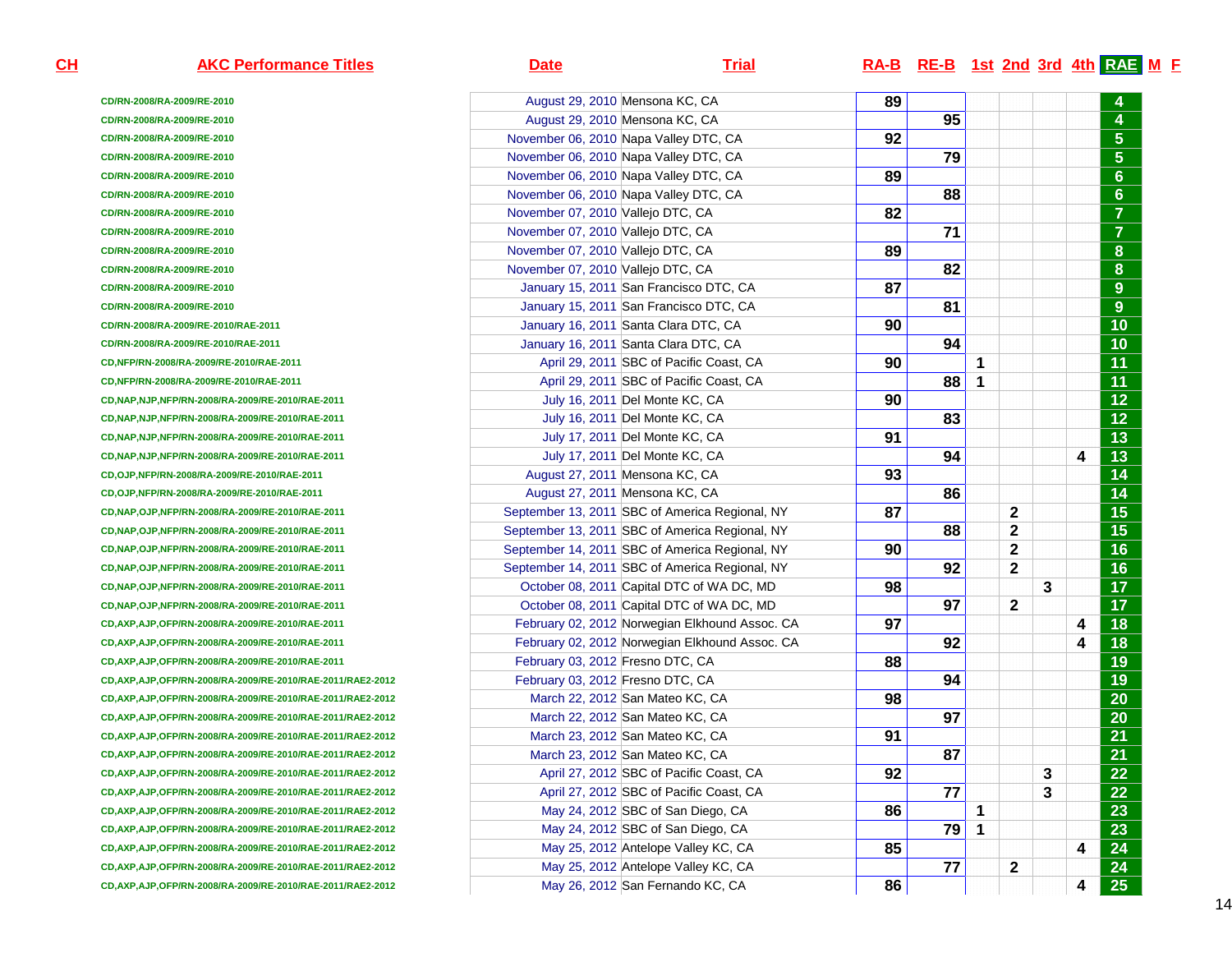| CL       | <b>AKC Performance Titles</b>                                              | <b>Date</b>                                | <b>Trial</b>                                     |                 | RA-B RE-B 1st 2nd 3rd 4th RAE M F |                |                |              |   |                         |  |
|----------|----------------------------------------------------------------------------|--------------------------------------------|--------------------------------------------------|-----------------|-----------------------------------|----------------|----------------|--------------|---|-------------------------|--|
|          | CD, AXP, AJP, OFP/RN-2008/RA-2009/RE-2010/RAE-2011/RAE2-2012               | May 26, 2012 San Fernando KC, CA           |                                                  |                 | 79                                |                |                |              |   | <b>25</b>               |  |
|          | CD, AXP, AJP, OFP/RN-2008/RA-2009/RE-2010/RAE-2011/RAE2-2012               | July 15, 2012 Del Monte KC, CA             |                                                  | $\overline{78}$ |                                   |                |                |              |   | $\overline{26}$         |  |
|          | CD,AXP,AJP,OFP/RN-2008/RA-2009/RE-2010/RAE-2011/RAE2-2012                  | July 15, 2012 Del Monte KC, CA             |                                                  |                 | 83                                |                |                |              | 4 | 26                      |  |
|          | CD, AXP, AJP, OFP/RN-2008/RA-2009/RE-2010/RAE-2011/RAE2-2012               | August 25, 2012 Mensona KC, CA             |                                                  | 95              |                                   |                |                |              |   | $\overline{27}$         |  |
|          | CD, AXP, AJP, OFP/RN-2008/RA-2009/RE-2010/RAE-2011/RAE2-2012               | August 25, 2012 Mensona KC, CA             |                                                  |                 | 94                                |                |                |              | 4 | 27                      |  |
|          | CD, AXP, AJP, OFP/RN-2008/RA-2009/RE-2010/RAE-2011/RAE2-2012               | August 26, 2012 Mensona KC, CA             |                                                  | 88              |                                   |                |                |              |   | $\overline{28}$         |  |
|          | CD, AXP, AJP, OFP/RN-2008/RA-2009/RE-2010/RAE-2011/RAE2-2012               | August 26, 2012 Mensona KC, CA             |                                                  |                 | 87                                |                |                |              | 4 | 28                      |  |
|          | CD, AXP, AJP, OFP/RN-2008/RA-2009/RE-2010/RAE-2011/RAE2-2012               |                                            | October 21, 2012 Del Valle DC of Livermore, CA   | 97              |                                   | 1              |                |              |   | 29                      |  |
|          | CD, AXP, AJP, OFP/RN-2008/RA-2009/RE-2010/RAE-2011/RAE2-2012               |                                            | October 21, 2012 Del Valle DC of Livermore, CA   |                 | 95                                |                |                |              |   | 29                      |  |
|          | CD,AXP,AJP,OFP/RN-2008/RA-2009/RE-2010/RAE-2011/RAE2,RAE3-2012             |                                            | October 22, 2012 Del Valle DC of Livermore, CA   | 96              |                                   |                |                |              |   | 30                      |  |
|          | CD, AXP, AJP, OFP/RN-2008/RA-2009/RE-2010/RAE-2011/RAE2, RAE3-2012         |                                            | October 22, 2012 Del Valle DC of Livermore, CA   |                 | 87                                |                |                |              |   | 30                      |  |
| Summary: | Number of times qualifying and in each class:<br><b>Snowy Pines Athena</b> |                                            | 60                                               | 89<br>30        | 86<br>30                          | 5 <sub>5</sub> | $\overline{7}$ | 6            | 8 | 30                      |  |
|          | See Performance DB for other titles/RN,RI-2020/RE2021                      |                                            | September 27, 2021 SBC of America Regional, UT   | 96              |                                   | 1              |                |              |   |                         |  |
|          | See Performance DB for other titles/RN,RI-2020/RE2021                      |                                            | September 27, 2021 SBC of America Regional, UT   |                 | 96                                | 1              |                |              |   | 1                       |  |
|          | See Performance DB for other titles/RN,RI-2020/RE2021                      |                                            | September 30, 2021 SBC of America #83/48/17 UT   | 96              |                                   | 1              |                |              |   | 2 <sup>1</sup>          |  |
|          | See Performance DB for other titles/RN,RI-2020/RE2021                      |                                            | September 30, 2021 SBC of America #83/48/17 UT   |                 | 99                                | 1              |                |              |   | 2 <sup>1</sup>          |  |
| Summary: |                                                                            |                                            |                                                  | 96              | 98                                | $\overline{4}$ | $\mathbf{0}$   | $\mathbf{0}$ | 0 | $\overline{2}$          |  |
|          | Number of times qualifying and in each class:<br><b>Snowy Pines Hummer</b> |                                            | 4                                                | 2               | $\mathbf{2}$                      |                |                |              |   |                         |  |
|          | <b>RN, RA, RE-2007</b>                                                     | November 04, 2007 Vallejo DTC, CA          |                                                  | 86              |                                   |                |                |              |   |                         |  |
|          | <b>RN,RA,RE-2007</b>                                                       | November 04, 2007 Vallejo DTC, CA          |                                                  |                 | 94                                |                |                |              |   | 1                       |  |
|          | <b>RN,RA,RE-2007</b>                                                       | November 10, 2007 Wine Country KC, CA      |                                                  | 90              |                                   |                |                |              |   | $\overline{2}$          |  |
|          | <b>RN,RA,RE-2007</b>                                                       | November 10, 2007 Wine Country KC, CA      |                                                  |                 | 89                                |                |                |              |   | $\overline{2}$          |  |
|          | <b>RN,RA,RE-2007</b>                                                       | November 11, 2007 Wine Country KC, CA      |                                                  | 91              |                                   |                |                |              |   | $\overline{3}$          |  |
|          | <b>RN,RA,RE-2007</b>                                                       | November 11, 2007 Wine Country KC, CA      |                                                  |                 | $\overline{71}$                   |                |                |              |   | $\overline{3}$          |  |
|          | <b>RN,RA,RE-2007</b>                                                       | May 31, 2008 Reno KC, NV                   |                                                  | 96              |                                   |                |                |              |   | $\overline{\mathbf{4}}$ |  |
|          | <b>RN,RA,RE-2007</b>                                                       | May 31, 2008 Reno KC, NV                   |                                                  |                 | 91                                |                |                |              |   | $\overline{\mathbf{4}}$ |  |
|          | <b>RN,RA,RE-2007</b>                                                       | June 01, 2008 Reno KC, NV                  |                                                  | 90              |                                   |                |                |              | 4 | $5\phantom{1}$          |  |
|          | <b>RN,RA,RE-2007</b>                                                       | June 01, 2008 Reno KC, NV                  |                                                  |                 | $\overline{77}$                   |                |                |              |   | $\overline{5}$          |  |
|          | <b>RN,RA,RE-2007</b>                                                       |                                            | July 19, 2008 Truckee Meadows KC, NV             | 99              |                                   |                |                |              |   | $6\phantom{1}$          |  |
|          | <b>RN,RA,RE-2007</b>                                                       |                                            | July 19, 2008 Truckee Meadows KC, NV             |                 | $\overline{91}$                   |                |                |              |   | $6\phantom{a}$          |  |
|          | <b>RN,RA,RE-2007</b>                                                       |                                            | July 20, 2008 Truckee Meadows KC, NV             | 100             |                                   |                |                |              | 4 | $\overline{7}$          |  |
|          | <b>RN,RA,RE-2007</b>                                                       |                                            | July 20, 2008 Truckee Meadows KC, NV             |                 | 100                               |                | $\mathbf 2$    |              |   | $\overline{7}$          |  |
|          | <b>RN,RA,RE-2007</b>                                                       |                                            | September 27, 2008 Bonanza KC of Carson City, NV | 97              |                                   |                |                | $\mathbf{3}$ |   | $\bf{8}$                |  |
|          | <b>RN,RA,RE-2007</b>                                                       |                                            | September 27, 2008 Bonanza KC of Carson City, NV |                 | 97                                | 1              |                |              |   | 8                       |  |
|          | <b>RN,RA,RE-2007</b>                                                       |                                            | September 28, 2008 Bonanza KC of Carson City, NV | 99              |                                   | 1              |                |              |   | 9                       |  |
|          | <b>RN,RA,RE-2007</b>                                                       |                                            | September 28, 2008 Bonanza KC of Carson City, NV |                 | 97                                |                | $\mathbf{2}$   |              |   | 9                       |  |
|          | RN, RA, RE-2007/RAE-2008                                                   | October 09, 2008 Idaho Capitol City KC, ID |                                                  | 97              |                                   |                | $\mathbf{2}$   |              |   | $\overline{10}$         |  |
|          | RN, RA, RE-2007/RAE-2008                                                   | October 09, 2008 Idaho Capitol City KC, ID |                                                  |                 | 97                                | 1              |                |              |   | 10                      |  |
|          | RN, RA, RE-2007/RAE-2008                                                   | October 10, 2008 Idaho Capitol City KC, ID |                                                  | 98              |                                   | 1              |                |              |   | $\overline{11}$         |  |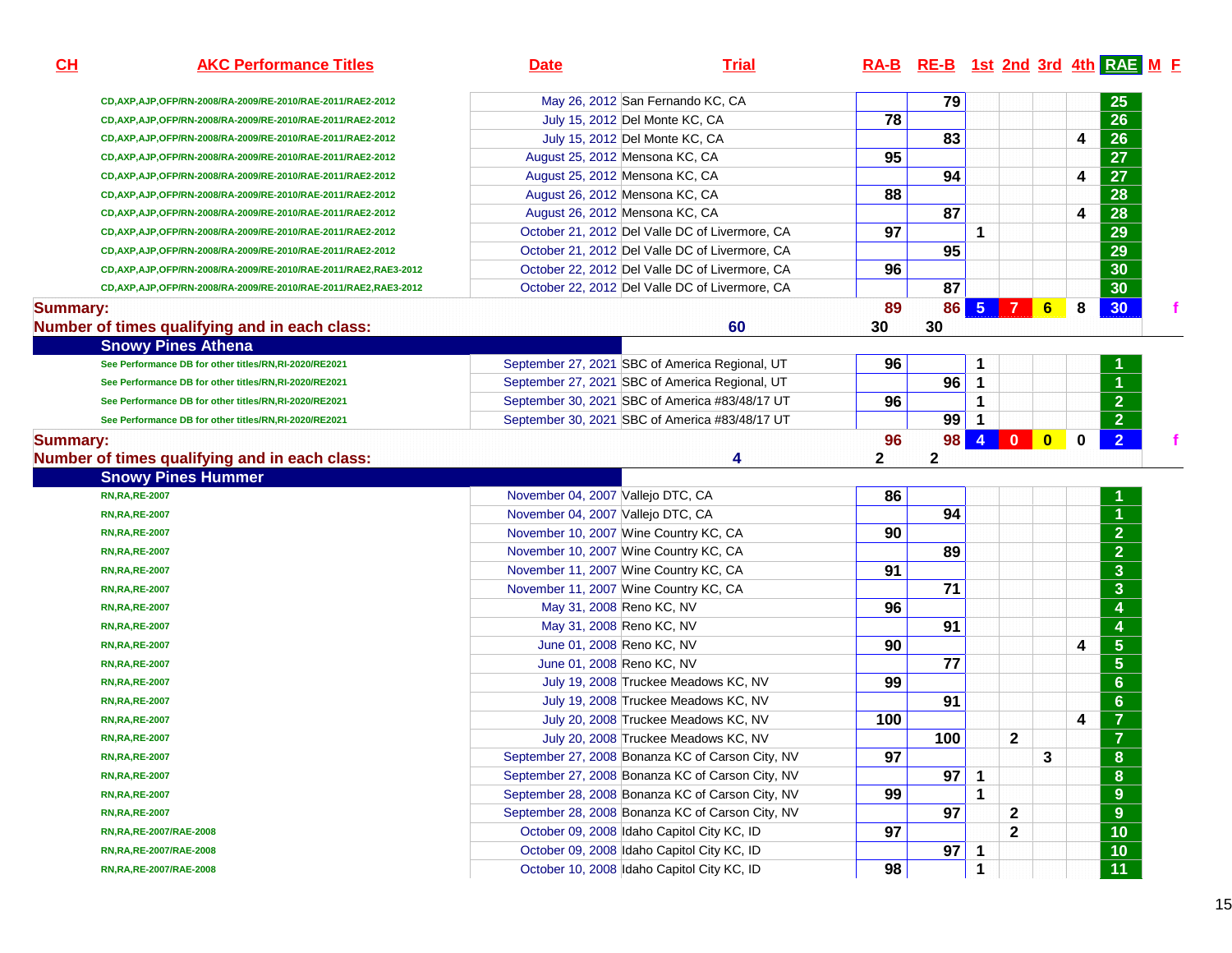| October 10, 2008 Idaho Capitol City KC, ID<br>RN, RA, RE-2007/RAE-2008<br>99<br>October 09, 2009 SBC of America #71/36/5 OH<br>RN, RA, RE-2007/RAE-2008<br>October 09, 2009 SBC of America #71/36/5 OH<br>RN, RA, RE-2007/RAE-2008<br>96<br>April 27, 2012 SBC of Pacific Coast, CA<br>UD, GN, GO, VER, OAP, MJP, XFP/RN, RA, RE-2007/RAE-2008<br>April 27, 2012 SBC of Pacific Coast, CA<br>UD, GN, GO, VER, OAP, MJP, XFP/RN, RA, RE-2007/RAE-2008<br>96<br>July 20, 2012 Truckee Meadows KC, NV<br>UD, GN, GO, VER, OAP, MJP, XFP/RN, RA, RE-2007/RAE-2008<br>July 20, 2012 Truckee Meadows KC, NV<br>UD, GN, GO, VER, OAP, MJP, XFP/RN, RA, RE-2007/RAE-2008<br>96<br>July 21, 2012 Truckee Meadows KC, NV<br>UD, GN, GO, VER, OAP, MJP, XFP/RN, RA, RE-2007/RAE-2008<br>July 21, 2012 Truckee Meadows KC, NV<br>UD, GN, GO, VER, OAP, MJP, XFP/RN, RA, RE-2007/RAE-2008 |    |              |                |   |                         | RA-B RE-B 1st 2nd 3rd 4th RAE M E |
|------------------------------------------------------------------------------------------------------------------------------------------------------------------------------------------------------------------------------------------------------------------------------------------------------------------------------------------------------------------------------------------------------------------------------------------------------------------------------------------------------------------------------------------------------------------------------------------------------------------------------------------------------------------------------------------------------------------------------------------------------------------------------------------------------------------------------------------------------------------------------|----|--------------|----------------|---|-------------------------|-----------------------------------|
|                                                                                                                                                                                                                                                                                                                                                                                                                                                                                                                                                                                                                                                                                                                                                                                                                                                                              | 87 |              |                | 3 |                         | 11                                |
|                                                                                                                                                                                                                                                                                                                                                                                                                                                                                                                                                                                                                                                                                                                                                                                                                                                                              |    | 1            |                |   |                         | $\overline{12}$                   |
|                                                                                                                                                                                                                                                                                                                                                                                                                                                                                                                                                                                                                                                                                                                                                                                                                                                                              | 99 | $\mathbf{1}$ |                |   |                         | $\overline{12}$                   |
|                                                                                                                                                                                                                                                                                                                                                                                                                                                                                                                                                                                                                                                                                                                                                                                                                                                                              |    |              | $\mathbf{2}$   |   |                         | $\overline{13}$                   |
|                                                                                                                                                                                                                                                                                                                                                                                                                                                                                                                                                                                                                                                                                                                                                                                                                                                                              | 87 |              | 2              |   |                         | $\overline{13}$                   |
|                                                                                                                                                                                                                                                                                                                                                                                                                                                                                                                                                                                                                                                                                                                                                                                                                                                                              |    |              | $\overline{2}$ |   |                         | $\overline{14}$                   |
|                                                                                                                                                                                                                                                                                                                                                                                                                                                                                                                                                                                                                                                                                                                                                                                                                                                                              | 98 |              |                | 3 |                         | 14                                |
|                                                                                                                                                                                                                                                                                                                                                                                                                                                                                                                                                                                                                                                                                                                                                                                                                                                                              |    |              | $\mathbf{2}$   |   |                         | $\overline{15}$                   |
|                                                                                                                                                                                                                                                                                                                                                                                                                                                                                                                                                                                                                                                                                                                                                                                                                                                                              | 90 |              | $\mathbf{2}$   |   |                         | $\overline{15}$                   |
| 100<br>July 22, 2012 Truckee Meadows KC, NV<br>UD, GN, GO, VER, OAP, MJP, XFP/RN, RA, RE-2007/RAE-2008                                                                                                                                                                                                                                                                                                                                                                                                                                                                                                                                                                                                                                                                                                                                                                       |    | 1            |                |   |                         | $\overline{16}$                   |
| July 22, 2012 Truckee Meadows KC, NV<br>UD, GN, GO, VER, OAP, MJP, XFP/RN, RA, RE-2007/RAE-2008                                                                                                                                                                                                                                                                                                                                                                                                                                                                                                                                                                                                                                                                                                                                                                              | 93 |              |                |   | 4                       | 16                                |
| 92<br>August 17, 2012 Reno KC, NV<br>UD, GN, GO, VER, OAP, MJP, XFP/RN, RA, RE-2007/RAE-2008                                                                                                                                                                                                                                                                                                                                                                                                                                                                                                                                                                                                                                                                                                                                                                                 |    |              |                |   | 4                       | 17                                |
| August 17, 2012 Reno KC, NV<br>UD, GN, GO, VER, OAP, MJP, XFP/RN, RA, RE-2007/RAE-2008                                                                                                                                                                                                                                                                                                                                                                                                                                                                                                                                                                                                                                                                                                                                                                                       | 96 | 1            |                |   |                         | $\overline{17}$                   |
| 100<br>August 17, 2012 Reno KC, NV<br>UD, GN, GO, VER, OAP, MJP, XFP/RN, RA, RE-2007/RAE-2008                                                                                                                                                                                                                                                                                                                                                                                                                                                                                                                                                                                                                                                                                                                                                                                |    | 1            |                |   |                         | $\overline{18}$                   |
| August 17, 2012 Reno KC, NV<br>UD, GN, GO, VER, OAP, MJP, XFP/RN, RA, RE-2007/RAE-2008                                                                                                                                                                                                                                                                                                                                                                                                                                                                                                                                                                                                                                                                                                                                                                                       | 97 |              |                | 3 |                         | 18                                |
| 99<br>September 24, 2012 SBC of America Regional, UT<br>UD, GN, GO, VER, OAP, MJP, XFP/RN, RA, RE-2007/RAE-2008                                                                                                                                                                                                                                                                                                                                                                                                                                                                                                                                                                                                                                                                                                                                                              |    | $\mathbf{1}$ |                |   |                         | 19                                |
| September 24, 2012 SBC of America Regional, UT<br>UD, GN, GO, VER, OAP, MJP, XFP/RN, RA, RE-2007/RAE-2008                                                                                                                                                                                                                                                                                                                                                                                                                                                                                                                                                                                                                                                                                                                                                                    | 97 |              | $\mathbf{2}$   |   |                         | 19                                |
| 99<br>September 25, 2012 SBC of America Regional, UT<br>UD, GN, GO, VER, OAP, MJP, XFP/RN, RA, RE-2007/RAE-2008/RAE2-2012                                                                                                                                                                                                                                                                                                                                                                                                                                                                                                                                                                                                                                                                                                                                                    |    | 1            |                |   |                         | $\overline{20}$                   |
| September 25, 2012 SBC of America Regional, UT<br>UD, GN, GO, VER, OAP, MJP, XFP/RN, RA, RE-2007/RAE-2008/RAE2-2012                                                                                                                                                                                                                                                                                                                                                                                                                                                                                                                                                                                                                                                                                                                                                          | 99 |              | $\mathbf{2}$   |   |                         | 20                                |
| 96<br>September 26, 2012 SBC of America #74/39/8 UT<br>UD, GN, GO, VER, OAP, MJP, XFP/RN, RA, RE-2007/RAE-2008/RAE2-2012                                                                                                                                                                                                                                                                                                                                                                                                                                                                                                                                                                                                                                                                                                                                                     |    |              | $\mathbf{2}$   |   |                         | $\overline{21}$                   |
| September 26, 2012 SBC of America #74/39/8 UT<br>UD, GN, GO, VER, OAP, MJP, XFP/RN, RA, RE-2007/RAE-2008/RAE2-2012                                                                                                                                                                                                                                                                                                                                                                                                                                                                                                                                                                                                                                                                                                                                                           | 97 |              | $\mathbf{2}$   |   |                         | 21                                |
| 98<br>October 02, 2015 SBC of America #77/42/11 NM<br>PACH3 See Performance Data/RN, RA, RE-2007/RAE-2008/RAE2-2012                                                                                                                                                                                                                                                                                                                                                                                                                                                                                                                                                                                                                                                                                                                                                          |    | 1            |                |   |                         | $\overline{22}$                   |
| October 02, 2015 SBC of America #77/42/11 NM<br>PACH3 See Performance Data/RN, RA, RE-2007/RAE-2008/RAE2-2012                                                                                                                                                                                                                                                                                                                                                                                                                                                                                                                                                                                                                                                                                                                                                                | 95 |              | $\mathbf{2}$   |   |                         | $\overline{22}$                   |
| 96<br><b>Summary:</b>                                                                                                                                                                                                                                                                                                                                                                                                                                                                                                                                                                                                                                                                                                                                                                                                                                                        |    |              | 93 12 13 4     |   | $\overline{\mathbf{4}}$ | 22<br>$\mathsf{I}$ m              |
| 44<br>Number of times qualifying and in each class:<br>22                                                                                                                                                                                                                                                                                                                                                                                                                                                                                                                                                                                                                                                                                                                                                                                                                    | 22 |              |                |   |                         |                                   |
| <b>Snowy Pines Tundra</b>                                                                                                                                                                                                                                                                                                                                                                                                                                                                                                                                                                                                                                                                                                                                                                                                                                                    |    |              |                |   |                         |                                   |
| April 27, 2012 SBC of Pacific Coast, CA<br>90<br>CD, GN, AXP, AJP, NFP/RN-2008/RA, RE-2009                                                                                                                                                                                                                                                                                                                                                                                                                                                                                                                                                                                                                                                                                                                                                                                   |    |              |                |   | 4                       |                                   |
| April 27, 2012 SBC of Pacific Coast, CA<br>CD,GN,AXP,AJP,NFP/RN-2008/RA,RE-2009                                                                                                                                                                                                                                                                                                                                                                                                                                                                                                                                                                                                                                                                                                                                                                                              | 72 |              |                |   | 4                       |                                   |
| 98<br>September 24, 2012 SBC of America Regional, UT<br>CD, GN, AXP, AJP, NFP/RN-2008/RA, RE-2009                                                                                                                                                                                                                                                                                                                                                                                                                                                                                                                                                                                                                                                                                                                                                                            |    |              |                | 3 |                         | $\overline{2}$                    |
| September 24, 2012 SBC of America Regional, UT<br>CD, GN, AXP, AJP, NFP/RN-2008/RA, RE-2009                                                                                                                                                                                                                                                                                                                                                                                                                                                                                                                                                                                                                                                                                                                                                                                  | 85 |              |                | 3 |                         | $\overline{2}$                    |
| 96<br>September 25, 2012 SBC of America Regional, UT<br>CD, GN, AXP, AJP, NFP/RN-2008/RA, RE-2009                                                                                                                                                                                                                                                                                                                                                                                                                                                                                                                                                                                                                                                                                                                                                                            |    |              | $\mathbf{2}$   |   |                         | $\overline{\overline{3}}$         |

September 25, 2012 SBC of America Regional, UT

September 26, 2012 SBC of America #74/39/8 UT

September 26, 2012 SBC of America #74/39/8 UT

**89 3 3** 

<u>r 93 93 3 3 4</u>

<u>**1 92** 4 **4 92 4 4**</u>

| October 02, 2015 SBC of America #77/42/11 NM | 95                                                                                                                                                                      |    | 2               |    |   |  |
|----------------------------------------------|-------------------------------------------------------------------------------------------------------------------------------------------------------------------------|----|-----------------|----|---|--|
|                                              |                                                                                                                                                                         |    |                 |    |   |  |
|                                              |                                                                                                                                                                         | 86 |                 | 34 |   |  |
|                                              | 94                                                                                                                                                                      |    |                 | 6  |   |  |
| 10                                           |                                                                                                                                                                         |    |                 |    |   |  |
|                                              |                                                                                                                                                                         |    |                 |    |   |  |
|                                              | 93                                                                                                                                                                      |    |                 |    |   |  |
|                                              |                                                                                                                                                                         | 96 |                 |    | 4 |  |
|                                              | 93                                                                                                                                                                      |    |                 |    |   |  |
|                                              | October 02, 2015 SBC of America #77/42/11 NM<br>September 19, 2009 Gig Harbor KC, WA<br>September 19, 2009 Gig Harbor KC, WA<br>November 14, 2009 Whidbey Island KC, WA |    | 85 <sub>h</sub> |    |   |  |

**CD,GN,AXP,AJP,NFP/RN-2008/RA,RE-2009**

**CD,GN,AXP,AJP,NFP/RN-2008/RA,RE-2009**

**CD,GN,AXP,AJP,NFP/RN-2008/RA,RE-2009**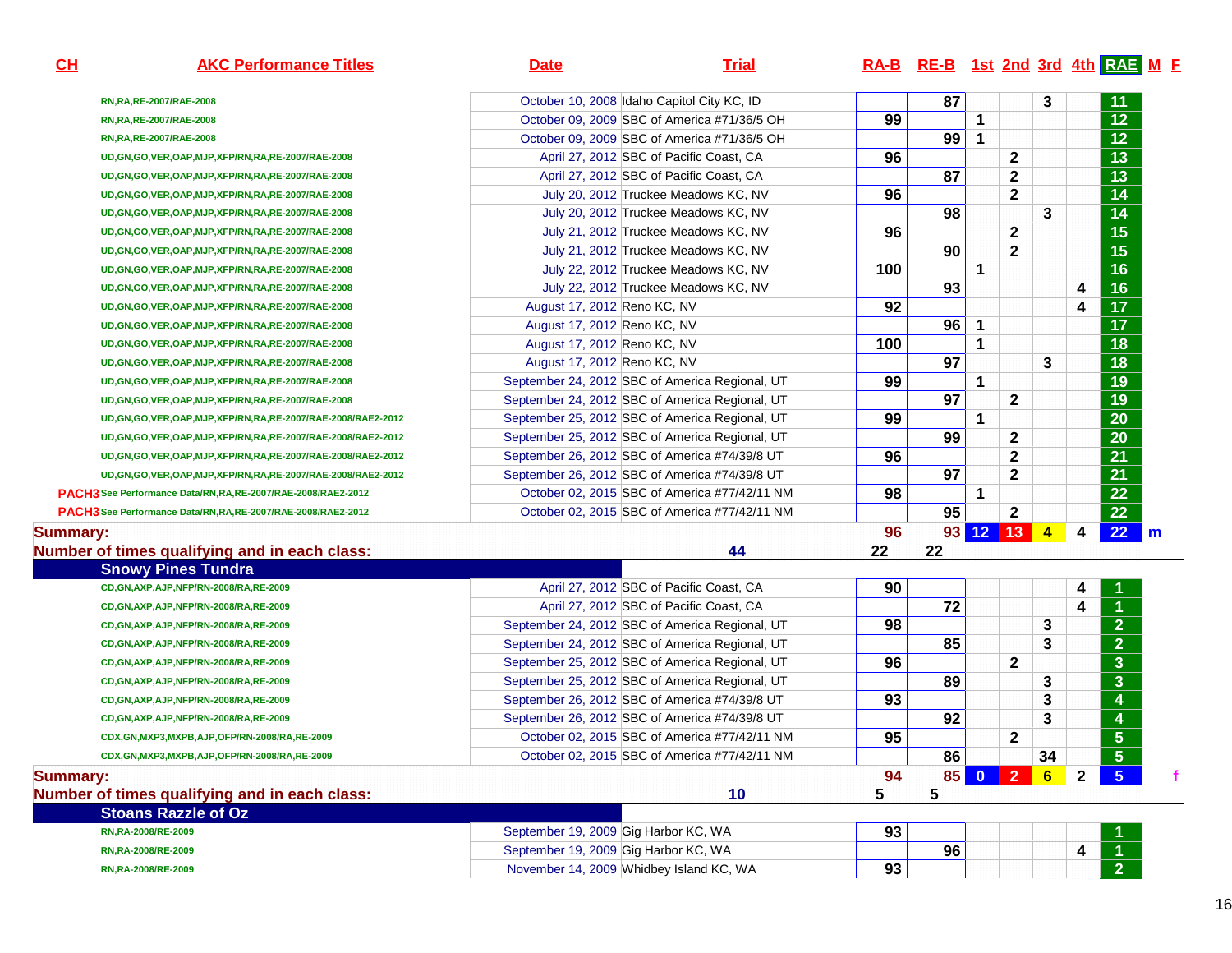| CL              | <b>AKC Performance Titles</b>                        | <b>Date</b>                                | <b>Trial</b>                                     |     | RA-B RE-B 1st 2nd 3rd 4th RAE M F |                |              |                         |          |                         |   |
|-----------------|------------------------------------------------------|--------------------------------------------|--------------------------------------------------|-----|-----------------------------------|----------------|--------------|-------------------------|----------|-------------------------|---|
|                 | RN,RA-2008/RE-2009                                   | November 14, 2009 Whidbey Island KC, WA    |                                                  |     | 85                                |                |              |                         |          | $\mathbf{2}$            |   |
|                 | RN,RA-2008/RE-2009                                   | November 15, 2009 Whidbey Island KC, WA    |                                                  | 94  |                                   |                |              |                         | 4        | $\mathbf{3}$            |   |
|                 | RN,RA-2008/RE-2009                                   | November 15, 2009 Whidbey Island KC, WA    |                                                  |     | 86                                |                |              |                         |          | $\overline{\mathbf{3}}$ |   |
|                 | RN,RA-2008/RE-2009                                   | January 21, 2010 Tualatin KC, OR           |                                                  | 86  |                                   |                |              |                         |          | 4                       |   |
|                 | RN,RA-2008/RE-2009                                   | January 21, 2010 Tualatin KC, OR           |                                                  |     | 90                                |                |              |                         |          | 4                       |   |
|                 | RN,RA-2008/RE-2009                                   | January 23, 2010 Portland Dog OC, OR       |                                                  | 88  |                                   |                |              |                         |          | $\overline{\mathbf{5}}$ |   |
|                 | RN,RA-2008/RE-2009                                   | January 23, 2010 Portland Dog OC, OR       |                                                  |     | 82                                |                |              |                         |          | $5\phantom{.0}$         |   |
|                 | RN,RA-2008/RE-2009                                   | February 07, 2010 SBC of Puget Sound, WA   |                                                  | 98  |                                   | 1              |              |                         |          | $6\phantom{a}$          |   |
|                 | RN,RA-2008/RE-2009                                   | February 07, 2010 SBC of Puget Sound, WA   |                                                  |     | 88                                | 1              |              |                         |          | $6\phantom{a}$          |   |
|                 | RN,RA-2008/RE-2009                                   | February 27, 2010 Overlake Collie Club, WA |                                                  | 96  |                                   |                |              |                         |          | $\overline{7}$          |   |
|                 | RN,RA-2008/RE-2009                                   | February 27, 2010 Overlake Collie Club, WA |                                                  |     | 86                                |                |              |                         |          | $\overline{7}$          |   |
|                 | RN,RA-2008/RE-2009                                   |                                            | February 28, 2010 Collie Club of Washington, WA  | 93  |                                   |                |              |                         |          | 8                       |   |
|                 | RN,RA-2008/RE-2009                                   |                                            | February 28, 2010 Collie Club of Washington, WA  |     | 92                                |                |              |                         |          | 8                       |   |
|                 | RN,RA-2008/RE-2009                                   |                                            | May 15, 2010 German Shepherd DC of WA, WA        | 97  |                                   |                | $\mathbf{2}$ |                         |          | 9                       |   |
|                 | RN,RA-2008/RE-2009                                   |                                            | May 15, 2010 German Shepherd DC of WA, WA        |     | 89                                |                |              |                         | 4        | $\overline{9}$          |   |
|                 | RN,RA-2008/RE-2009/RAE-2010                          |                                            | May 16, 2010 German Shepherd DC of WA, WA        | 96  |                                   | 1              |              |                         |          | 10                      |   |
|                 | RN,RA-2008/RE-2009/RAE-2010                          |                                            | May 16, 2010 German Shepherd DC of WA, WA        |     | 85                                |                |              | 3                       |          | 10                      |   |
| <b>Summary:</b> |                                                      |                                            |                                                  | 93  | <b>88</b>                         | 3 <sup>°</sup> | l 1 l        | $\mathbf{1}$            | 3        | 10 <sub>1</sub>         |   |
|                 | Number of times qualifying and in each class:        |                                            | 20                                               | 10  | 10                                |                |              |                         |          |                         |   |
|                 | <b>Subzero Workin' Man</b>                           |                                            |                                                  |     |                                   |                |              |                         |          |                         |   |
|                 | RN-2014/RA, RE-2016                                  | April 28, 2017 Mountaineer KC, WV          |                                                  | 98  |                                   | 1              |              |                         |          |                         |   |
|                 | RN-2014/RA, RE-2016                                  | April 28, 2017 Mountaineer KC, WV          |                                                  |     | 84                                |                |              |                         |          |                         |   |
| <b>Summary:</b> |                                                      |                                            |                                                  | 98  | 84                                |                | $\mathbf{0}$ | $\overline{\mathbf{0}}$ | $\bf{0}$ |                         | m |
|                 | Number of times qualifying and in each class:        |                                            | 2                                                | 1   | 1                                 |                |              |                         |          |                         |   |
|                 | <b>Swissmiss Shayna Snowflake</b>                    |                                            |                                                  |     |                                   |                |              |                         |          |                         |   |
|                 | SEN, CGC, TKA, NFP/RN-2018/RA-2019/RE-2020           |                                            | July 25, 2020 Youngstown All-Breed TC, OH        | 97  |                                   |                |              |                         |          | 1                       |   |
|                 | SEN, CGC, TKA, NFP/RN-2018/RA-2019/RE-2020           |                                            | July 25, 2020 Youngstown All-Breed TC, OH        |     | 96                                |                |              |                         |          | $\blacktriangleleft$    |   |
|                 | SEN, CGC, TKA, NFP/RN-2018/RA-2019/RE-2020           |                                            | July 25, 2020 Youngstown All-Breed TC, OH        | 88  |                                   |                |              |                         |          | $\overline{2}$          |   |
|                 | SEN, CGC, TKA, NFP/RN-2018/RA-2019/RE-2020           |                                            | July 25, 2020 Youngstown All-Breed TC, OH        |     | 88                                |                |              |                         |          | $\overline{2}$          |   |
|                 | See Performance Date/RN-2018/RA-2019/RE-2020         | October 17, 2020 Medina KC, OH             |                                                  | 100 |                                   |                |              | 3                       |          | $\mathbf{3}$            |   |
|                 | See Performance Date/RN-2018/RA-2019/RE-2020         | October 17, 2020 Medina KC, OH             |                                                  |     | 100                               |                |              | 3                       |          | $\overline{3}$          |   |
|                 | See Performance Date/RN-2018/RA-2019/RE-2020         |                                            | October 23, 2020 Youngstown All-Breed TC, OH     | 99  |                                   |                |              |                         |          | 4                       |   |
|                 | See Performance Date/RN-2018/RA-2019/RE-2020         |                                            | October 23, 2020 Youngstown All-Breed TC, OH     |     | 97                                |                |              |                         |          | 4                       |   |
|                 | See Performance Date/RN-2018/RA-2019/RE-2020         |                                            | October 30, 2020 Cleveland A-B Training Club, OH | 98  |                                   |                |              | 3                       |          | $5\phantom{.0}$         |   |
|                 | See Performance Date/RN-2018/RA-2019/RE-2020         |                                            | October 30, 2020 Cleveland A-B Training Club, OH |     | 95                                |                |              |                         | 4        | $5\phantom{a}$          |   |
|                 | See Performance Date/RN-2018/RA-2019/RE-2020         |                                            | October 30, 2020 Cleveland A-B Training Club, OH | 96  |                                   |                | 2            |                         |          | 6                       |   |
|                 | See Performance Date/RN-2018/RA-2019/RE-2020         |                                            | October 30, 2020 Cleveland A-B Training Club, OH |     | 98                                | $\mathbf{1}$   |              |                         |          | $6 \,$                  |   |
|                 | See Performance Date/RN-2018/RA-2019/RE-2020         | February 06, 2021 Medina KC, OH            |                                                  | 99  |                                   |                |              |                         |          | $\overline{7}$          |   |
|                 | See Performance Date/RN-2018/RA-2019/RE-2020         | February 06, 2021 Medina KC, OH            |                                                  |     | 98                                |                |              | 3                       |          | $\overline{7}$          |   |
|                 | See Performance Date/RN-2018/RA-2019/RE-2020         | February 06, 2021 Medina KC, OH            |                                                  | 100 |                                   |                |              |                         |          | 8                       |   |
|                 | See Performance Date/RN-2018/RA-2019/RE-2020         | February 06, 2021 Medina KC, OH            |                                                  |     | 89                                |                |              |                         |          | 8                       |   |
|                 | See Performance Date/RN-2018/RA-2019/RE-2020/RM-2021 |                                            | March 05, 2021 GSD Club of Northern Ohio, OH     | 97  |                                   |                |              |                         | 4        | 9                       |   |
|                 |                                                      |                                            |                                                  |     |                                   |                |              |                         |          |                         |   |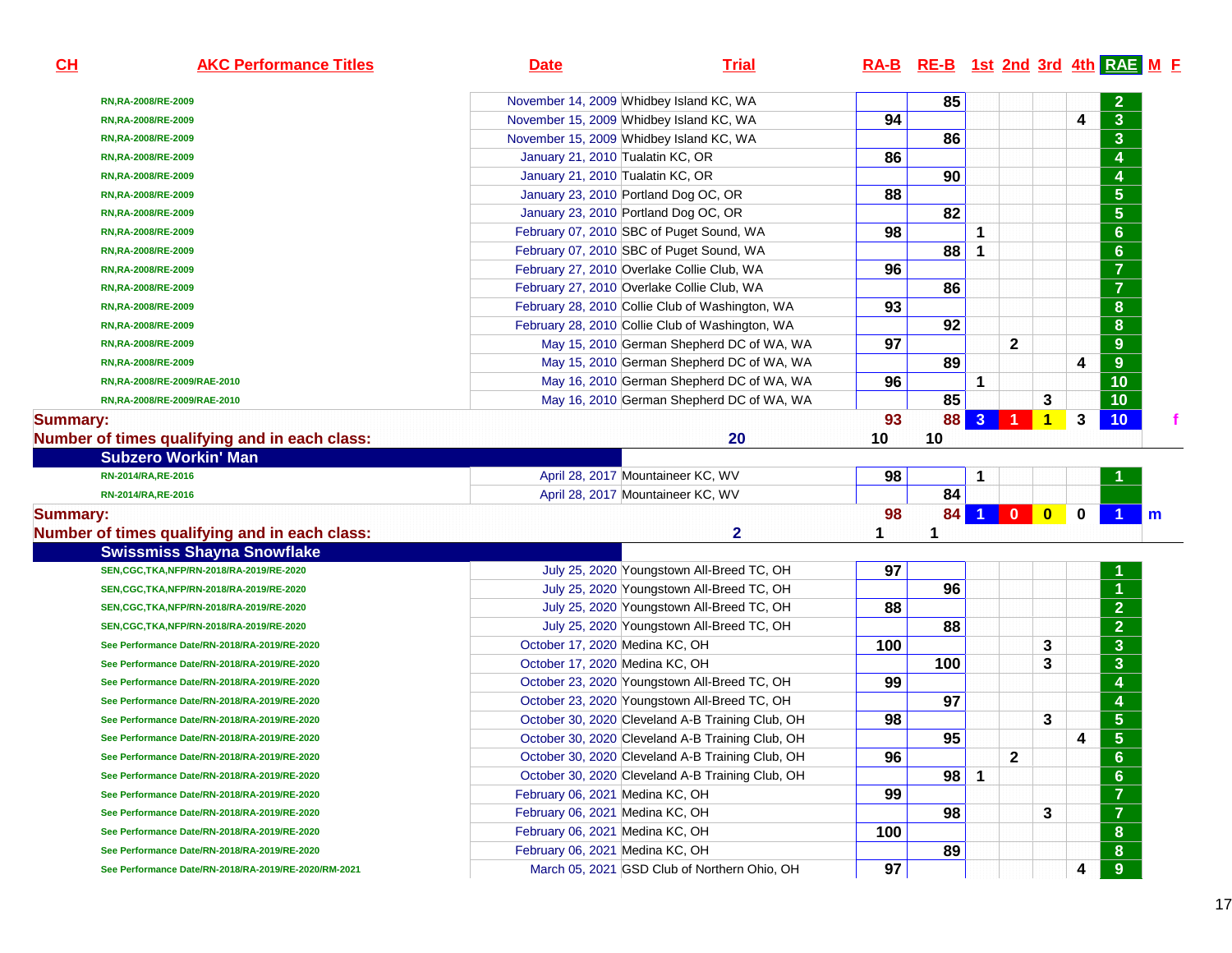# **AKC Performance Titles Date Trial RA-B RE-B 1st 2nd 3rd 4th RAE <sup>M</sup> <sup>F</sup>**

| Swissongs Nevada                                         |                                |                                                    |     |                 |                         |                |   |   |                 |
|----------------------------------------------------------|--------------------------------|----------------------------------------------------|-----|-----------------|-------------------------|----------------|---|---|-----------------|
| f times qualifying and in each class:                    |                                | 40                                                 | 20  | 20              |                         |                |   |   |                 |
|                                                          |                                |                                                    | 97  | 95              | $\overline{\mathbf{4}}$ | 2 <sup>7</sup> | 6 | 7 | <b>20</b>       |
| Gee Performance Date/RN-2018/RA-2019/RE-2020/RM,RAE-2021 |                                | November 06, 2021 Cleveland A-B Training Club, OH  |     | 95              |                         |                |   |   | 20              |
| Gee Performance Date/RN-2018/RA-2019/RE-2020/RM,RAE-2021 |                                | November 06, 2021 Cleveland A-B Training Club, OH  | 97  |                 |                         |                | 3 |   | 20              |
| Gee Performance Date/RN-2018/RA-2019/RE-2020/RM,RAE-2021 |                                | October 30, 2021 Youngstown A-B TC, OH             |     | 85              |                         |                |   |   | 19              |
| Gee Performance Date/RN-2018/RA-2019/RE-2020/RM,RAE-2021 |                                | October 30, 2021 Youngstown A-B TC, OH             | 94  |                 |                         |                |   |   | 19              |
| Gee Performance Date/RN-2018/RA-2019/RE-2020/RM,RAE-2021 |                                | October 29, 2021 Youngstown A-B TC, OH             |     | 99              |                         |                |   |   | 18              |
| Gee Performance Date/RN-2018/RA-2019/RE-2020/RM,RAE-2021 |                                | October 29, 2021 Youngstown A-B TC, OH             | 100 |                 |                         |                |   | 4 | 18              |
| Gee Performance Date/RN-2018/RA-2019/RE-2020/RM,RAE-2021 | October 23, 2021 Medina KC, OH |                                                    |     | 95              |                         |                |   |   | $\overline{17}$ |
| Gee Performance Date/RN-2018/RA-2019/RE-2020/RM,RAE-2021 | October 23, 2021 Medina KC, OH |                                                    | 100 |                 |                         |                |   |   | 17 <sub>2</sub> |
| Gee Performance Date/RN-2018/RA-2019/RE-2020/RM,RAE-2021 | October 23, 2021 Medina KC, OH |                                                    |     | 98              |                         |                |   |   | 16              |
| Gee Performance Date/RN-2018/RA-2019/RE-2020/RM,RAE-2021 | October 23, 2021 Medina KC, OH |                                                    | 98  |                 |                         |                |   |   | 16              |
| Gee Performance Date/RN-2018/RA-2019/RE-2020/RM,RAE-2021 |                                | October 09, 2021 Cleveland Shetland Sheepdog C. OH |     | 94              |                         |                |   | 4 | 15              |
| Gee Performance Date/RN-2018/RA-2019/RE-2020/RM,RAE-2021 |                                | October 09, 2021 Cleveland Shetland Sheepdog C. OH | 97  |                 |                         | $\mathbf{2}$   |   |   | 15              |
| Gee Performance Date/RN-2018/RA-2019/RE-2020/RM,RAE-2021 |                                | June 26, 2021 Cleveland A-B Training Club, OH      |     | 98              |                         |                |   | 4 | 14              |
| Gee Performance Date/RN-2018/RA-2019/RE-2020/RM,RAE-2021 |                                | June 26, 2021 Cleveland A-B Training Club, OH      | 99  |                 |                         |                |   |   | 14              |
| Gee Performance Date/RN-2018/RA-2019/RE-2020/RM,RAE-2021 |                                | June 26, 2021 Cleveland A-B Training Club, OH      |     | 98              |                         |                |   |   | 13              |
| Gee Performance Date/RN-2018/RA-2019/RE-2020/RM,RAE-2021 |                                | June 26, 2021 Cleveland A-B Training Club, OH      | 99  |                 |                         |                |   |   | 13              |
| Gee Performance Date/RN-2018/RA-2019/RE-2020/RM,RAE-2021 |                                | April 16, 2021 SBC of America #82/47/16 PA         |     | $\overline{97}$ |                         |                |   |   | 12 <sub>2</sub> |
| Gee Performance Date/RN-2018/RA-2019/RE-2020/RM,RAE-2021 |                                | April 16, 2021 SBC of America #82/47/16 PA         | 95  |                 |                         |                |   |   | 12 <sub>2</sub> |
| Gee Performance Date/RN-2018/RA-2019/RE-2020/RM,RAE-2021 |                                | March 13, 2021 Cleveland A-B Training Club, OH     |     | 96              |                         |                |   |   | 11              |
| Gee Performance Date/RN-2018/RA-2019/RE-2020/RM,RAE-2021 |                                | March 13, 2021 Cleveland A-B Training Club, OH     | 97  |                 |                         |                | 3 |   | 11              |
| Gee Performance Date/RN-2018/RA-2019/RE-2020/RM,RAE-2021 |                                | March 05, 2021 GSD Club of Northern Ohio, OH       |     | 92              |                         |                |   | 4 | 10              |
| Gee Performance Date/RN-2018/RA-2019/RE-2020/RM,RAE-2021 |                                | March 05, 2021 GSD Club of Northern Ohio, OH       | 99  |                 |                         |                |   | 4 | $\overline{10}$ |
| See Performance Date/RN-2018/RA-2019/RE-2020/RM-2021     |                                | March 05, 2021 GSD Club of Northern Ohio, OH       |     | 95              |                         |                |   |   | $9^{\circ}$     |

### **Summary:**

**Number of times qualifying and in each** 

| <b>Swissongs Nevada</b>                       |                                                |    |                 |          |                |                      |          |                |
|-----------------------------------------------|------------------------------------------------|----|-----------------|----------|----------------|----------------------|----------|----------------|
| <b>CDX/RN,RA,RE-2005</b>                      | August 26, 2005 Sawnee Mountain KC of GA, GA   | 86 |                 |          |                |                      |          |                |
| <b>CDX/RN,RA,RE-2005</b>                      | August 26, 2005 Sawnee Mountain KC of GA, GA   |    | 96              |          |                |                      |          |                |
| <b>CDX/RN,RA,RE-2005</b>                      | August 27, 2005 Lawrenceville KC, GA           | 86 |                 |          |                |                      |          | 2 <sup>7</sup> |
| <b>CDX/RN,RA,RE-2005</b>                      | August 27, 2005 Lawrenceville KC, GA           |    | 99              |          |                | 3                    |          | $2^{\circ}$    |
| <b>Summary:</b>                               |                                                | 86 | 98 <sub>1</sub> | $\bf{0}$ | $\overline{0}$ | $\blacktriangleleft$ | $\bf{0}$ | 2 <sup>1</sup> |
| Number of times qualifying and in each class: | 4                                              |    |                 |          |                |                      |          |                |
| 2006-CHVicdorys Indiana Bones                 |                                                |    |                 |          |                |                      |          |                |
| 2006-CHCD/RN,RA-2006/RE-2007                  | September 24, 2007 SBC of America Regional, OH | 93 |                 |          |                |                      |          |                |
| 2006-CH CD/RN, RA-2006/RE-2007                | September 24, 2007 SBC of America Regional, OH |    | 95              |          |                |                      |          |                |
| 2006-CH CD/RN, RA-2006/RE-2007                | September 25, 2007 SBC of America Regional, OH | 92 |                 |          |                |                      |          | $\overline{2}$ |
| 2006-CH CD/RN, RA-2006/RE-2007                | September 25, 2007 SBC of America Regional, OH |    | 92              |          |                |                      |          | $\sqrt{2}$     |
| 2006-CH CD/RN, RA-2006/RE-2007                | September 28, 2007 SBC of America #69/34/3 OH  | 94 |                 |          | $\mathbf{2}$   |                      |          | 3 <sup>1</sup> |
| 2006-CH CD/RN, RA-2006/RE-2007                | September 28, 2007 SBC of America #69/34/3 OH  |    | 90              |          | $\mathbf{2}$   |                      |          | 3 <sup>1</sup> |
| 2006-CHCD/RN,RA-2006/RE-2007                  | January 06, 2008 SBC of Puget Sound, WA        | 97 |                 |          |                |                      |          | 4              |
| 2006-CHCD/RN,RA-2006/RE-2007                  | January 06, 2008 SBC of Puget Sound, WA        |    | 85              |          |                |                      |          | $\overline{4}$ |
| 2006-CH CD/RN, RA-2006/RE-2007                | January 19, 2008 Portland Dog OC, OR           | 91 |                 |          |                |                      |          | 5 <sup>1</sup> |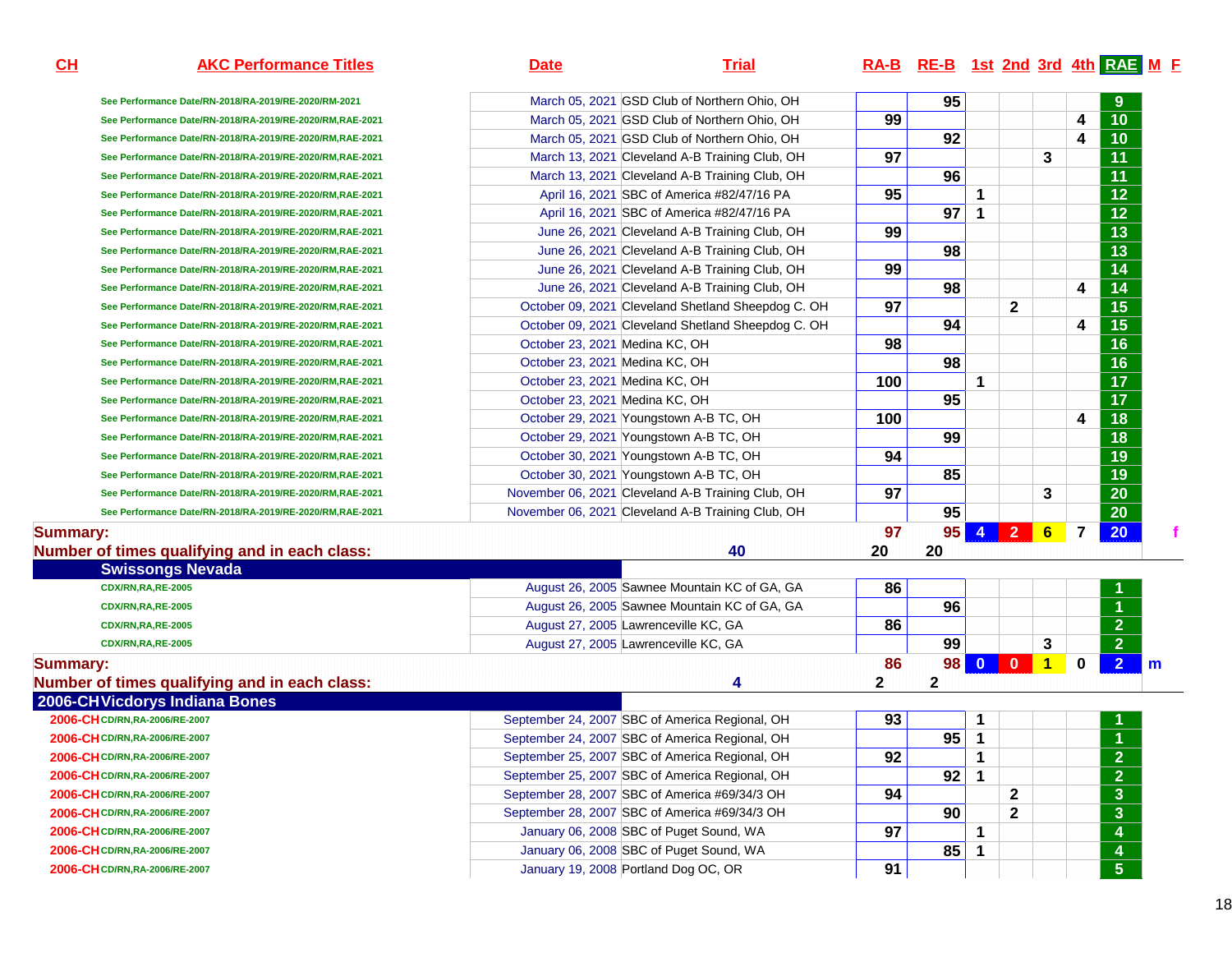| CL                             | <b>AKC Performance Titles</b>                           | <b>Date</b>                          | <b>Trial</b>                                   |     | RA-B RE-B 1st 2nd 3rd 4th RAE M F |             |              |           |              |                         |   |
|--------------------------------|---------------------------------------------------------|--------------------------------------|------------------------------------------------|-----|-----------------------------------|-------------|--------------|-----------|--------------|-------------------------|---|
| 2006-CH CD/RN, RA-2006/RE-2007 |                                                         | January 19, 2008 Portland Dog OC, OR |                                                |     | 77                                |             |              |           |              | $\overline{5}$          |   |
| 2006-CH CD/RN, RA-2006/RE-2007 |                                                         |                                      | March 15, 2008 Chintimini KC, OR               |     |                                   |             |              |           |              | $6\phantom{a}$          |   |
| 2006-CH CD/RN, RA-2006/RE-2007 |                                                         | March 15, 2008 Chintimini KC, OR     |                                                | 94  | 84                                |             |              |           |              | $6\phantom{a}$          |   |
| 2006-CH CD/RN, RA-2006/RE-2007 |                                                         |                                      | April 05, 2008 Timberland Valley DFA, WA       | 91  |                                   |             |              |           |              | $\overline{7}$          |   |
| 2006-CH CD/RN, RA-2006/RE-2007 |                                                         |                                      | April 05, 2008 Timberland Valley DFA, WA       |     | $\overline{73}$                   |             |              |           |              | $\overline{7}$          |   |
| 2006-CH CD/RN, RA-2006/RE-2007 |                                                         |                                      | May 17, 2008 Rogue Valley KC, OR               | 85  |                                   |             |              |           | 4            | $\boldsymbol{8}$        |   |
| 2006-CH CD/RN, RA-2006/RE-2007 |                                                         |                                      | May 17, 2008 Rogue Valley KC, OR               |     | 84                                |             |              |           |              | $\boldsymbol{8}$        |   |
| 2006-CH CD/RN, RA-2006/RE-2007 |                                                         | May 24, 2008 Spokane KC, WA          |                                                | 83  |                                   |             |              |           |              | $9$                     |   |
| 2006-CH CD/RN, RA-2006/RE-2007 |                                                         | May 24, 2008 Spokane KC, WA          |                                                |     | 78                                |             |              |           |              | $\overline{9}$          |   |
|                                | 2006-CHCD/RN,RA-2006/RE-2007/RAE-2008                   | May 25, 2008 Spokane KC, WA          |                                                | 70  |                                   |             |              |           |              | 10                      |   |
|                                | 2006-CHCD/RN,RA-2006/RE-2007/RAE-2008                   | May 25, 2008 Spokane KC, WA          |                                                |     | 79                                |             |              |           |              | 10                      |   |
|                                | 2006-CH CD/RN, RA-2006/RE-2007/RAE-2008                 |                                      | May 26, 2008 Coeur d'Alene DF, ID              | 97  |                                   |             |              |           | 4            | 11                      |   |
|                                | 2006-CH CD/RN, RA-2006/RE-2007/RAE-2008                 |                                      | May 26, 2008 Coeur d'Alene DF, ID              |     | 87                                |             |              |           |              | 11                      |   |
| Summary:                       |                                                         |                                      |                                                | 90  | 84                                |             | 6 2          | $\bullet$ | $\mathbf{2}$ | 11                      | m |
|                                | Number of times qualifying and in each class:           |                                      | 22                                             | 11  | 11                                |             |              |           |              |                         |   |
|                                | 2001-CHXmaxkris Van 'T Hof Ten Eynder                   |                                      |                                                |     |                                   |             |              |           |              |                         |   |
|                                | 2001-CH VCD2, UDX, MXP3, MJP2/RN-2005/RA, RE-2006       | February 12, 2006 Linn County KC, OR |                                                | 95  |                                   |             |              |           | 4            |                         |   |
|                                | 2001-CH VCD2, UDX, MXP3, MJP2/RN-2005/RA, RE-2006       | February 12, 2006 Linn County KC, OR |                                                |     | 92                                |             | $\mathbf{2}$ |           |              | $\blacktriangleleft$    |   |
|                                | 2001-CH VCD2, UDX, MXP3, MJP2/RN-2005/RA, RE-2006       | March 11, 2006 Seattle, KC, WA       |                                                | 98  |                                   |             | $\mathbf{2}$ |           |              | $\overline{2}$          |   |
|                                | 2001-CH VCD2, UDX, MXP3, MJP2/RN-2005/RA, RE-2006       | March 11, 2006 Seattle, KC, WA       |                                                |     | 98                                |             | $\mathbf{2}$ |           |              | $\overline{2}$          |   |
|                                | 2001-CH VCD2, UDX, MXP3, MJP2/RN-2005/RA, RE-2006       | March 12, 2006 Seattle, KC, WA       |                                                | 98  |                                   |             |              | 3         |              | $\overline{\mathbf{3}}$ |   |
|                                | 2001-CH VCD2, UDX, MXP3, MJP2/RN-2005/RA, RE-2006       | March 12, 2006 Seattle, KC, WA       |                                                |     | 95                                |             |              |           |              | $\overline{\mathbf{3}}$ |   |
|                                | 2001-CH VCD2, UDX, MXP3, MJP2/RN-2005/RA, RE-2006       | March 25, 2006 Peninsula DFA, WA     |                                                | 98  |                                   | $\mathbf 1$ |              |           |              | $\overline{\mathbf{4}}$ |   |
|                                | 2001-CH VCD2, UDX, MXP3, MJP2/RN-2005/RA, RE-2006       | March 25, 2006 Peninsula DFA, WA     |                                                |     | 100                               | $\mathbf 1$ |              |           |              | $\overline{\mathbf{4}}$ |   |
|                                | 2001-CH VCD2, UDX, MXP3, MJP2/RN-2005/RA, RE-2006       | March 26, 2006 Peninsula DFA, WA     |                                                | 97  |                                   |             | $\mathbf{2}$ |           |              | $\overline{\mathbf{5}}$ |   |
|                                | 2001-CH VCD2, UDX, MXP3, MJP2/RN-2005/RA, RE-2006       | March 26, 2006 Peninsula DFA, WA     |                                                |     | 99                                |             |              | 3         |              | $\overline{\mathbf{5}}$ |   |
|                                | 2001-CH VCD2, UDX, MXP3, MJP2/RN-2005/RA, RE-2006       |                                      | April 01, 2006 Washington State OTC, WA        | 95  |                                   |             |              |           |              | $6\phantom{a}$          |   |
|                                | 2001-CH VCD2, UDX, MXP3, MJP2/RN-2005/RA, RE-2006       |                                      | April 01, 2006 Washington State OTC, WA        |     | 99                                |             | $\mathbf{2}$ |           |              | $6\phantom{a}$          |   |
|                                | 2001-CH VCD2, UDX, MXP3, MJP2/RN-2005/RA, RE-2006       |                                      | April 02, 2006 Washington State OTC, WA        | 99  |                                   |             |              |           | 4            | $\overline{7}$          |   |
|                                | 2001-CH VCD2, UDX, MXP3, MJP2/RN-2005/RA, RE-2006       |                                      | April 02, 2006 Washington State OTC, WA        |     | $\overline{97}$                   | 1           |              |           |              | $\overline{7}$          |   |
|                                | 2001-CH VCD2, UDX, MXP3, MJP2/RN-2005/RA, RE-2006       |                                      | June 03, 2006 Yakima Valley KC, WA             | 99  |                                   | 1           |              |           |              | $\boldsymbol{8}$        |   |
|                                | 2001-CH VCD2, UDX, MXP3, MJP2/RN-2005/RA, RE-2006       |                                      | June 03, 2006 Yakima Valley KC, WA             |     | $\overline{97}$                   |             |              | 3         |              | $\bf{8}$                |   |
|                                | 2001-CH VCD2, UDX, MXP3, MJP2/RN-2005/RA, RE-2006       |                                      | June 04, 2006 Yakima Valley KC, WA             | 100 |                                   |             | $\mathbf{2}$ |           |              | 9                       |   |
|                                | 2001-CH VCD2, UDX, MXP3, MJP2/RN-2005/RA, RE-2006       |                                      | June 04, 2006 Yakima Valley KC, WA             |     | 100                               |             | $\mathbf{2}$ |           |              | 9                       |   |
|                                | 2001-CH VCD2, UDX, MXP3, MJP2/RN-2005/RA, RE, RAE, 2006 |                                      | June 18, 2006 SBC of Puget Sound, WA           | 100 |                                   | $\mathbf 1$ |              |           |              | $\overline{10}$         |   |
|                                | 2001-CHVCD2,UDX,MXP3,MJP2/RN-2005/RA,RE,RAE,2006        |                                      | June 18, 2006 SBC of Puget Sound, WA           |     | 99                                | $\mathbf 1$ |              |           |              | $\overline{10}$         |   |
|                                | 2001-CH VCD2, UDX, MXP4, MJP2/RN-2005/RA, RE, RAE, 2006 | August 12, 2006 Nisqually KC, WA     |                                                | 98  |                                   |             |              |           |              | 11                      |   |
|                                | 2001-CH VCD2, UDX, MXP4, MJP2/RN-2005/RA, RE, RAE, 2006 | August 12, 2006 Nisqually KC, WA     |                                                |     | 97                                |             |              |           |              | 11                      |   |
|                                | 2001-CH VCD2, UDX, MXP4, MJP3/RN-2005/RA, RE, RAE, 2006 |                                      | September 19, 2006 SBC of America Regional, WY | 94  |                                   | 1           |              |           |              | 12                      |   |
|                                | 2001-CH VCD2, UDX, MXP4, MJP3/RN-2005/RA, RE, RAE, 2006 |                                      | September 19, 2006 SBC of America Regional, WY |     | 95                                |             |              |           |              | 12                      |   |
|                                | 2001-CH VCD2, UDX, MXP4, MJP3/RN-2005/RA, RE, RAE, 2006 |                                      | September 22, 2006 SBC of America #68/33/2 WY  | 100 |                                   | 1           |              |           |              | 13                      |   |
|                                | 2001-CH VCD2, UDX, MXP4, MJP3/RN-2005/RA, RE, RAE, 2006 |                                      | September 22, 2006 SBC of America #68/33/2 WY  |     | 99                                | -1          |              |           |              | 13                      |   |